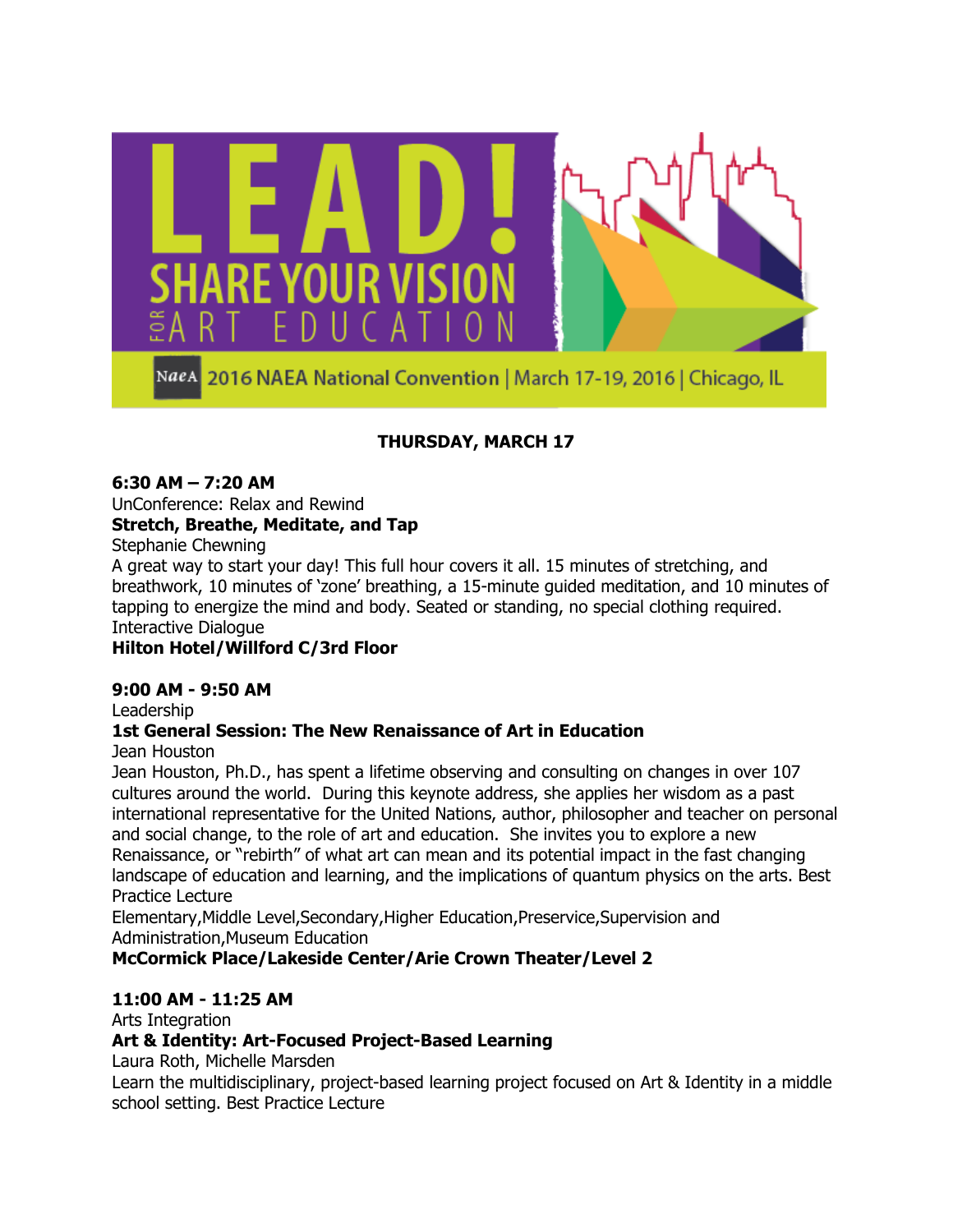#### Middle Level **McCormick Place/North Building/N129/Level 1**

Caucus on the Spiritual in Art Education Issues Group

#### **The Use of Symbols in Interfaith Dialogue**

Melinda Darrow

Could art become the language that allows meaningful interfaith dialogue to occur? Symbols and images can connect us to an indescribable reality that exists beyond words. Research Lecture

Higher Education

### **McCormick Place/Lakeside Center/E264/Level 2**

Global Connections

#### **Hear the Children Cry: A Teaching Story for Activist Art Pedagogy** Phyllis Hill

Explore the use of the arts as a vital tool for analyzing inequities and developing collaborative action strategies to challenge injustice in schools and communities. Research Lecture Elementary,Secondary,Higher Education,Supervision and Administration **McCormick Place/North Building/N135/Level 1**

National Standards or State Standards

#### **Connecting Standards With Curriculum**

Joshua Hoering

Discover how to effectively and efficiently integrate the new National Core Arts Standards for the Visual Arts at the high school level with an easy-to-use curriculum design program. Best Practice Lecture

Secondary,Supervision and Administration

### **McCormick Place/Lakeside Center/E270/Level 2**

Research and Professional Practice

### **Stories of Art Learning and Choosing Art Education**

Li Yan Wang

This presentation reports research findings that are based on 15 graduate art education students' experiences with learning art, and discusses what art educators can learn from students" memories. Research Lecture

Elementary,Middle Level,Secondary,Higher Education,Preservice

#### **McCormick Place/North Building/N136/Level 1**

Women's Caucus Issues Group **Critical Play in Game-Based Art Pedagogy** Hong-An (Ann) Wu This presentation discusses the concept of "critical play" in relationship to game-based art pedagogy in art education. Research Lecture Elementary,Middle Level,Secondary,Higher Education,Preservice **McCormick Place/Lakeside Center/E271b/Level 2**

Art Education Technology Issues Group Hand and Digital: "Making" in the studio classroom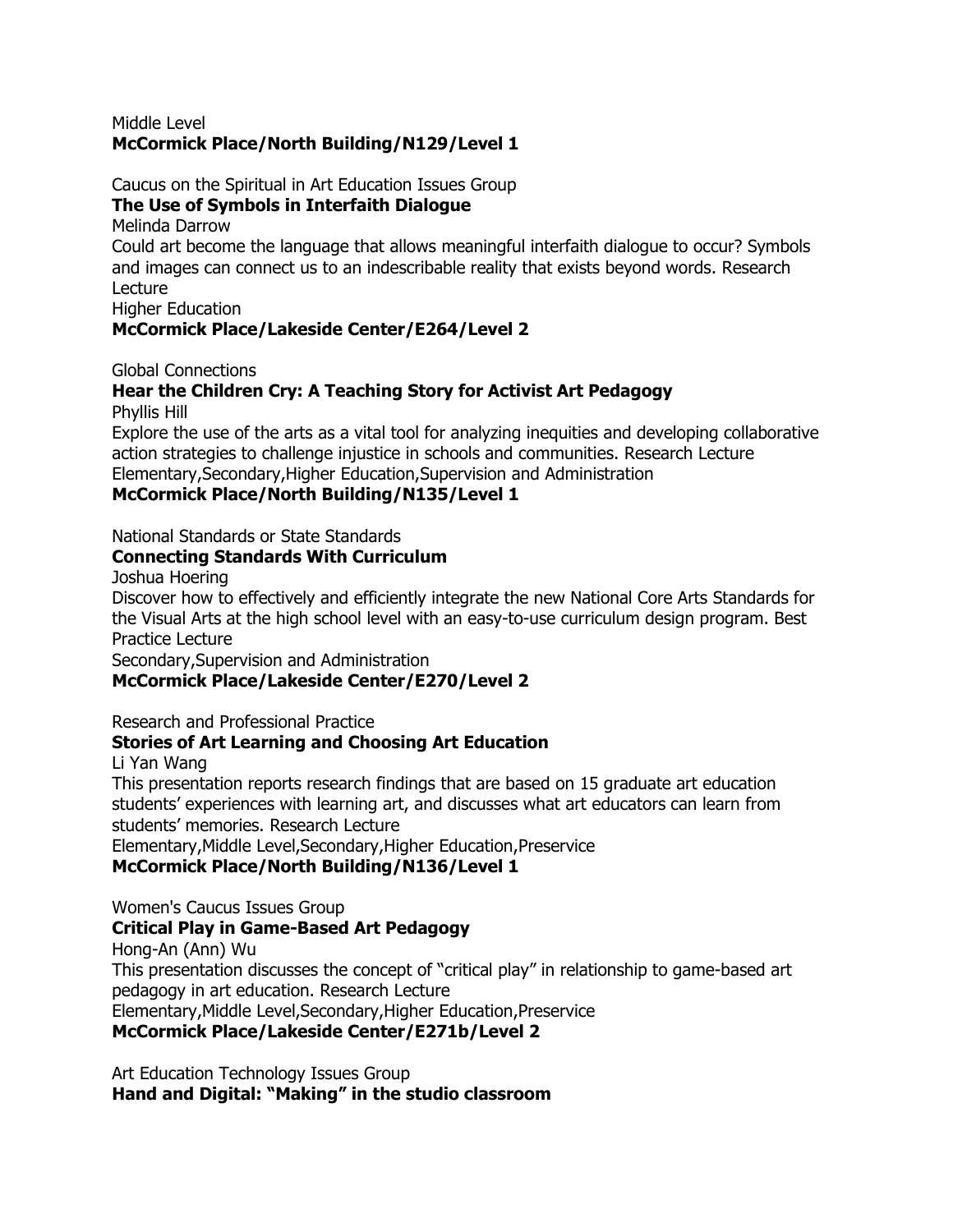#### Sohee Koo

Balance traditional and digital fabrication in studio art, specifically in sculpture classrooms. Discuss creative ways to facilitate students having rich experiences in artistic production as well as an artistic way of seeing and thinking. Research Lecture Higher Education

#### **McCormick Place/Lakeside Center/E256/Level 2**

#### **11:00 AM - 11:50 AM**

AICAD Live Learning Lab

#### **Teaching K-12 Design Innovation**

Nancy Vanderboom Lausch

This workshop led by two product design professors from CCS will guide you through the design process and provide you with design skills to take back to your classroom. Presented by College for Creative Studies. Hands-on Demonstration Elementary,Middle Level,Secondary

#### **McCormick Place/Lakeside Center/E253ab/Level 2**

Arts Integration

#### **Leading the Way to Effective Practices in STEAM Teaching and Learning**

Deborah Gaston, Samantha Melvin

What does effective practice look like in K-12 STEAM teaching? Hear one organization's efforts to identify successful models, discover its initial findings, and explore art teachers' roles in the endeavor. Best Practice Lecture

**Elementary** 

#### **McCormick Place/North Building/N139/Level 1**

Business Meeting

#### **First-Time Attendees Session**

Christie Castillo

Meet other first-time attendees as well as seasoned attendees who can help navigate the endless possibilities for professional development and connectivity at Convention. You may even win a prize!. Best Practice Lecture

Elementary,Middle Level,Secondary,Higher Education,Preservice,Supervision and Administration,Museum Education

#### **McCormick Place/Lakeside Center/E450b/Level 4**

Committee on Multiethnic Concerns Issues Group

**Shared Visions: Cultural Diversity and Art Education in Nordic Countries**

Kevin Tavin, Mira Kallio-Tavin

Learn about critical art education practices addressing diversity and the myth of social equality in Nordic countries. Explore methods for art education to challenge deeply rooted beliefs and ideas about mono- and multi-culturalism. Best Practice Lecture Secondary,Higher Education,Preservice

**McCormick Place/Lakeside Center/E255/Level 2**

Community Arts Caucus Issues Group

**The Street Arcade: Using Videogames to Facilitate Social Change in the Community** Steven Ciampaglia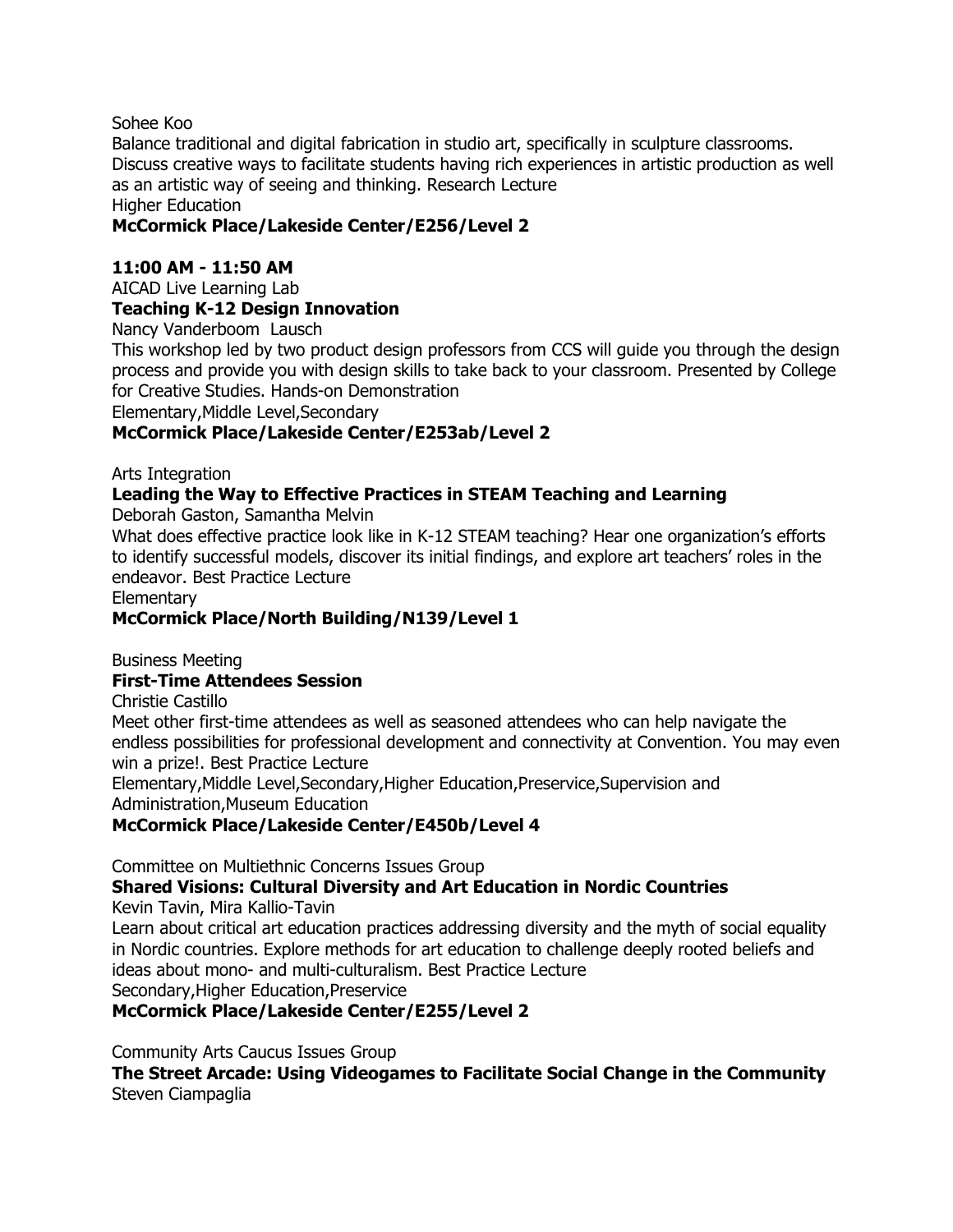Learn about The Street Arcade, a community-based, new media public art project that used the medium of videogames as a platform for teen artists to explore social issues important to them. Best Practice Lecture

Secondary

#### **McCormick Place/Lakeside Center/E262/Level 2**

Curriculum Design

#### **Re:Imagine24: Throwing a Teen Overnight Design Competition at the Art Institute of Chicago**

Maura Flood, Hillary Cook Join Art Institute of Chicago staff and Teen Council as they share the wild experience of engaging 100 teens for the museum"s first ever 24-hour design competition, Re:Imagine24. Best Practice Lecture Museum Education

**McCormick Place/North Building/N128/Level 1**

Curriculum Design

#### **Break the Wheel: Brainstorming in Studio Art**

Chris Wills

How many ideas can you generate in one minute? Successful art students make divergent connections and take artistic risks. Examine instructional strategies and studio assignments that inspire perseverance and curiosity. Best Practice Lecture **Secondary** 

**McCormick Place/North Building/N137/Level 1**

Design Issues Group

#### **Teacher Leader by Design: Re-Imagine Anything Using the Design Process** Courtney Bryant

Lead from the art room! Find out how to use the design process to positively influence your environment and initiate innovation on your campus. Best Practice Lecture Elementary,Middle Level,Secondary,Preservice

#### **McCormick Place/Lakeside Center/E260/Level 2**

Global Connections

#### **Making Global Connections: Sydney, Australia, and Illinois**

Judith Briggs, Karen Profilio, Karen Maras

Global learning connects continents! University of New South Wales and Sydney art educators mentor Illinois State University art educators in the implementation of contemporary art world practices within secondary classrooms. Best Practice Lecture Higher Education

**McCormick Place/Lakeside Center/E351/Level 3**

Instructional Practice

#### **NAEA Secondary National Award Winner Showcase**

Andrea Haas, Joshua Drews

Gain invaluable insights into instruction and learning as 2015 NAEA National Secondary Division Art Educator of the Year Vicki Bean shares her best practices. See what makes her program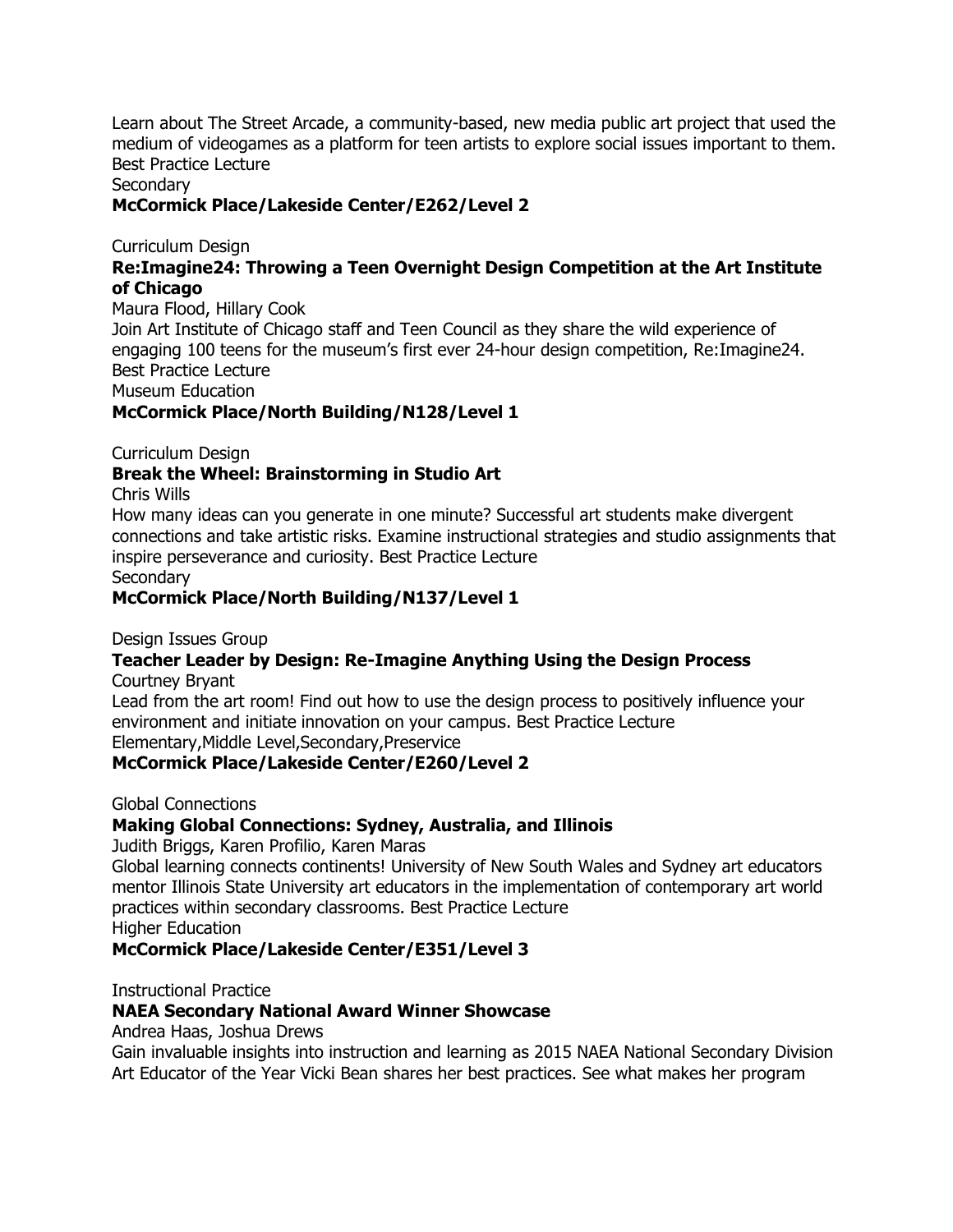exemplary and her teaching award winning! Find useful and useable ideas to spark your instruction. Best Practice Lecture

**Secondary** 

#### **McCormick Place/Lakeside Center/E350/Level 3**

Instructional Practice

#### **Leaping off the Page and Screen: Superheroes in the Classroom**

Christopher Jeansonne

Learn how the superhero genre, crossing from medium to medium with ease, can be a powerful means of critically and creatively engaging students in questions of individual and social identity. Best Practice Lecture Secondary,Higher Education

#### **McCormick Place/North Building/N426a/Level 4**

Instructional Practice

#### **Super Session: The Nature Play Project**

Linda Keane

Learn art and science connections in design of nature playscapes. Explore the process of envisioning phased outdoor classrooms from conceptualization to realization. Come and Play!. Best Practice Lecture

Elementary,Middle Level,Secondary

#### **McCormick Place/Lakeside Center/E451/Level 4**

Instructional Practice

#### **Baltimore Uprising: Engaging With Race, Privilege, and Equity**

Vanessa Lopez, Adriane Pereira, Shyla Rao

A Baltimore City preservice teacher program grappled with what to do when Baltimore became front-page news. Explore faculty pedagogies and student-teacher artwork, curriculum design, student-driven research, and teaching philosophies. Best Practice Lecture Elementary,Middle Level,Secondary,Higher Education,Preservice,Supervision and Administration,Museum Education

#### **McCormick Place/Lakeside Center/E353b/Level 3**

Leadership

### **Transforming Education Through Art Integration**

Julia Marshall, Louise Music

Explore how arts educators are changing education in a diverse region in California through arts integration. Share your ideas on art"s potential to transform how and what we teach. Best Practice Lecture

Higher Education,Supervision and Administration

**McCormick Place/North Building/N229/Level 2**

Leadership

### **Foster Dynamic Student Leaders Through NAHS & NJHAS Programs**

james Rees, Kim Cairy, Andrea Haas, September Buys

NAHS and NJAHS chapters provide an ideal environment where students assume leadership positions and become ambassadors for your art program. Best Practice Lecture Middle Level,Secondary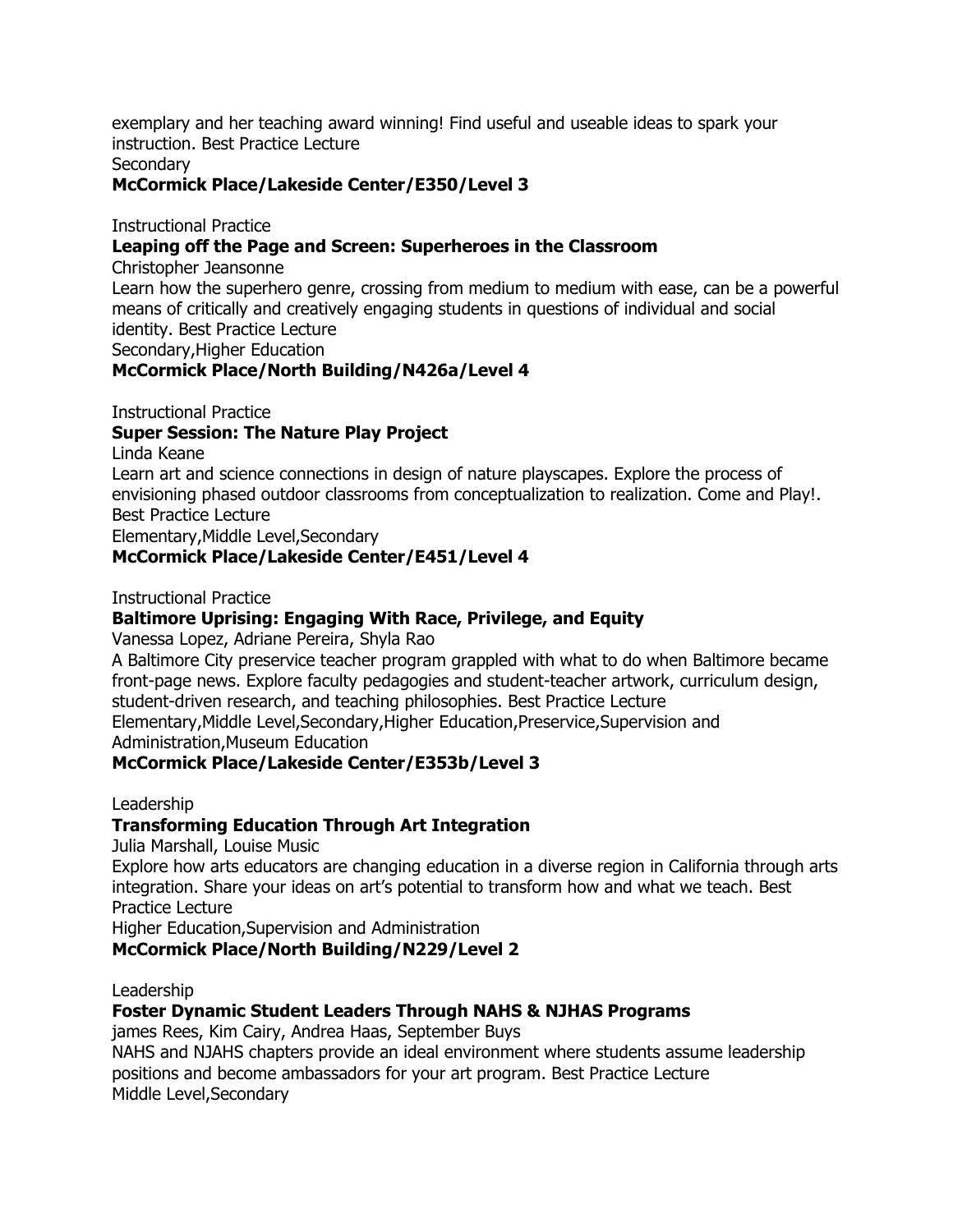#### **McCormick Place/North Building/N230b/Level 2**

Media Arts

#### **Media Arts Introduction: 21st-C. Creativity and Connectivity**

Jeremy Holien, Anne Kornfeld, Nelle Stokes

A dynamic introduction to media arts tools, concepts, and processes—including low-cost multimedia resources that can push your visual arts program to the next level of innovation and connectivity. Bring Your Own Device (BYOD)

**Secondary** 

#### **McCormick Place/Lakeside Center/E253cd/Level 2**

Pk-16 Collaborations

# **Shared Visions for an Inclusive Gallery: Museum Activities to Engage All Students**

Jennifer Nadler, Amanda Newman-Godfrey, Lauren Stichter

Discover how to build effective gallery experiences using elements of universal learning design; engage all students from the research collaboration of the Barnes Foundation and Moore College of Art. Research Lecture

Museum Education

#### **McCormick Place/Lakeside Center/E353a/Level 3**

Research and Professional Practice

#### **Fellows Forum: Maxine Greene, On Being "Otherwise"**

Judith Burton

Philosopher Maxine Greene was famous for believing the world might be "otherwise." Her work on aesthetic sensibility and imagination has shaped the innovative practices of colleagues at Columbia Teachers College. Best Practice Lecture Higher Education

#### **McCormick Place/Lakeside Center/E450a/Level 4**

Research and Professional Practice

#### **First 5: Teachers Helping Teachers**

Karen Cummings

Discover the importance of mentoring on educator success. Experience a "toolbox" of appropriate techniques when mentoring beginning teachers and discuss strategies specific to supporting their professional development. Best Practice Lecture Higher Education,Preservice,Supervision and Administration

#### **McCormick Place/North Building/N228/Level 2**

Research and Professional Practice

#### **Impacting Art Education Through Inquiry in Action**

Cathy Smilan, Kathy Miraglia

This session presents preliminary findings from the study: Impacting Art Education through Inquiry in Action. Participants are higher education professors and graduate student researchers who utilized the text. Research Lecture

Higher Education

#### **McCormick Place/Lakeside Center/E259/Level 2**

Seminar for Research in Art Education Issues Group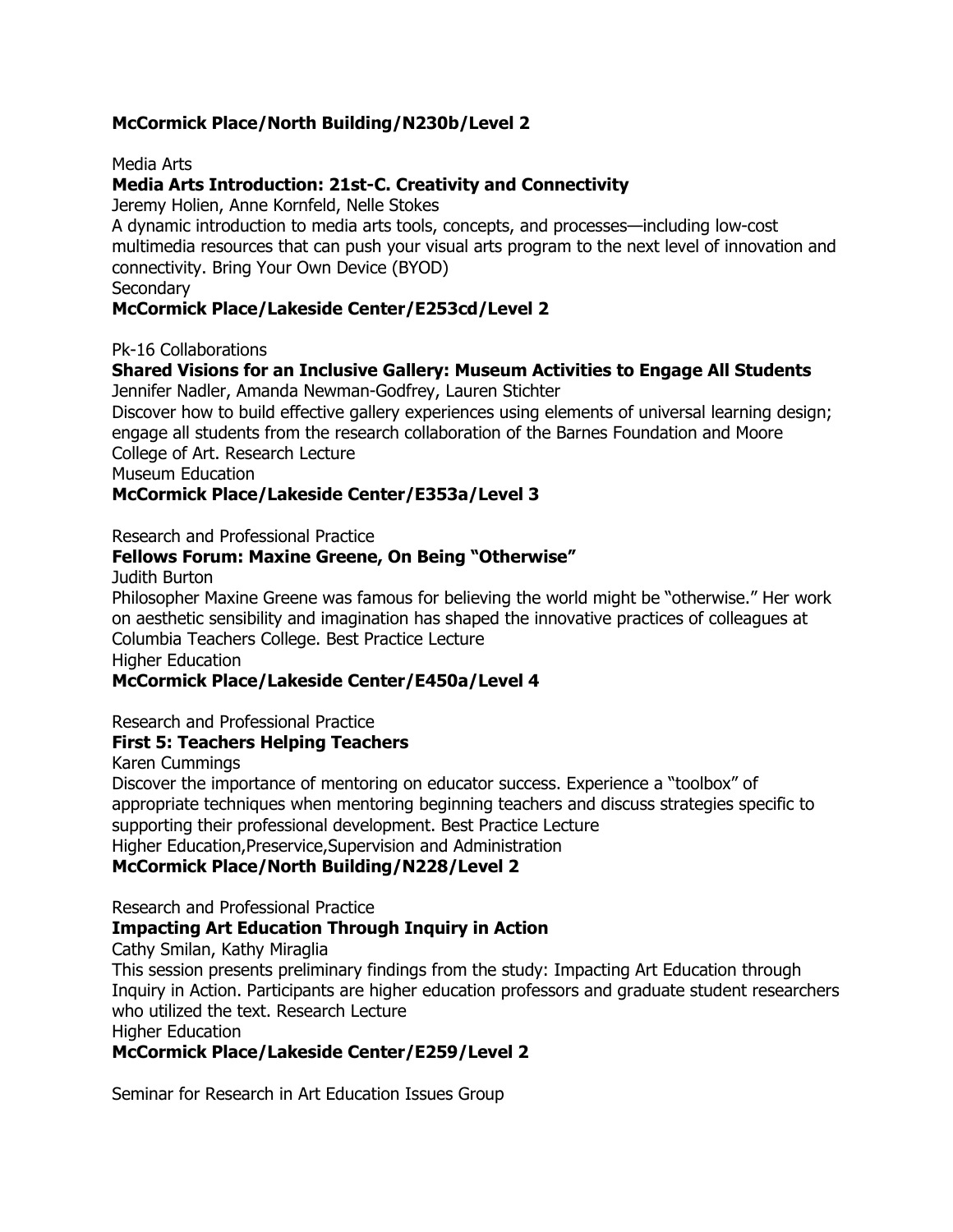#### **Creating Handbooks of Research in Arts Education: Personal, Scholarly, and Communal Journeys**

Liora Bresler, Mike Parsons, Donal O'Donoghue

Handbooks constitute an important venue for intellectual leadership. This presentation focuses on the experience of editing and contributing to the recently published Routledge International Handbook of the Arts and Education. Research Lecture

Higher Education

#### **McCormick Place/Lakeside Center/E265/Level 2**

Special Needs in Art Education Issues Group

#### **Millinery and Music Videos: An Interdisciplinary Curriculum** Kate Gugliotta

This best practice lecture will focus on stories from individual students and how they gained confidence and a newfound excitement for learning through a millinery curriculum in art. Best Practice Lecture

Elementary

#### **McCormick Place/Lakeside Center/E261/Level 2**

Student Growth and Assessment

#### **Performance Assessment in WA: Legacy Design via Creating, Performing, Presenting, Responding**

AnnRené Joseph, Pamelia D. Valentine, Mari Atkinson

Experience, practice, and learn strategies in visual arts performance assessments that allow students to demonstrate visual understanding. Receive freebies, powerful resources, and 24/7 access to student samples and performance assessments. Best Practice Lecture Elementary,Middle Level,Secondary,Higher Education,Preservice,Supervision and Administration

#### **McCormick Place/North Building/N226/Level 2**

**Technology** 

#### **Lightroom: For Portfolios and More**

Mike Ariel, Suzanne Canali

The new darkroom is in the light. Learn how to use Adobe Photoshop Lightroom to develop, manage, and present student photography portfolios in print, slide shows, and Web galleries. Hands-on Demonstration

Secondary

#### **McCormick Place/North Building/N426c/Level 4**

**Technology** 

#### **A Fabrication Lab for Early Childhood Education: Technology as a Hands-On Art** Alexis Weiner

Learn about how digital fabrication design tools can be used in a hands-on and developmentally appropriate way with young children. Best Practice Lecture Museum Education

#### **McCormick Place/Lakeside Center/E271a/Level 2**

UnConference: Relax and Rewind **The Science of Breath** Stephanie Chewning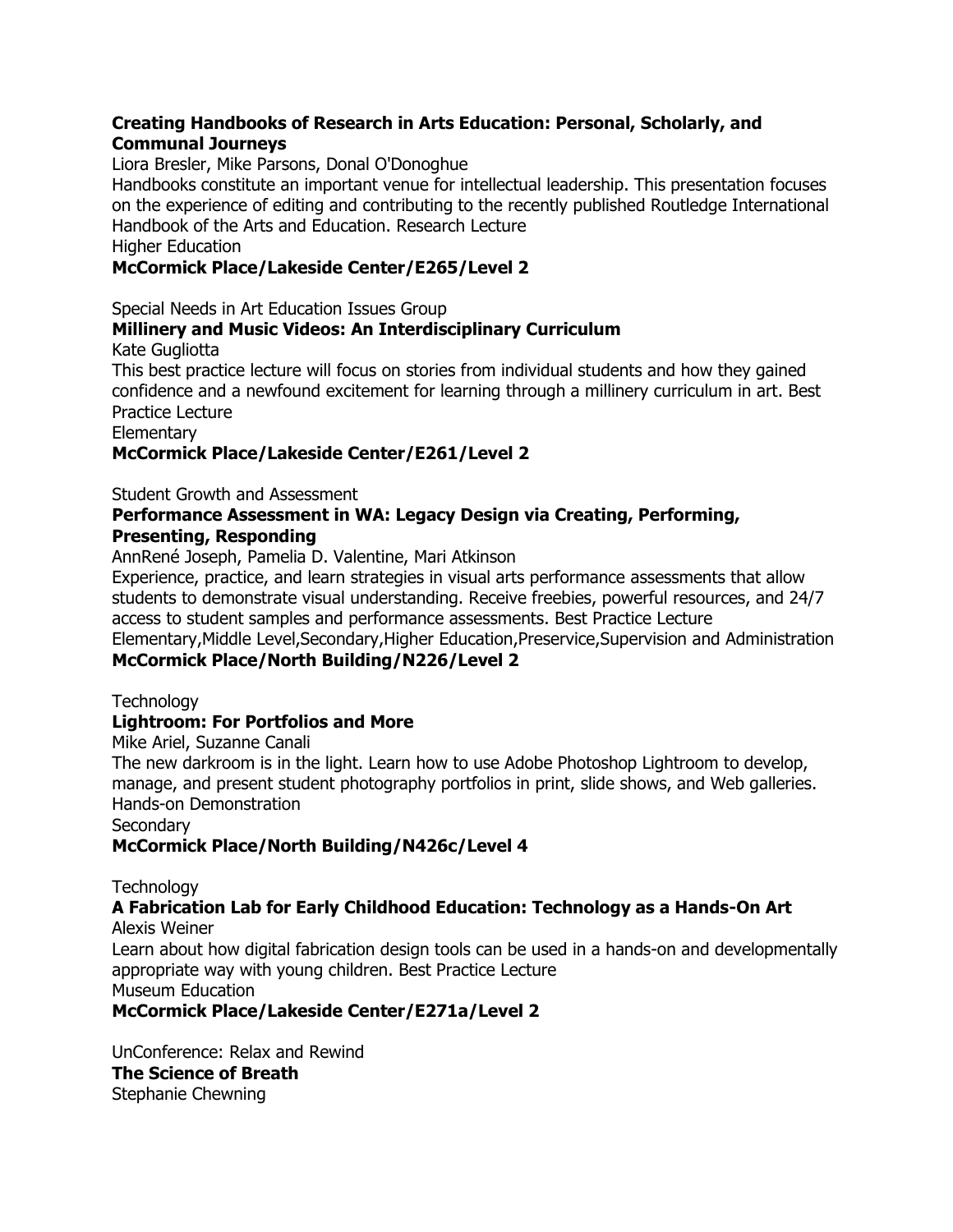Follow along and learn how better breathing habits affect your overall health. Practice various therapeutic breathing exercises including some traditional yoga pranayama techniques. Seated, no special clothing required. Interactive Dialogue

#### **McCormick Place/North Building/N140/Level 1**

#### **11:00 AM - 12:25 PM**

Arts Integration

# **Super Session: Mixing Art and Science: The SOFIA/NASA Adventure!**

Stacy Lord

From atmosphere to stratosphere, follow the journey of a middle school art educator as she steps into the world of astronomy through NASA"s SOFIA AAA program, fusing art with science. Best Practice Lecture

Elementary,Middle Level,Secondary,Higher Education,Preservice,Supervision and Administration,Museum Education

#### **McCormick Place/Lakeside Center/Arie Crown Theater/Level 2**

#### **11:00 AM – 12:50 PM**

Arts Integration

#### **Chip Art: Frisky & Free Paper Mosaics**

Barbara Chandler Allen, Desiree Bender

Groundbreaking new art medium! Harnessing tons of obsolete paint chips previously destined for landfills. Simple, impactful lesson repurposing chips into beautiful art. Hands-on, unique design project delivers meaningful results for all ability levels. Fresh Artists gives free CHIP ART kits to schools in need via a national partnership with BEHR Paint. Hands-on Studio Workshop (Ticketed)

Elementary, Middle, Secondary

#### **McCormick Place/North Building/N426b/Level 4**

Arts Integration

#### **Making 3-D Corrugated Cardboard Animal Jigsaw Puzzles**

David Exner

Discover a new level of creativity and skills through a high school lesson with cross-curricular connections and an eco-friendly emphasis. Challenge yourself to problem-solve and explore new possibilities working with a humble, yet versatile material: corrugated cardboard!. Hands-on Studio Workshop (Ticketed)

**Secondary** 

#### **McCormick Place/Lakeside Center/E257/Level 2**

#### Curriculum Design

#### **Woven Narratives: Weaving as an Exploration in Technique, Ritual, and Symbolism** Kimberly Tolbert

Explore ways to engage students in loom weaving in the classroom. Learn the basic techniques to begin your weaving adventure as well as specific units and lessons that engage ideas of weaving as a vehicle for narrative symbolism. Create a handwoven piece that plays with experimental technique, ritual, and symbolism. Hands-on Studio Workshop (Ticketed) Elementary,Middle Level

#### **McCormick Place/Lakeside Center/E272d/Level 2**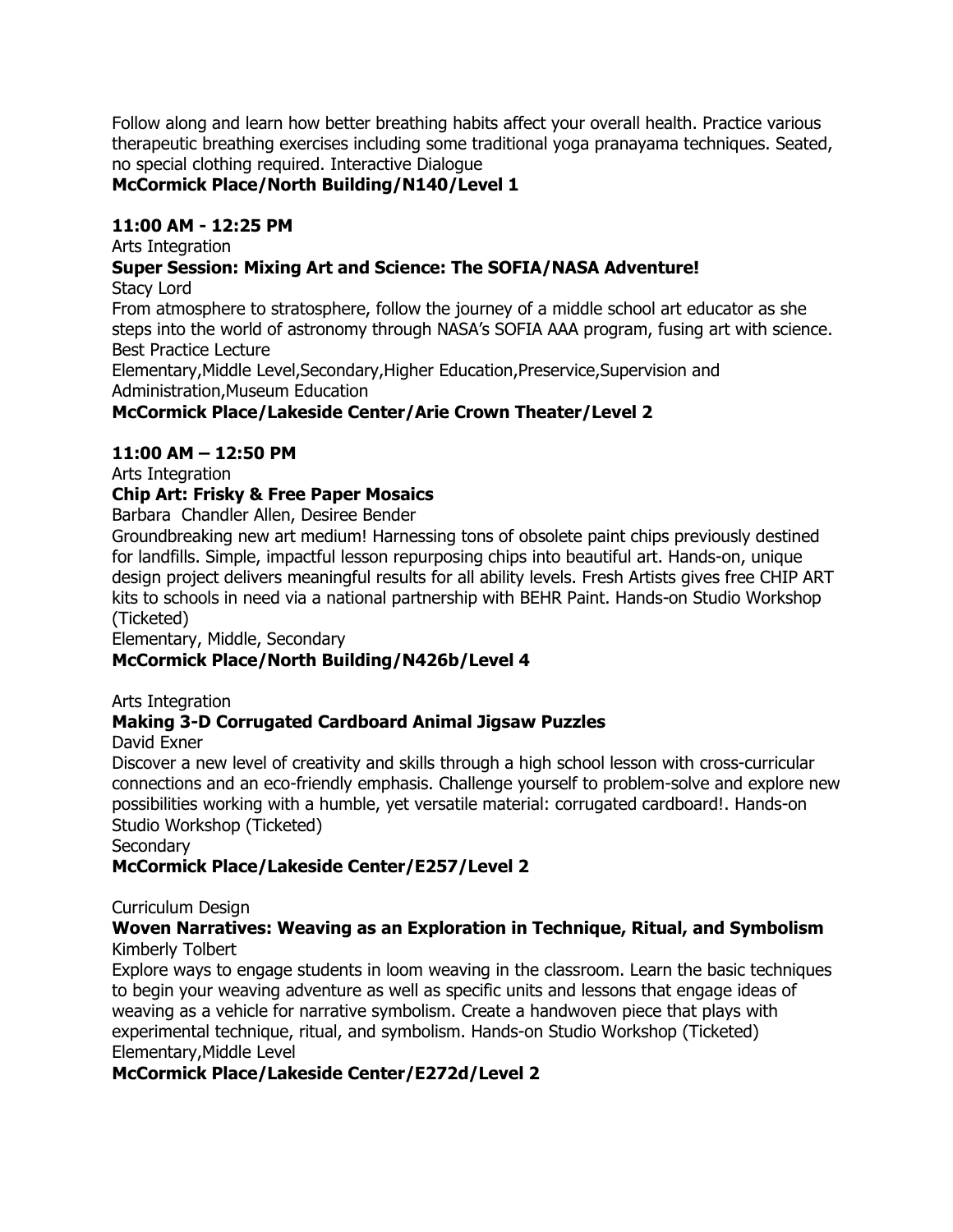#### Curriculum Design **Riveting Jewelry Making**

Jennifer Wolfe

Add rivets to your metalwork with functional cold connections (no torch!) that can be creative design elements. Easy and fun! Understand types of rivets while making a pendant from simple metals such as copper and brass. Explore how simple metal-smithing like this can be implemented in the classroom with minimal investment. Hands-on Studio Workshop (Ticketed) Secondary,Higher Education,Preservice

#### **McCormick Place/Lakeside Center/E272b/Level 2**

Global Connections

#### **Frida's 28 Corsets: A Multi-Faceted Experience Into Mexican Culture and Tradition** Ellen Mitchell

Art of another culture is influenced by aesthetic ideas as well as social, political, and economic issues. Explore Frida Kahlo"s culture, her personal struggles and artwork, and her 28 corsets: one made of steel, three of leather, and 24 of plaster. Using the fresco process, design and create a corset. Hands-on Studio Workshop (Ticketed)

Middle Level

#### **McCormick Place/Lakeside Center/E252/Level 2**

Global Connections

### **A Demonstration of Shibori Fabric Dyeing and Its Global Impact**

Mara Wilson

Explore Japanese shibori fabric dyeing techniques and experiment with synthetic and natural dye processes. Learn about fabric dyeing and its global impact, and use educational pedagogies to help reflect. Hands-on Studio Workshop (Ticketed)

Elementary,Middle Level,Secondary,Higher Education,Museum Education

#### **McCormick Place/Lakeside Center/E272c/Level 2**

Instructional Practice

#### **Printmaking With No Ink, No Press**

Phyllis King, Teresa Foster

Discover a "No Ink, No Printing Press" print/transfer process. Explore the use of mixed media materials/techniques using glue, Mylar, crescent board, pencils (colored, graphite, and grease), crayons, and oil pastels. Learn a non-traditional printmaking/transfer process with hands-on activities resulting in several "take away" prints. Includes discussions, shared ideas, and critiques of prints. Hands-on Studio Workshop (Ticketed)

Middle Level,Secondary

### **McCormick Place/Lakeside Center/E266/Level 2**

Instructional Practice

### **Critical Concepts in the Instruction of Screen Printing**

Erica Young

Learn to initiate a screen printing unit from start to finish that maximizes student learning while creating a screen using the block-out method. Participate in the screen printing process, simulating student experiences in the classroom and enhancing knowledge. Hands-on Studio Workshop (Ticketed)

Middle Level,Secondary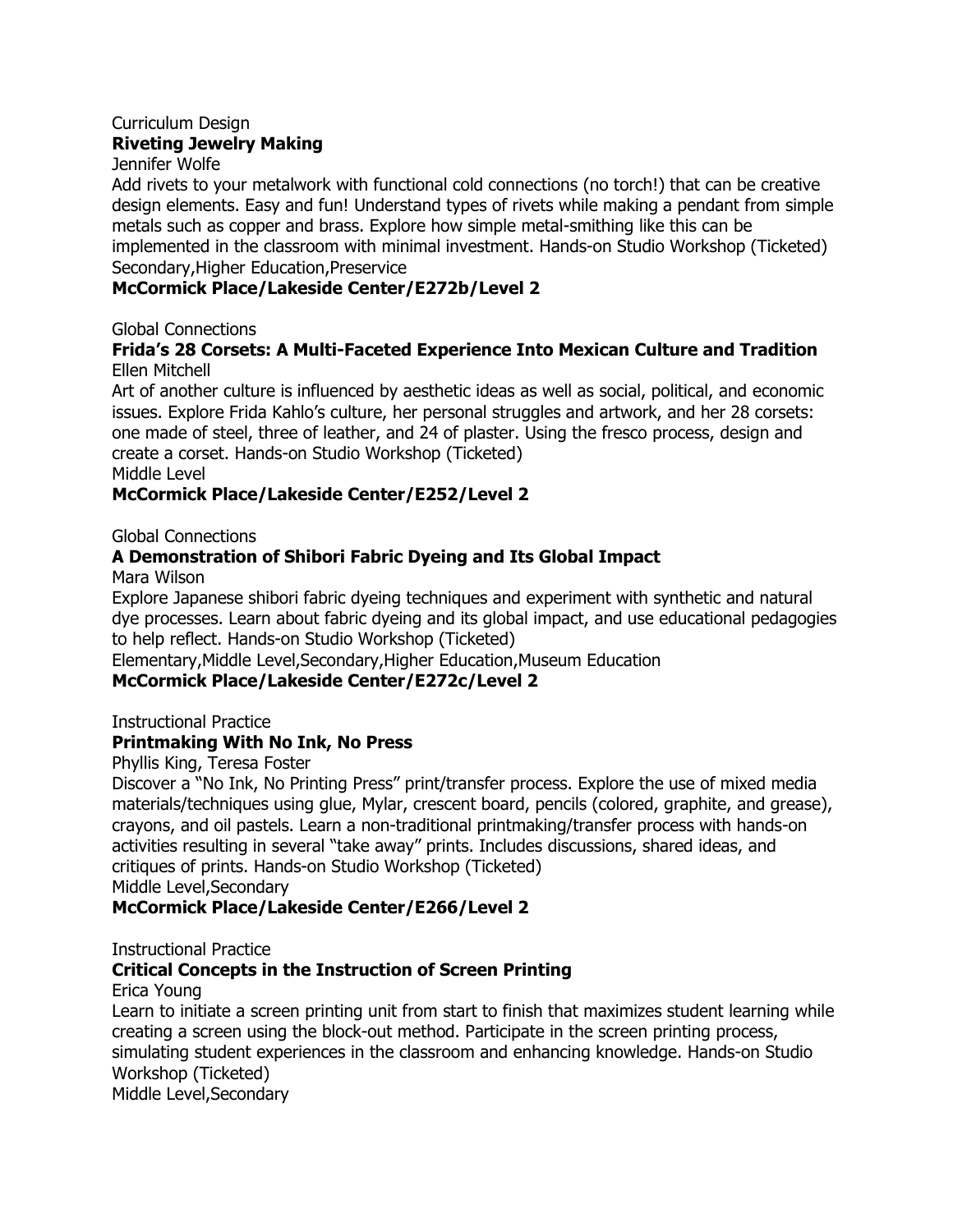#### **McCormick Place/Lakeside Center/E272a/Level 2**

#### **11:30 AM - 11:55 AM**

Art Education Technology Issues Group

#### **The Crayon Doesn't Do That: Children Following the Material's Lead**

Marta Cabral, Sean Justice

Children explore digital and traditional materials in similar ways, engaging different possibilities for artmaking and meaning-making. This "dialogue" with materials is seen as a strategy for innovative leadership in teaching. Research Lecture

Elementary,Supervision and Administration

#### **McCormick Place/Lakeside Center/E256/Level 2**

#### Arts Integration

#### **Beyond the Art Walls: Integration of Core Curriculum Into the Art Classroom** Kimberly Piercy

Observe lessons of core curriculum integrated into the art classroom through a variety of implemented PBLs as well as ideas for more. Included: Vocal, Orchestra, History, Physics, Geometry, and Biology. Best Practice Lecture

**Secondary** 

#### **McCormick Place/North Building/N129/Level 1**

Caucus on the Spiritual in Art Education Issues Group

#### **Comparing Art Education in Waldorf Schools to Tibetan Devotional Art Practices** Pearl Corry

This presentation introduces art educators to practices of form drawing in Waldorf schools and what they have in common with Tibetan devotional art practices including the construction of Mandalas. Best Practice Lecture

Elementary,Secondary

#### **McCormick Place/Lakeside Center/E264/Level 2**

Global Connections

#### **Juan Chávez's Artwork as a Platform for Building Community and Increasing Accessibility**

#### Kendra Paitz

Learn how University Galleries of Illinois State University partnered with the University's Art Education program and local nonprofit organizations to provide outreach for K-12 students during Juan Angel Chávez"s exhibition. Best Practice Lecture Secondary,Higher Education,Museum Education

#### **McCormick Place/North Building/N135/Level 1**

National Standards or State Standards

#### **I Can Teach the New National Art Standards in My K-5 Classroom** Nikki Everett

Learn how to use the new NCAS website. Resources such as "I Can" statements and assessments will be shared to help integrate the standards in your own classroom. Best Practice Lecture

**Elementary** 

#### **McCormick Place/Lakeside Center/E270/Level 2**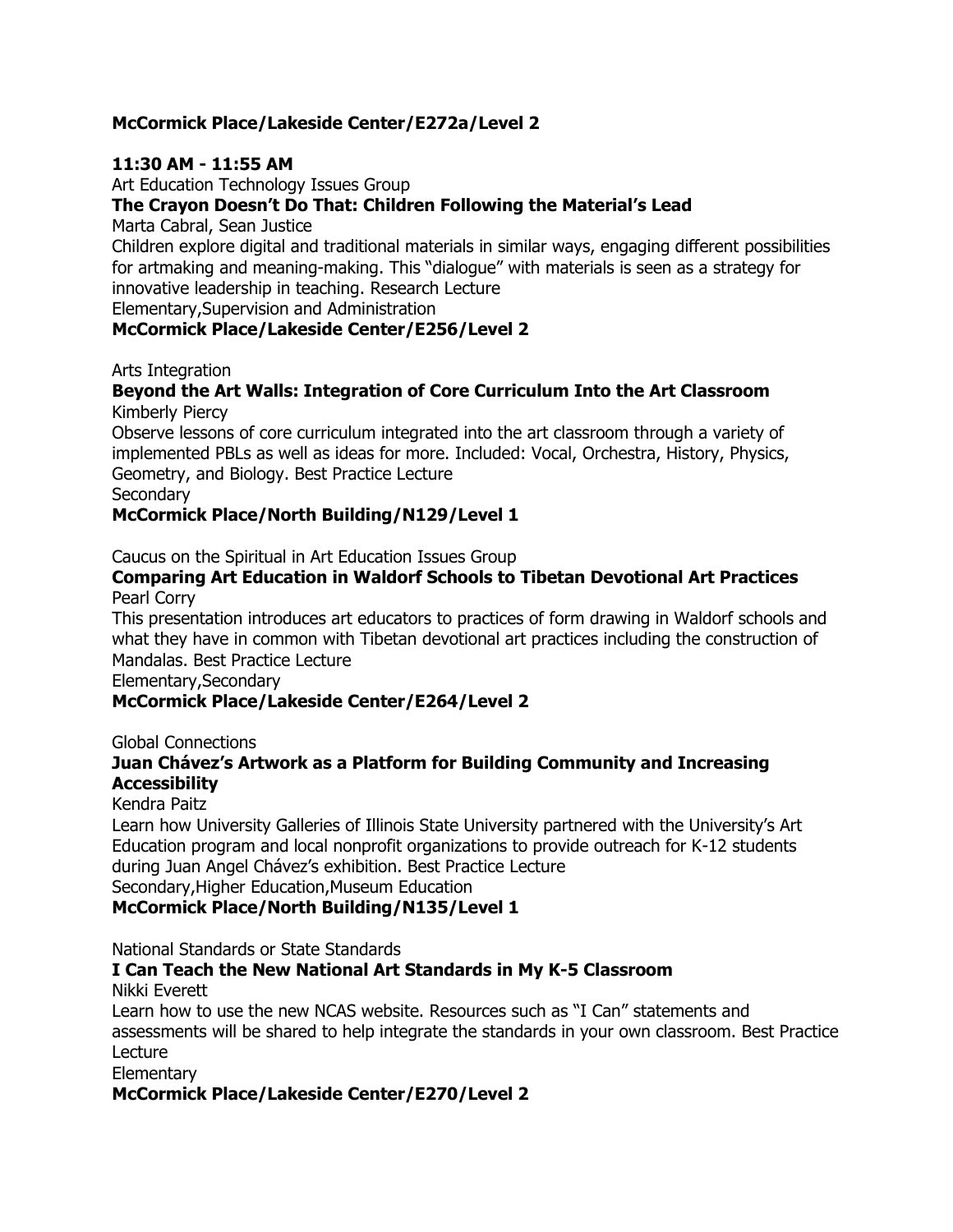#### Research and Professional Practice

#### **Preparing a Teaching Art Museum Culture: Lived Histories Leading the Way** Natasha Reid

Explore how life history research can support collective leadership within museums and how a university museum used this methodology to incorporate teaching museum principles into its practices. Research Lecture

Higher Education,Supervision and Administration,Museum Education

#### **McCormick Place/North Building/N136/Level 1**

Women's Caucus Issues Group

#### **Women Artists Becoming Pioneers and Leaders Through a Sense of Place** Carole Woodlock

The audience will learn about women artists who influenced the representation of the landscape of the Western Rockies. The exploration of significant landscape based image-makers will be shared and discussed. Research Lecture

Higher Education

#### **McCormick Place/Lakeside Center/E271b/Level 2**

#### **12:00 PM - 12:25 PM**

Caucus of Social Theory in Art Education Issues Group

#### **Bridging Communities in Conflict: Dialogues Through Co-Teaching Art Lessons** Nurit Cohen Evron

Examine research into the dialogue between members of communities in conflict during cotaught art classes at Jewish and Arab schools, as part of an Israeli art teacher-preparation program. Research Lecture

Higher Education

#### **McCormick Place/Lakeside Center/E261/Level 2**

Committee on Multiethnic Concerns Issues Group

#### **What Makes a Movement: Exploring the History of the Montgomery Bus Boycott** Robert Hepner

With classroom collaboration, second graders create portraits of activists in the Montgomery Bus Boycott. We will discuss leadership in a movement and the presentation of history and race. Best Practice Lecture

Elementary,Middle Level,Supervision and Administration

#### **McCormick Place/Lakeside Center/E255/Level 2**

Media Arts

#### **Innovative Leadership: Media Arts Projects Leading the Way Toward a District-Wide Focus on New Media**

#### Tyson Ledgerwood

Find new and innovative ways to provide balance to the local educational system through the arts. Designing quality flagship media arts projects is key in establishing a school district presence. Best Practice Lecture

Elementary,Middle Level,Supervision and Administration

**McCormick Place/Lakeside Center/E270/Level 2**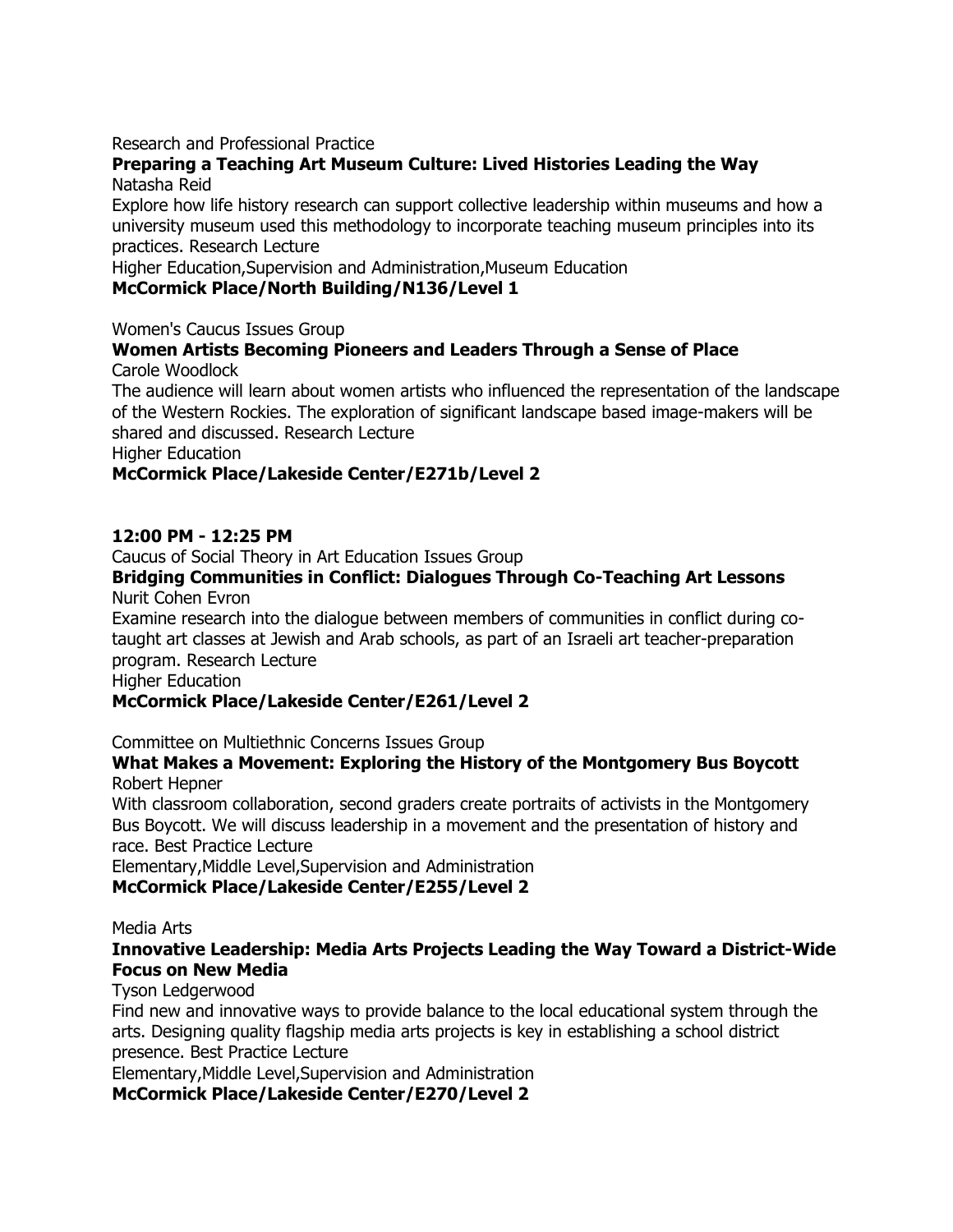#### Student Growth and Assessment

#### **Rubrics Cubed**

#### Nan Stein

Increase student achievement by implementing the use of rubrics for student artwork assessment (by self or peers). Guide best practice instruction while complementing teacher evaluation ratings. Best Practice Lecture

Elementary,Middle Level,Secondary

#### **McCormick Place/Lakeside Center/E265/Level 2**

Teacher Evaluation

#### **Theory Meets Practice: Leadership and Innovation as Student Teachers Confront the Realities of Schools**

Tara Carpenter, Mark Graham

Student teachers are often shocked by the difficult realities of classroom teaching. Innovative collaborations and practices are highlighted through the voices of student teachers as they negotiate this transition. Interactive Dialogue

Higher Education,Preservice,Supervision and Administration

#### **McCormick Place/Lakeside Center/E262/Level 2**

#### **12:00 PM - 12:50 PM**

Arts Integration

#### **Classroom Curators: Mounting a Mini Exhibition With American Art and Portraiture** Elizabeth Dale-Deines, Briana Zavadil White

Students become classroom curators with this project-based lesson! Utilize artwork from the Smithsonian American Art Museum and National Portrait Gallery to engage leadership-essential 21st-century skills and critical analysis. Hands-on Demonstration

**Secondary** 

#### **McCormick Place/North Building/N129/Level 1**

#### Arts Integration

#### **Making the Invisible Visible Through Picture Book Integration**

Julia Hovanec

This thought-provoking, and humorous presentation introduces exciting new concepts of what that rebirth consists of, the critical importance of redefining the role of art and it"s important relationship to the emerging educational and societal systems. Hands-on Demonstration **Elementary** 

#### **McCormick Place/North Building/N139/Level 1**

#### Business Meeting

#### **Student Meet-and-Greet**

Jessica Burton, Amanda Barbee, Carla Majczan

Meet and greet with Preservice members as we network and share successes from various Student Chapters. Come with questions about your student chapter and role in NAEA. Best Practice Lecture

Preservice

#### **McCormick Place/Lakeside Center/E351/Level 3**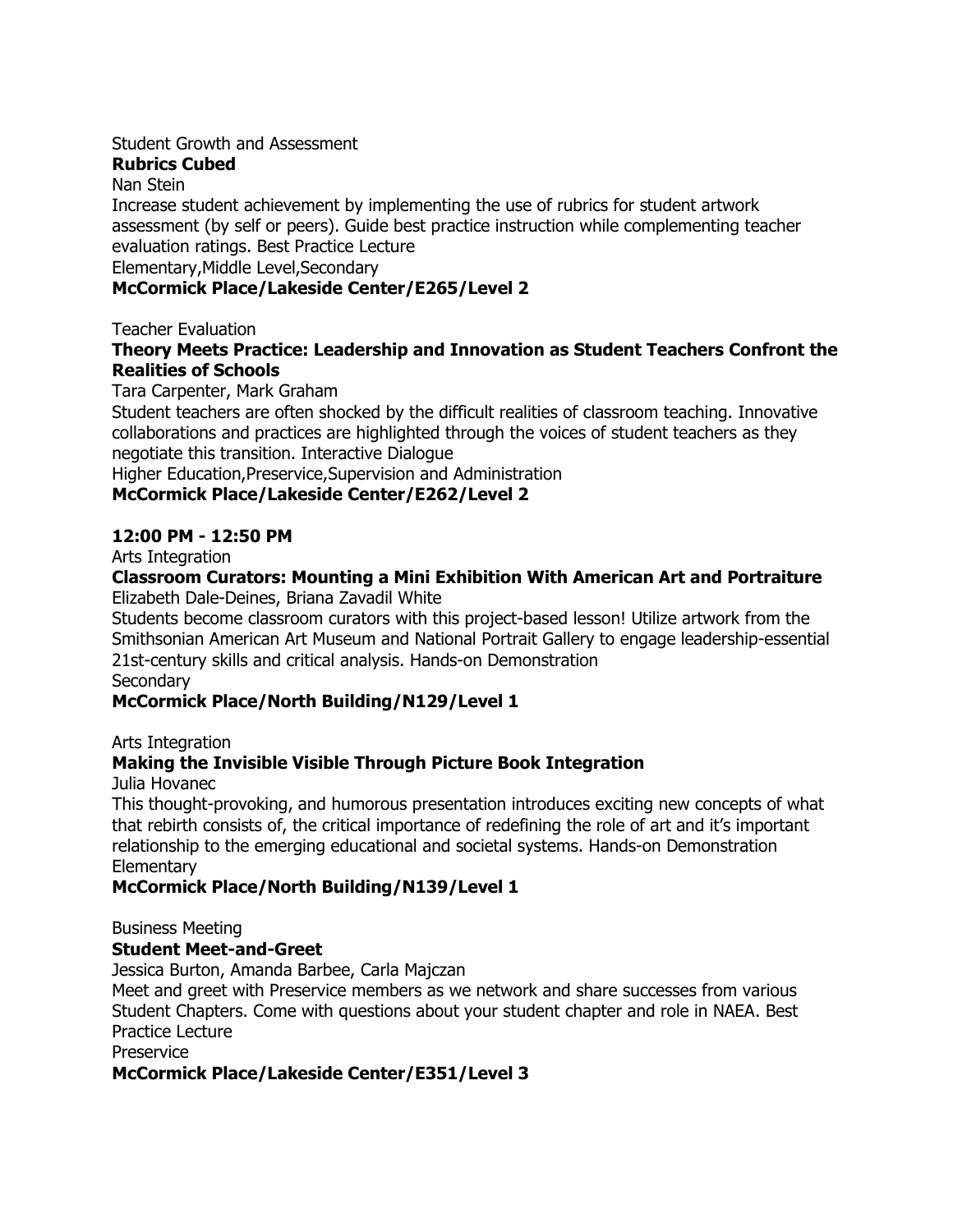#### Caucus of Social Theory in Art Education Issues Group

#### **ART: Not Flat, Not Centered, and Not Easy**

Connie Stewart

Examine how Arts Education responds to a world no longer centered in European tradition. Discuss the 2015 Venice Biennale, All the World"s Futures, and "the rupture of our times.". Interactive Dialogue

Higher Education

#### **McCormick Place/Lakeside Center/E264/Level 2**

Committee on Lifelong Learning Issues Group

#### **Art Education's Role in Cultivating Community and Leadership Through Creative Collaboration**

Pamela Lawton

Examine four exemplary CBAE programs as best practices models for developing leaders through transformative, service-learning-based creative collaboration within intergenerational communities of learners. Best Practice Lecture

Higher Education

#### **McCormick Place/Lakeside Center/E263/Level 2**

Curriculum Design

#### **Defining and Strategically Using the Choice Continuum**

Thomas Burkle

Let's not jump headfirst into choice-based art education or TAB, but rather identify current student choice levels and use student choice to enhance student motivation and long-term learning. Best Practice Lecture

Elementary,Middle Level,Secondary

#### **McCormick Place/North Building/N137/Level 1**

Curriculum Design

#### **Secrets Shared From a Successful AP Program**

Evan Hammer

After 8 years of teaching AP Studio in Art, Evan Hammer will share the secrets to his success and inspire you to explore ideas that will reinvigorate your teaching. Best Practice Lecture **Secondary** 

**McCormick Place/North Building/N128/Level 1**

Global Connections

#### **Strength in Diversity: In the Galleries With English Language Learners**

April Oswald, Patricia Lannes, Marianna Pegno

In innovative programs at three museums, diverse populations of immigrants and refugees build new skills, learn about new cultures, and find a new forum for expression—with art as the foundation. Best Practice Lecture

Museum Education

#### **McCormick Place/Lakeside Center/E353a/Level 3**

Independent School Art Education Issues Group

**Conversations With Colleagues: Independent School Art Educators**

Dolores Evangelista Eaton, Rebecca Stone-Danahy, Priscilla Wicks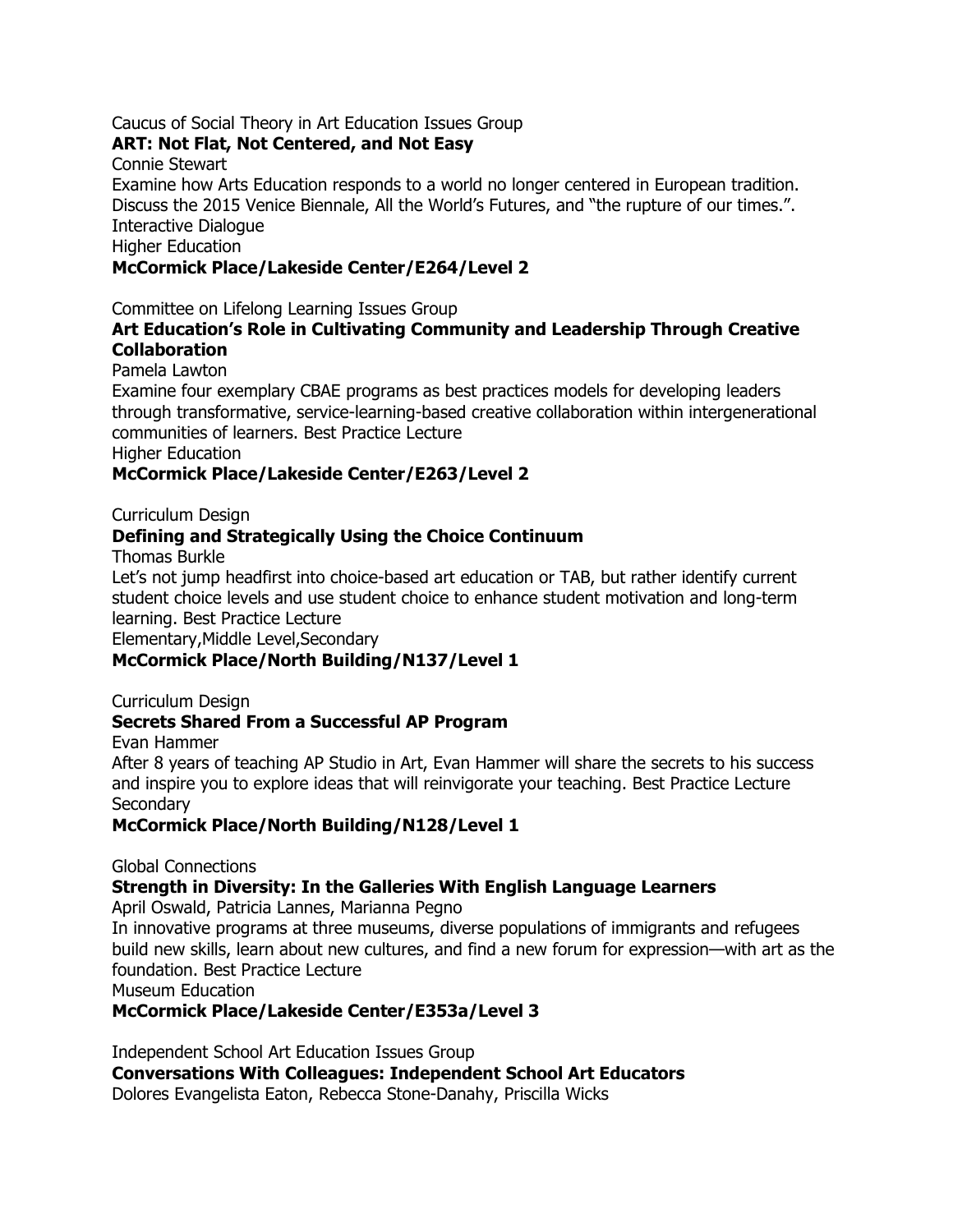Connect with independent school colleagues from across the nation to share ideas, resources, and stories. All independent school teachers and administrators welcome!. Interactive Dialogue Elementary,Middle Level,Secondary,Supervision and Administration

#### **McCormick Place/North Building/N230a/Level 2**

Instructional Practice

#### **Leading Student Engagement Through Learning Management Systems**

Alice Gentili

Save time in the art classroom and establish seamless student-teacher communication with a Learning Management System (LMS). Effective with middle grades and up and a natural fit for the 1:1 or flipped art room. Best Practice Lecture

Middle Level,Secondary

#### **McCormick Place/Lakeside Center/E350/Level 3**

Instructional Practice

#### **Chromotopia—Geographies of Color: Everything Is in Everything** Olivia Gude

Don"t confine the "magical polymorphous substance" of color in boxes. Remap color curriculum with open-ended experiments morphing into artmaking. Explore the rich and varied cultural contexts of colors making meaning. Best Practice Lecture

**Secondary** 

#### **McCormick Place/Lakeside Center/E353b/Level 3**

Instructional Practice

#### **Portfolio Preparation Toolbox**

Lauren Hogan

Learn about Portfolio Preparation for undergraduate study in the visual arts. Examples of scholarship portfolios will be shown. Research, portfolio organization, and content will be covered. Best Practice Lecture

**Secondary** 

#### **McCormick Place/Lakeside Center/E271b/Level 2**

Instructional Practice

#### **National Art Education Foundation Grant Program**

Dean Johns, Kathi Levin, Larry S. Barnfield

Learn more about the National Art Education Foundation Grant Program. Presenters will discuss the Research Grant, the Teacher Incentive, the Ruth Halvorsen Professional Development Grant, and the Mary McMullan Grant. Best Practice Lecture

Elementary,Middle Level,Secondary,Higher Education,Preservice,Supervision and Administration,Museum Education

#### **McCormick Place/North Building/N138/Level 1**

Instructional Practice

#### **The Curriculum of My Life: Social Learning and Play in High School**

Nicole Marroquin, Marie Weston, Maria Ambriz

How can the everyday lives of students be engaged to inform curriculum? How do play and social learning support research-based artmaking? Social and collaborative teaching inspires digital art and research. Best Practice Lecture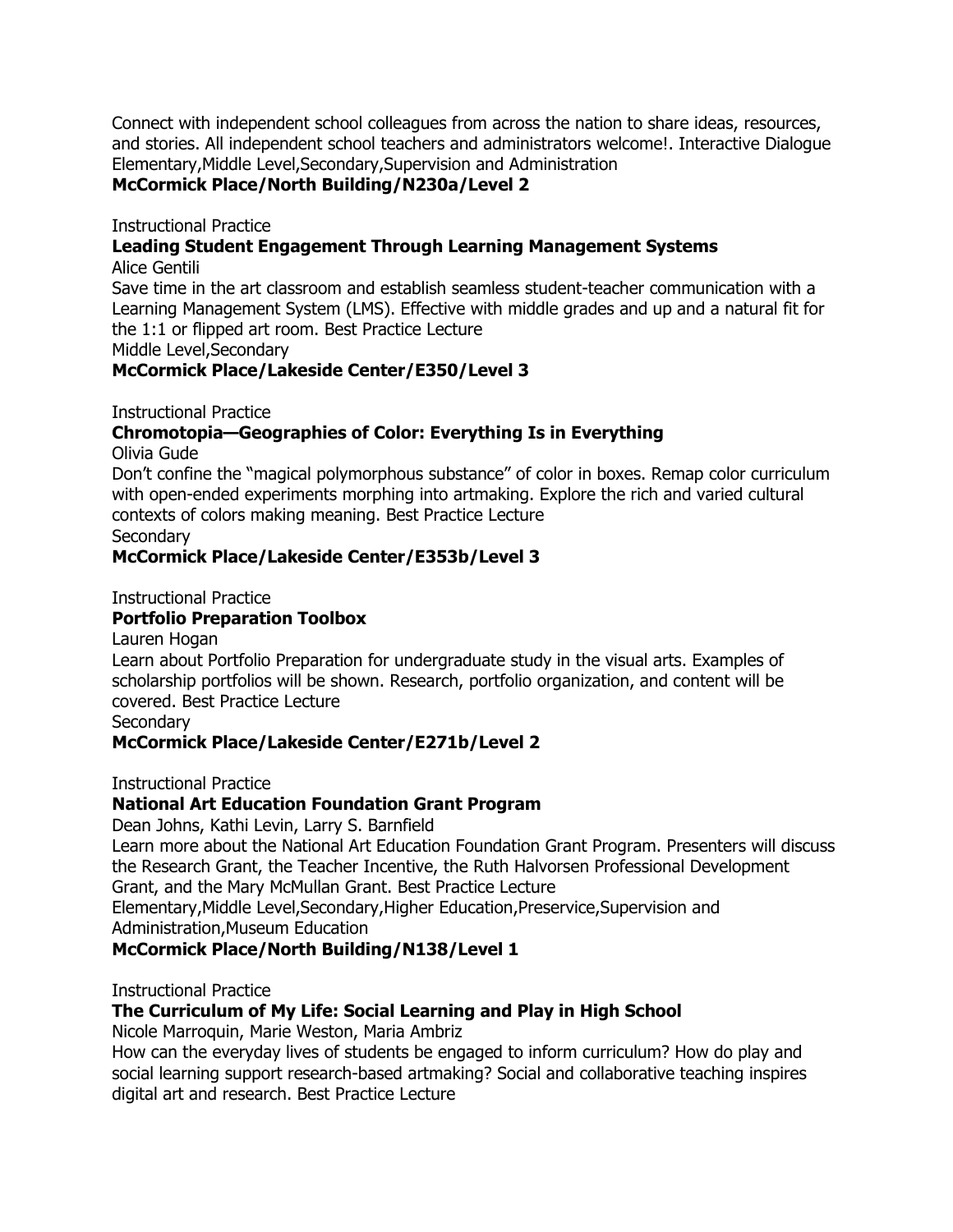#### Middle Level,Secondary,Preservice **McCormick Place/North Building/N426a/Level 4**

#### Leadership

#### **Reflective Practice in Museum Education: What, Why, How**

Chelsea Kelly, Ray Williams, Mike Murawski

Join educators from Blanton Museum of Art, Portland Art Museum, and Park Avenue Armory for a participatory, conversational session exploring the importance and impact of reflective practice in museum education. Best Practice Lecture

Museum Education

#### **McCormick Place/Lakeside Center/E271a/Level 2**

Leadership

#### **Creative Leadership in Learning and Working**

Rob McAdams

Discover how leaders utilize the core principals of the arts and studio practice to develop learning and working communities based on equity, trust, and candor. Best Practice Lecture Elementary,Middle Level,Secondary,Higher Education,Preservice,Supervision and Administration **McCormick Place/North Building/N229/Level 2**

#### Leadership

#### **Fellows Forum: The Art of Effective Leadership**

Bonnie B. Rushlow

What does it take to become an effective leader in your school and beyond? Presenter will discuss essential leadership skills and strategies for developing preservice art teachers as leaders. Interactive Dialogue

**Preservice** 

#### **McCormick Place/North Building/N230b/Level 2**

Leadership

# **Building Our Future: A Strategic Planning Toolkit for NAEA State Leaders**

Suzanne Wright, Leah Quinter, Heidi Hinish

How can your state organization forge a dynamic, flexible, strategic path? Learn with Art Education DC leaders as they share their new strategy/planning toolkit for organizational vibrancy and resilience. Best Practice Lecture

Supervision and Administration

#### **McCormick Place/Lakeside Center/E353c/Level 3**

National Standards or State Standards

#### **Teaching From a New Framework of Design Education, Connecting to National Standards**

Robin Vande Zande, Doris Wells-Papanek

There are similarities and distinctions between art and design; endless opportunities await. Identify such connections, using the Visual Arts Standards, in an interactive exchange of strategies for teaching design. Interactive Dialogue

Elementary,Middle Level,Secondary,Higher Education,Preservice,Supervision and Administration,Museum Education

**McCormick Place/Lakeside Center/E450b/Level 4**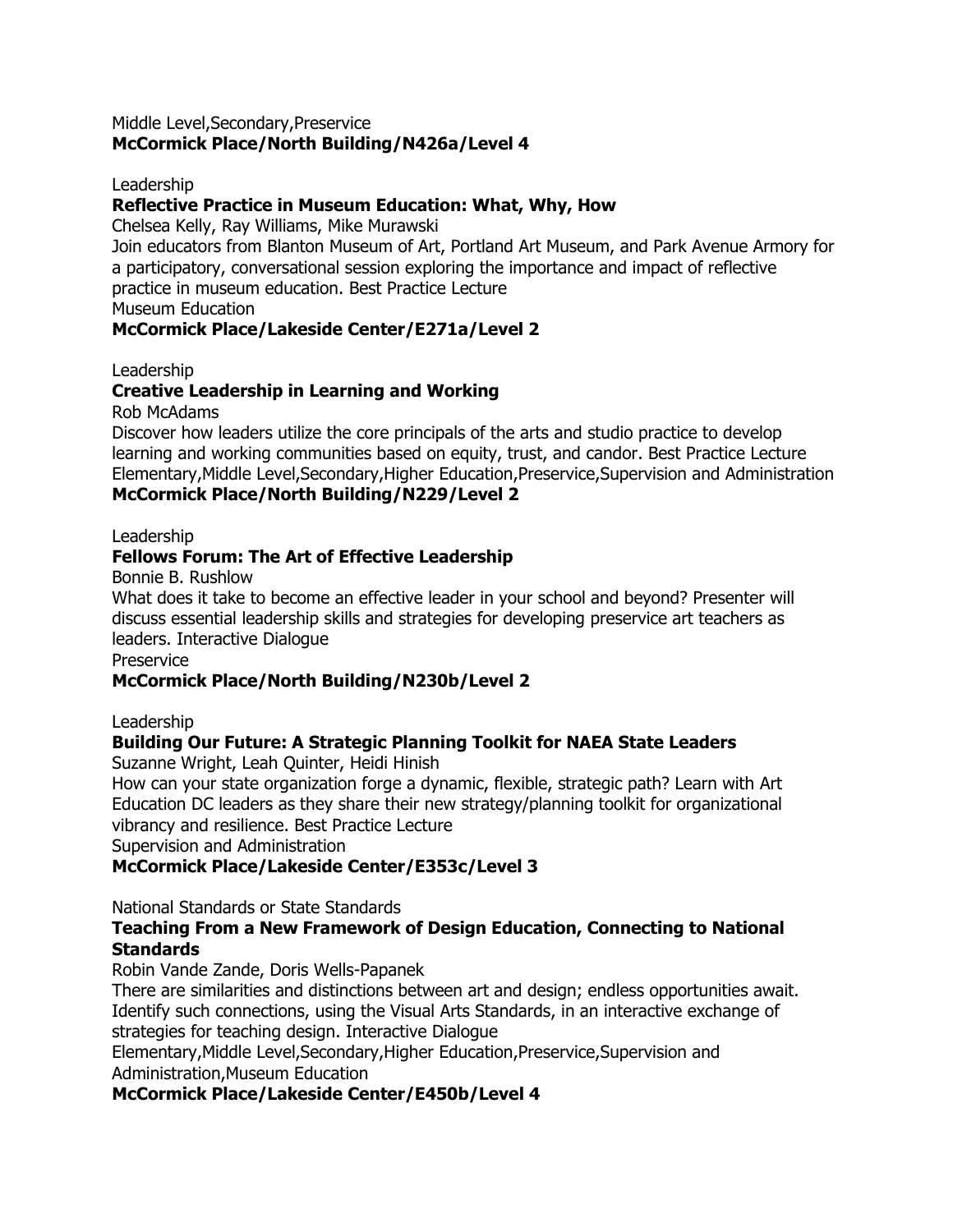#### Public Policy and Arts Administration Issues Group

#### **Teacher Quality and Policy Implementation: What and How Are We Teaching Now?** Kyungeun Lim

What changes do teacher quality standards bring to art teacher education? What would be improved in the art teacher education? Come and explore these questions through examination of current changes in art education policies. Research Lecture

Higher Education,Preservice

#### **McCormick Place/Lakeside Center/E259/Level 2**

Research and Professional Practice

#### **Preservice Division: Entering the Art Education Profession**

Amanda Barbee, Jessica Burton, Carla Majczan

Come gain resources and strategies for students and early professionals as we explore the transition into the art education field. We will discuss our experiences, networking tips, working with limited resources, and more. Interactive Dialogue **Preservice** 

**McCormick Place/Lakeside Center/E450a/Level 4**

#### Research and Professional Practice

#### **Evidence-Based Successful Teaching Strategies for Art Students on the Autism Spectrum**

Gillian Furniss

Learn about successful classroom strategies of art teachers and art therapists who work with students on the Autism Spectrum in self-contained and inclusive classrooms of an urban district. Research Lecture

Higher Education

#### **McCormick Place/North Building/N228/Level 2**

Seminar for Research in Art Education Issues Group

#### **SRAE Business Meeting (Standing Session)**

Christopher Schulte

SRAE open business session addressing concerns of members, usually in relation to the issues raised by the president and other officers. Interactive Dialogue Higher Education

**McCormick Place/North Building/N135/Level 1**

Student Growth and Assessment

#### **Assessing Student Growth Through Writing About Art**

Kelly Hatton, Gregg Coats

Having a hard time encouraging your students to write? Come explore new ways to spark deep thought in response to art, for use as evidence in student growth portfolios. Best Practice Lecture

Elementary,Middle Level,Secondary

**McCormick Place/North Building/N226/Level 2**

**Technology Come Blog With Us: Three Art Ed Bloggers Share Tips and Tricks**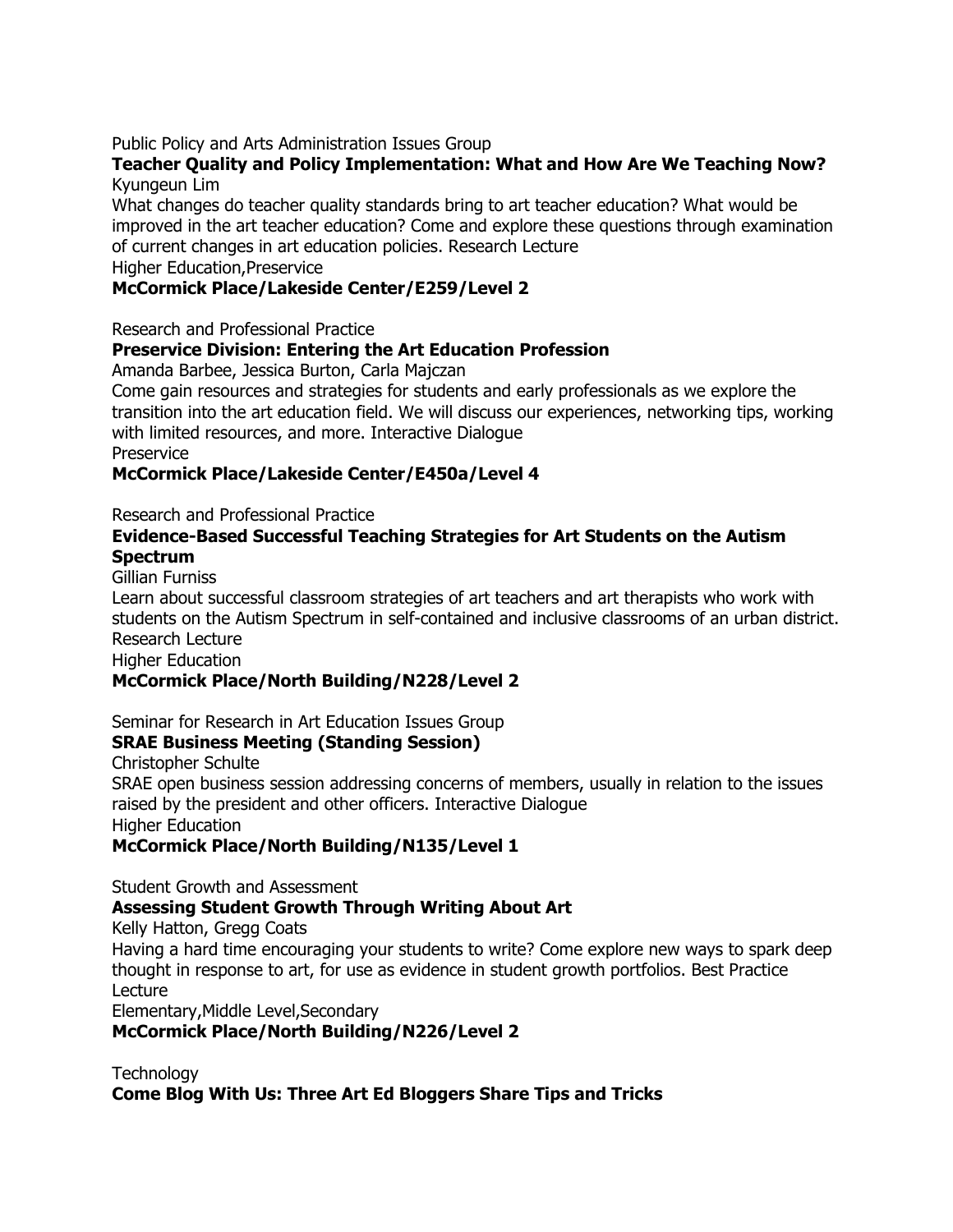Phyllis Brown, Cassandra Stephens, Laura Lohmann

Discover how to follow your passion through blogging, from three popular art education bloggers. Learn to use blogs to share ideas and make connections with the global art education community. Best Practice Lecture

**Elementary** 

#### **McCormick Place/North Building/N426c/Level 4**

#### **Technology**

#### **The New NAEA Website: Your Personal Tour**

Dennis Inhulsen, NAEA Staff

Take a behind-the-scenes look at the process of developing the freshly designed NAEA website. New features enhance your NAEA member experience and can support and improve your classroom activities, your research, and your advocacy efforts. Best Practice Lecture Elementary,Middle Level,Secondary,Higher Education,Preservice,Supervision and Administration,Museum Education

#### **McCormick Place/Lakeside Center/E352/Level 3**

United States Society for Education through Art Issues Group

#### **The Benefits of InSEA: An International Network of Art Educators**

Marjorie Manifold, Steve Willis, Karen Hutzel, Fiona Blaikie

Participate in InSEA and share the benefits of an inclusive, international network of art educators with global access to resources, networks, advocacy, and opportunities for peer-topeer collaborations across nations. Hot Topic Panel Elementary,Middle Level,Secondary,Higher Education **McCormick Place/Lakeside Center/E260/Level 2**

#### **12:00 PM – 1:20 PM**

Lesbian Gay Bisexual Transgendered Issues Caucus Issues Group

#### **Big Gay Church VII: Lead Us (Not) Into Temptation: Deadly Sins + Easy Steps**

Mindi Rhoades, Kim Cosier, Courtnie Wolfgang, James Sanders III, Melanie Davenport No matter your denomination, orientation, educational station, or spiritual situation, join us for our playful celebration and investigation into religion + LGBTQ considerations + their intersections with art and education. Performance

Elementary,Middle Level,Secondary,Higher Education,Preservice

#### **McCormick Place/North Building/N227b/Level 2**

Research and Professional Practice

**Data Visualization Working Group: Projections and Projects in Progress**

Chris Grodoski, Pamela Taylor, Yichien Cooper, Graeme Sullivan, Enid Zimmerman The Research Commission"s Data Visualization Working Group shares approaches to data visualization through data and analyses of common data sets. The utility of data visualization in research will be presented. Best Practice Lecture

Elementary,Middle Level,Secondary,Higher Education,Supervision and Administration,Museum Education

**McCormick Place/Lakeside Center/E256/Level 2**

#### **12:30 PM - 12:55 PM**

Caucus of Social Theory in Art Education Issues Group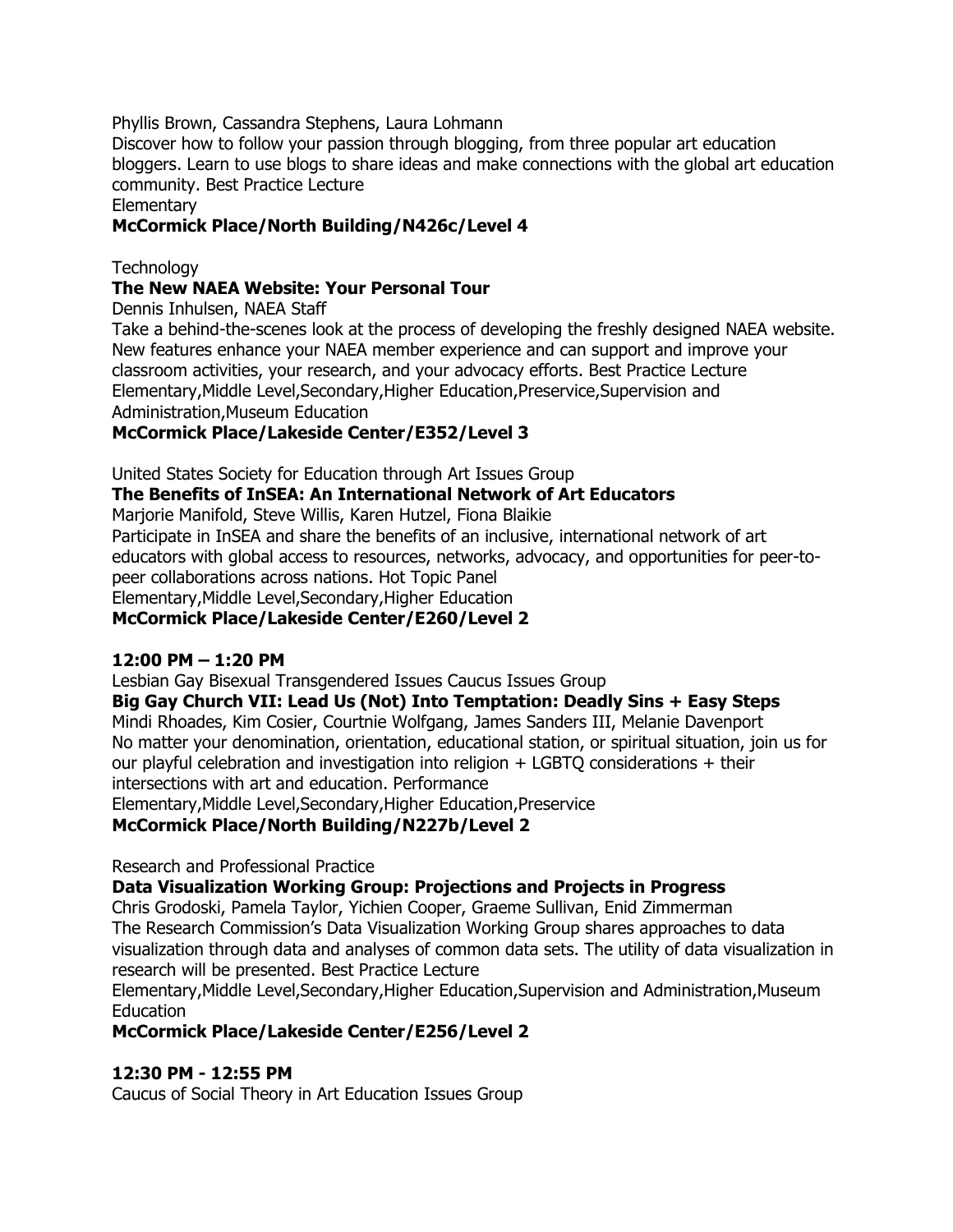#### **Speculative Teaching and Situational Specificity**

Albert Stabler

As a white teacher working on the south side of apartheid Chicago, I despaired of direct communication with my black and brown students. My teaching relied on specific localized study. Best Practice Lecture

#### **Secondary**

#### **McCormick Place/Lakeside Center/E261/Level 2**

Media Arts

#### **Strategic Initiative in Teaching Media Arts**

Fatih Benzer

Discover a project focused on digital technologies, advanced software such as Stop Motion and Photoshop, and pedagogical aspects of media arts instruction to participating children from the community. Best Practice Lecture

Higher Education

#### **McCormick Place/Lakeside Center/E270/Level 2**

Seminar for Research in Art Education Issues Group

#### **Exploring Watershed Transformations**

Hayon Park, Lillian Lewis, Sarah Thompson

Presenters discuss ways collaborative art education research serves local communities and schools through integrating art with environmental field studies. Research Lecture Higher Education

#### **McCormick Place/Lakeside Center/E255/Level 2**

Student Growth and Assessment

#### **Documenting Student Growth: Performance Rubrics, Data Collection, and Analysis— Made Easy**

Camilla McComb

Construct effective rubrics to use in helping students to analyze baseline, formative, and summative performance. Critique examples and create rubrics that promote student learning by leaving room to grow. Best Practice Lecture

Elementary,Middle Level,Preservice

#### **McCormick Place/Lakeside Center/E265/Level 2**

Teacher Evaluation

#### **Student Self-Assessment: Building a Self-Assessment Rubric**

Joan Mills

Discover an engaging way to introduce and integrate student-created self-assessment rubrics into your instruction. Best Practice Lecture

**Elementary** 

**McCormick Place/Lakeside Center/E262/Level 2**

#### **1:00 PM - 1:25 PM**

Research and Professional Practice **High School Student Engagement: Arts vs. Non-Arts Courses** Athena Nichols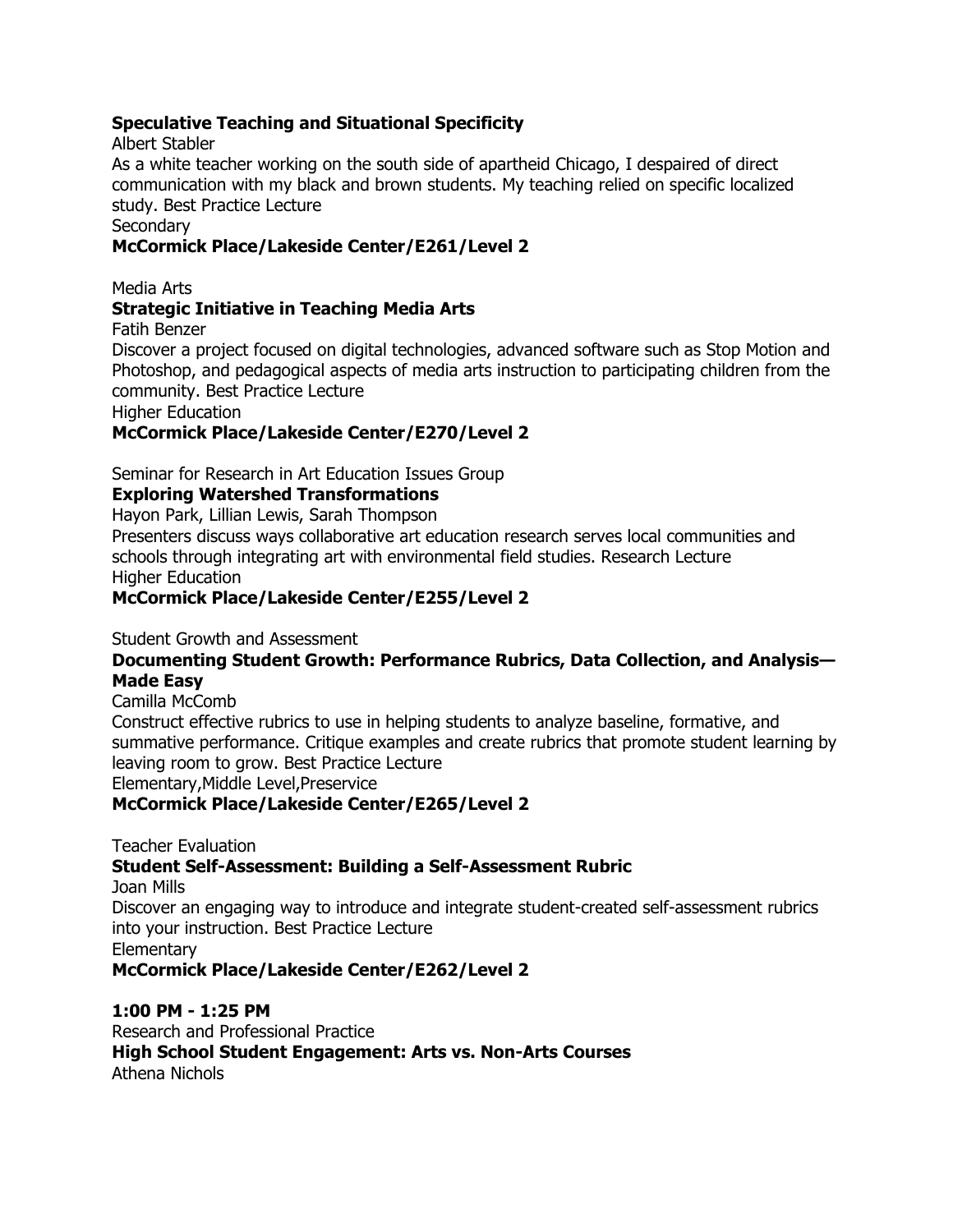Ever wonder how students perceive their arts experiences? Explore the relationship between high school student engagement and involvement in arts courses as the presenter shares ground-breaking research evidence. Research Lecture

Secondary

#### **McCormick Place/North Building/N136/Level 1**

#### **1:00 PM - 1:50 PM**

Art Education Technology Issues Group

#### **AET Makerspace: Hands-On Explorations**

Shaunna Smith

Discover engaging makerspace activities that explore new media, engineering, and computer science. Learn to create with arduinos, 3-D printers, sewable circuits, and free design software. K-12 resources provided, BYOD encouraged. Bring Your Own Device (BYOD) Elementary,Middle Level,Secondary,Higher Education,Preservice,Supervision and Administration,Museum Education

#### **McCormick Place/Lakeside Center/E253cd/Level 2**

Arts Integration

#### **Zentangle Toolkit: Cross-Curricular Creative Exploration and Application**

Sarah Carnes, Michelle Barnes, L. Kate Kettner, Kellie Nelson

Design-Create-Construct cross-curricular toolkit application of Zentangles for 2-D/3-D geometric forms, non-objective, still-life, animal drawings, and portraits. Hands-on Demonstration Elementary,Middle Level,Secondary,Higher Education,Preservice,Supervision and Administration,Museum Education

**McCormick Place/North Building/N129/Level 1**

Arts Integration

#### **Integrate Literacy Lessons in the Art Room**

Patricia Klos

Experience a variety of quick, engaging, and essential arts integration strategies to support Common Core literacy in your Art classroom. Go home with ideas and resources you can implement immediately!. Hands-on Demonstration

Elementary,Middle Level,Secondary,Higher Education,Preservice

#### **McCormick Place/North Building/N139/Level 1**

Caucus on the Spiritual in Art Education Issues Group

#### **Leadership From Within: The Meditation Space**

Mark Graham

A collaborative installation based on practices of devotion, meditation, and collecting that asks: How might social perfection and leadership within classrooms and schools be connected to selfperfection and inner harmony?. Interactive Dialogue Secondary,Higher Education

**McCormick Place/Lakeside Center/E264/Level 2**

Committee on Multiethnic Concerns Issues Group **Investigating Multiracial Identities Through Critical Race Theory and Visual Culture** John Derby, Natasha Reid, Tracy Cheng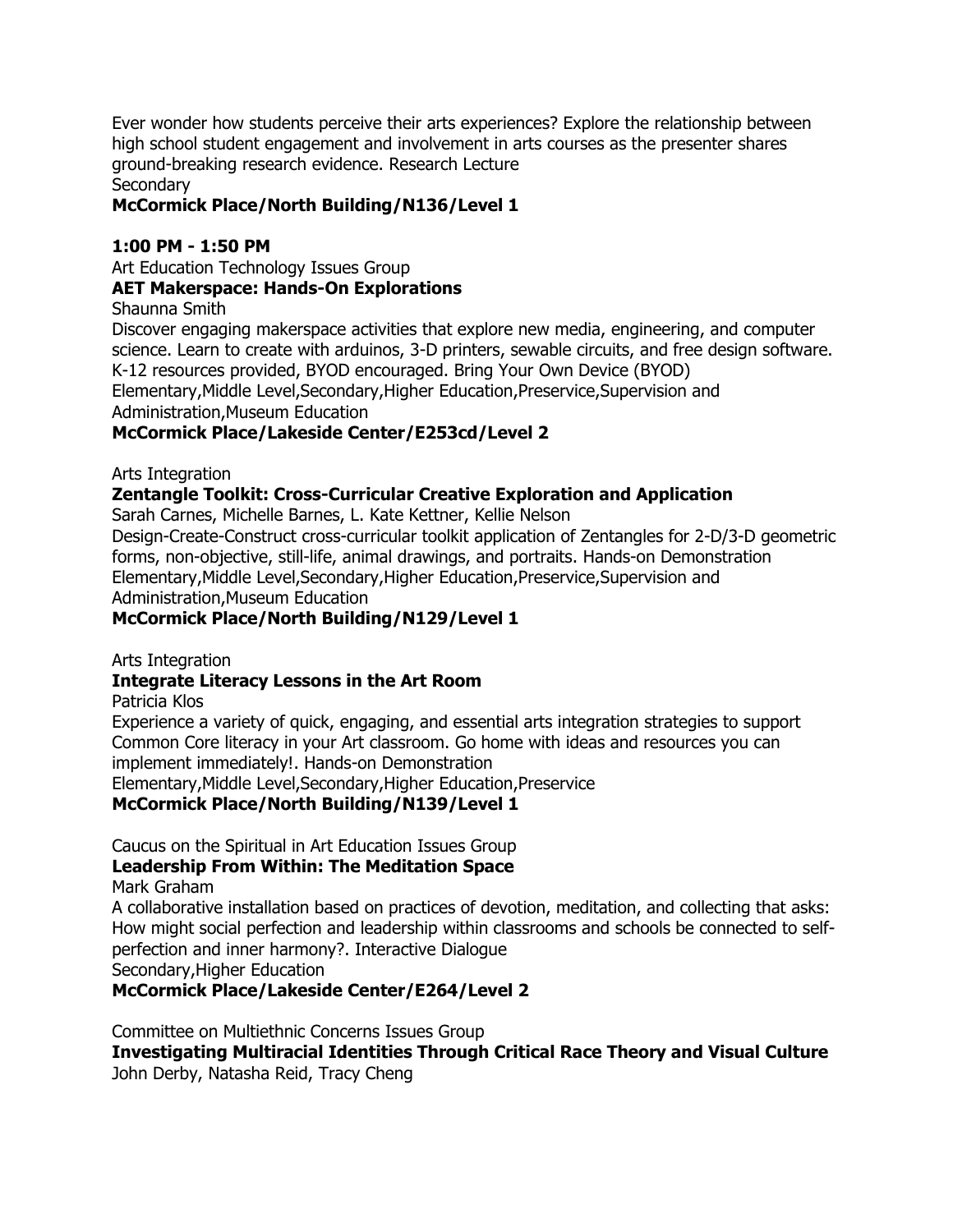Explore multiracial identity in art and visual culture in today"s society. Examine related personal narratives, research in multiculturalism, the work of multiracial artists, and implications for art education. Best Practice Lecture

Elementary,Middle Level,Secondary,Higher Education,Preservice

# **McCormick Place/Lakeside Center/E255/Level 2**

Community Arts Caucus Issues Group

#### **Collaborative Mural Making: Engaging Participants Beyond Mark Making** Katie Green

Come learn about how En Masse for the Masses works to create meaningful visual dialogues and strengthens communities by involving members in the creation of large-scale, black-andwhite collaborative murals. Best Practice Lecture

Secondary,Higher Education,Preservice,Museum Education

#### **McCormick Place/Lakeside Center/E262/Level 2**

Curriculum Design

### **Quick and Easy Graffiti: Looking at Layering and Stenciling**

Randy Craig

Graffiti the good, the bad, and the amazing things you can do with it. Layering images with spray paint and hand-rendering can yield stunning results at any level. Hands-on Demonstration Middle Level,Secondary,Higher Education

#### **McCormick Place/North Building/N137/Level 1**

Curriculum Design

# **Visual Arts Standards as a Consistent Foundation for Planning Instruction**

Lynette Fast

In this working session, examine the Visual Arts Standards and plan a lesson including instructional strategies and performance-based assessment that guarantees a viable curriculum for assessing student growth. Hands-on Demonstration

Elementary,Middle Level,Secondary,Preservice

#### **McCormick Place/North Building/N138/Level 1**

Curriculum Design

#### **NEW Assignments From the Edge!**

Kris Musto

NEW assignment air fresheners! See images and lessons shared by innovative teachers around the country. New ideas to jump-start your student portfolios in any medium—get them working and thinking!. Best Practice Lecture

**Secondary** 

#### **McCormick Place/North Building/N128/Level 1**

Design Issues Group

#### **Secondary Design Education With Poverty in Mind**

Karen Carroll, Rebecca Belleville, Meghann Harris

Baltimore Design School faculty share and reflect on curricula and teaching strategies designed with poverty in mind and tested in grades 6-11. Dialogue about design and urban education is desired. Best Practice Lecture

Middle Level,Secondary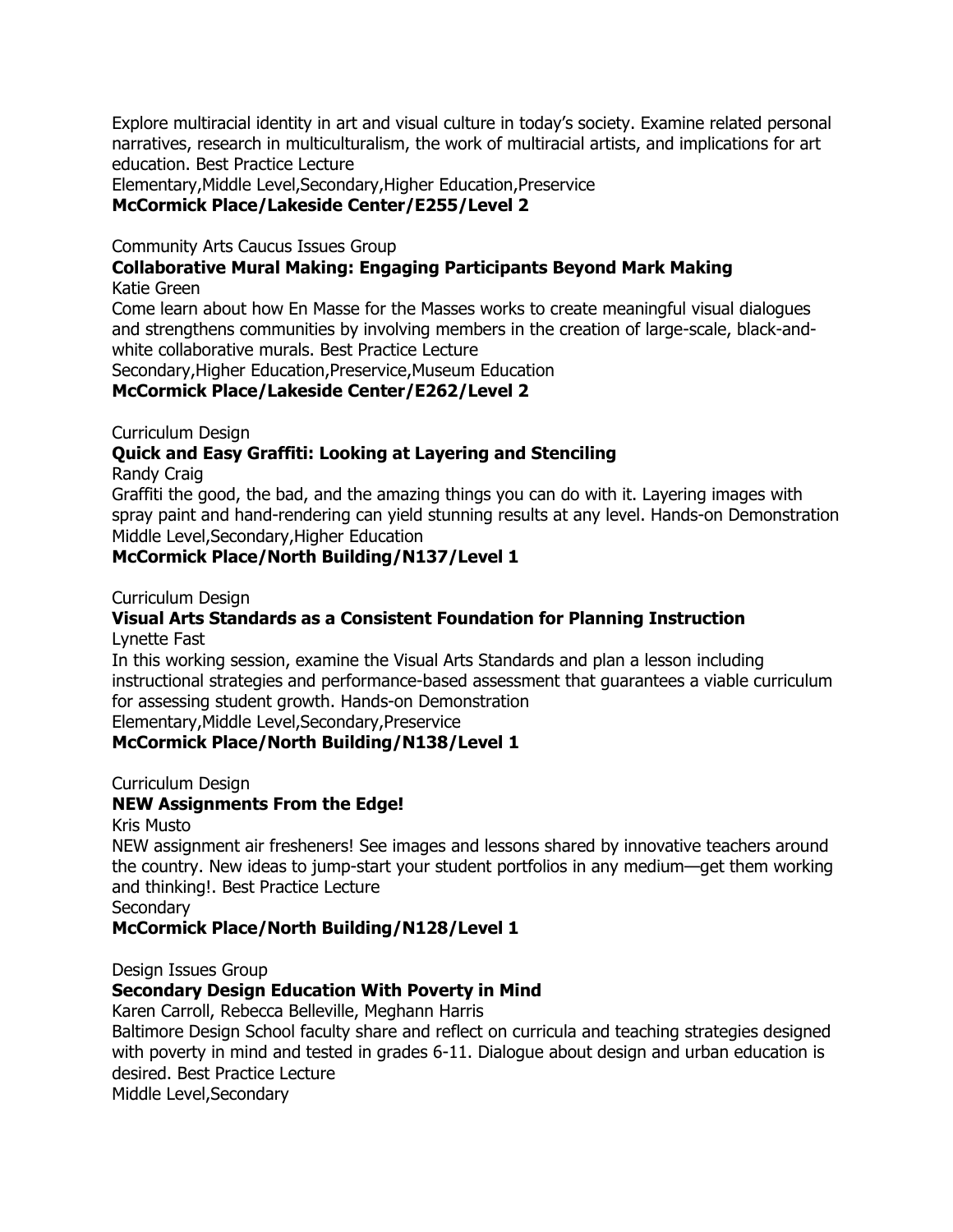#### **McCormick Place/Lakeside Center/E260/Level 2**

Global Connections

#### **The Mirror: Identity Shared Between Students in Cuba and the US**

Miwon Choe, Neli Ouzounova

Explore unique arts-based collaboration between students of Cuba and the US, co-creating fivepanel identity drawings arranged in an infinite manner. Review project objectives and outcomes of call and response dialogue. Best Practice Lecture

Elementary,Middle Level,Secondary,Higher Education,Preservice,Museum Education

#### **McCormick Place/Lakeside Center/E271a/Level 2**

Instructional Practice

#### **Responsive Art Education Practices in Urban Communities**

Jennifer O'Connor, Sara Mackus, Silvia Ines Gonzalez

This panel will share how personal experiences working within public K-12 schools and community settings inform their responsive pedagogical stance when approaching the challenges of working in urban communities. Best Practice Lecture

Elementary,Middle Level,Secondary

**McCormick Place/North Building/N426a/Level 4**

Instructional Practice

#### **Super Session: Ambition Over Direction**

Jesse Reno

My story is about trial, error, changing directions, persistence of ideas, letting intention guide you rather than chasing outcomes, and always remembering your purpose. Be aware of connections between your past and present to realize your real desire and learn to chase it. Best Practice Lecture

Elementary,Middle Level,Secondary,Higher Education,Preservice,Supervision and Administration,Museum Education

#### **McCormick Place/Lakeside Center/Arie Crown Theater/Level 2**

#### Leadership

#### **Ten Tips to Building Leadership and a Dynamic NAHS**

Vicky Miley, Felicia Lee, Joshua Bagwell

Three NAHS sponsors share experiences on a strong existing NAHS program: what really works and how to make it work. They discuss, explain, and share visually successful methods, practices, and programs that have impacted leadership. Best Practice Lecture **Secondary** 

#### **McCormick Place/North Building/N229/Level 2**

Leadership

#### **State Presidents Forum 7**

Karen Nobel, Lauren Phillips

State leaders participate in an open discussion on needs within their states, sharing what they are accomplishing, and where they need support while working collaboratively to share ideas. Interactive Dialogue

Elementary,Middle Level,Secondary,Higher Education,Supervision and Administration,Museum Education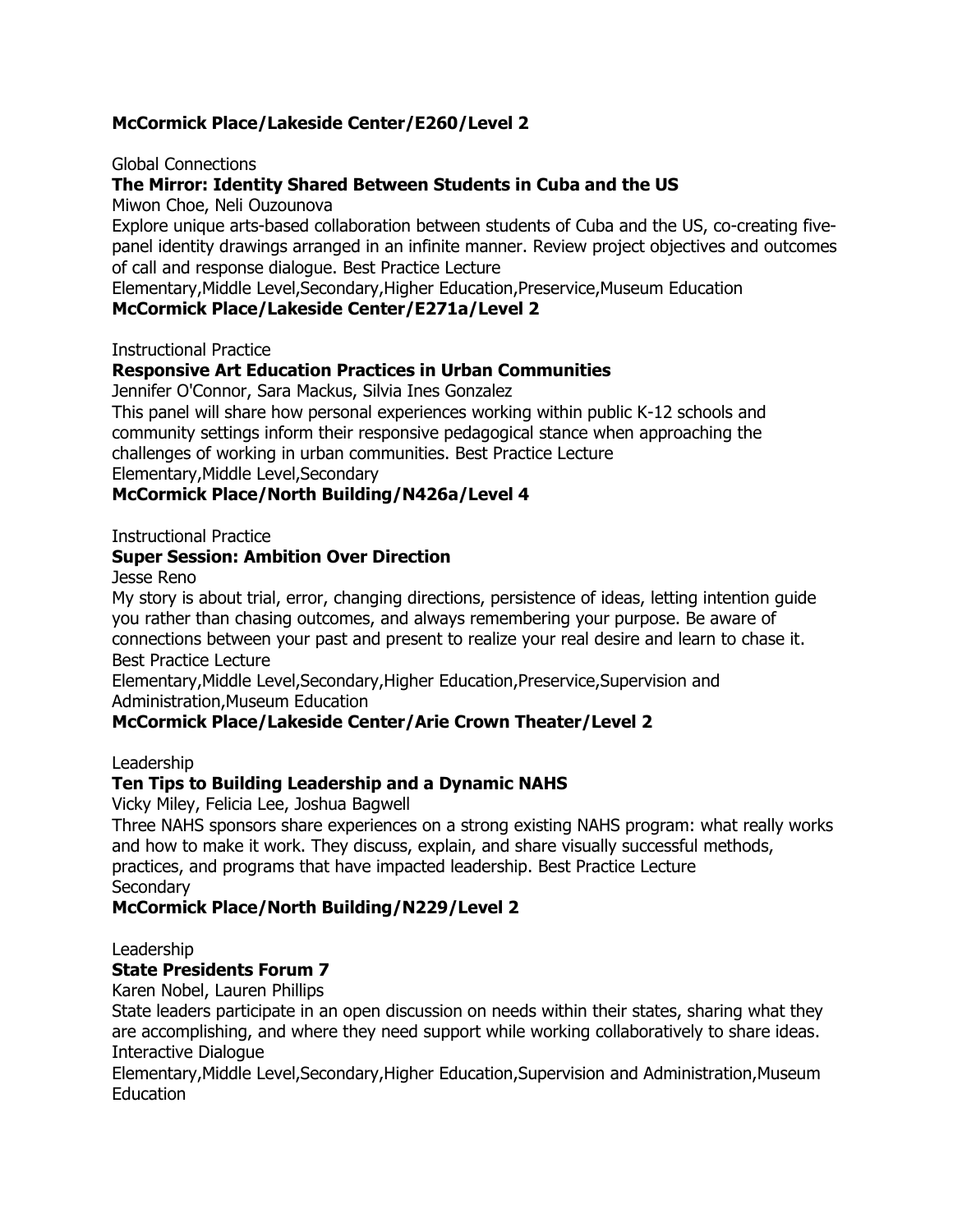#### **McCormick Place/North Building/N135/Level 1**

Leadership

#### **Supervision/Administration… So, What Is It That You Do?**

Linda Popp

Learn what it is that a visual arts supervisor actually does. Why consider taking your passion for teaching beyond your classroom? Create bigger ripples in the pond. Best Practice Lecture Elementary,Middle Level,Secondary,Higher Education,Preservice,Supervision and Administration,Museum Education

#### **McCormick Place/North Building/N230b/Level 2**

Media Arts

#### **Video Games: Interactive Art Form**

Debbie Greh

Explore the art and aesthetic experience of video games, using examples from the MOMA collection, including the most recent additions as well as some of the best-selling games of the past 5 years. Participants are encouraged to discuss their own experiences with games and with using games in education. Best Practice Lecture **Secondary** 

#### **McCormick Place/Lakeside Center/E270/Level 2**

National Association of State Directors of Art Education Issues Group

#### **NASDAE/SEADAE: National Association of State Directors of Art Education Collaborations**

Limeul Eubanks, Debbie De Frain, Vicki Breen

NASDAE/SEADAE Collaborations: Work with others in your state to achieve shared goals by discussing and identifying resources relevant to your state and how to put them into practice. Interactive Dialogue

Elementary,Middle Level,Secondary,Higher Education,Preservice,Supervision and Administration,Museum Education

#### **McCormick Place/Lakeside Center/E263/Level 2**

National Standards or State Standards

#### **How the New NCCAS Standards Were Applied to a Foundational Level Art Course** Rebecca Stone-Danahy, Debra Pylypiw

NCCAS standards were applied to a 4-week section of an existing foundational level art course to devise teaching methodologies for successful inclusion and implementation. Best Practice Lecture

Middle Level,Secondary

**McCormick Place/Lakeside Center/E450b/Level 4**

Research and Professional Practice

#### **Fellows Forum: NAEP (RE)Cycling Toward 2016**

Read Diket, Thomas Brewer

This session discusses the critical issues about what we have learned, what has changed, and what to expect in the upcoming 2016 National Assessment of Educational Progress Visual Arts Assessment. Research Lecture

Middle Level,Secondary,Higher Education,Preservice,Supervision and Administration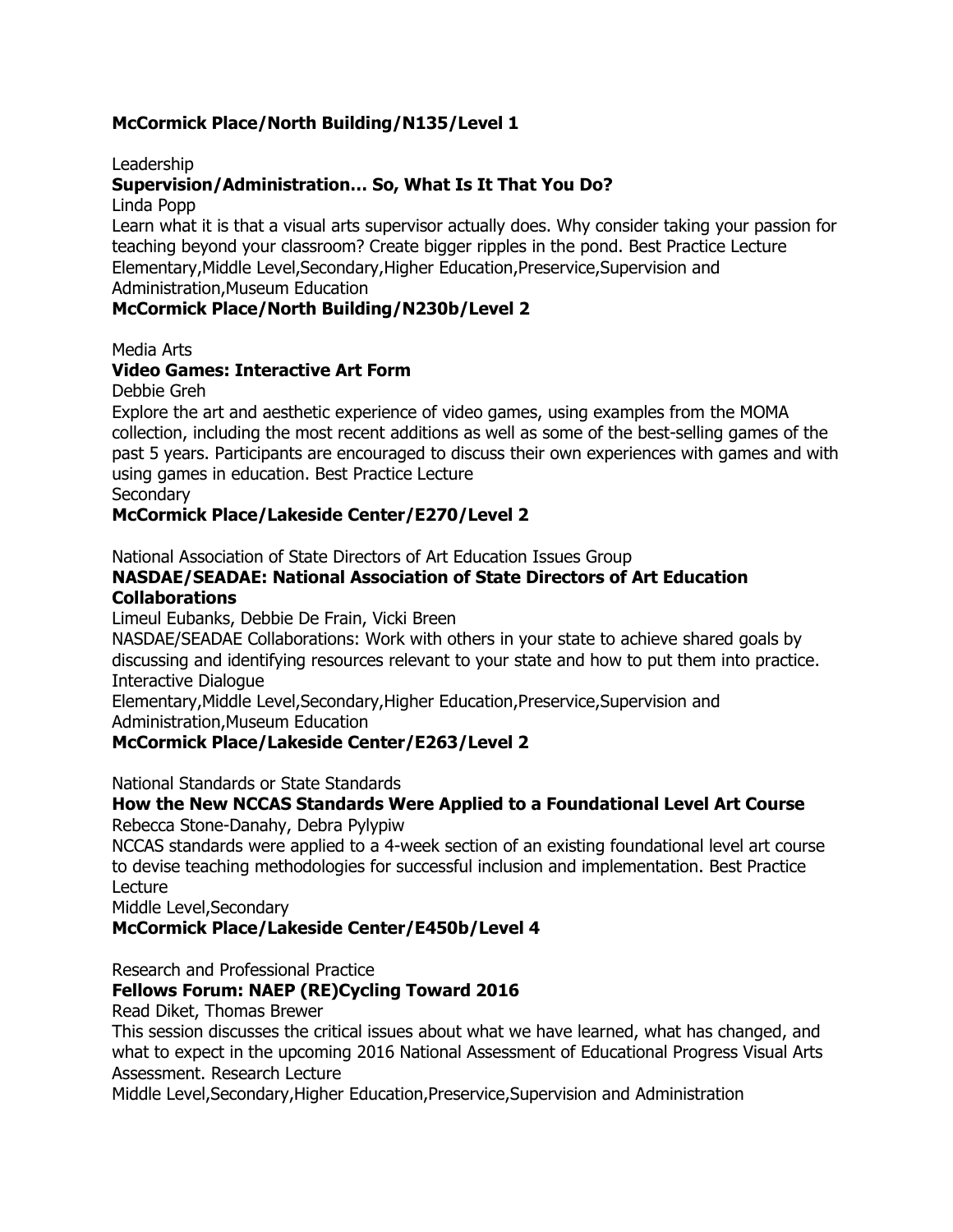#### **McCormick Place/Lakeside Center/E450a/Level 4**

Research and Professional Practice

#### **Learning to Lead: Emerging Educators in the Academic Art Museum**

Elizabeth Gardner, Emma Cantrell, Elizabeth Manekin

Explore the various ways that academic art museums create learning and leadership opportunities for emerging museum educators, followed by a discussion of the current issues that arise in this work. Best Practice Lecture

Museum Education

#### **McCormick Place/North Building/N228/Level 2**

Research and Professional Practice

# **A New NAEA Book: Connecting Creativity Research and Practice in Art Education**

Enid Zimmerman, Flavia Bastos

Six authors and two editors of a new NAEA book about creativity will discuss foundations, pedagogies, and contemporary issues as they related to research and practice in art education. Best Practice Lecture

**Secondary** 

#### **McCormick Place/Lakeside Center/E259/Level 2**

Seminar for Research in Art Education Issues Group

#### **Delighting in Play: Insights and Inspirations From Play-Infused Research and Curricula**

Alison Coombs, Sarah Thompson, Rebecca Taudien

What are the affective, social, and pedagogical benefits of a play-infused curriculum? Three researchers describe their research surrounding the importance of play as ontologically fundamental in contexts of art education. Research Lecture Elementary,Middle Level,Secondary,Higher Education,Preservice

#### **McCormick Place/Lakeside Center/E265/Level 2**

Special Needs in Art Education Issues Group

#### **Addressing Cognitive and Emotional Needs of Victims of Violence: Empowering Youth Through Self-Reflective Art**

Elzbieta Kazmierczak

Learn how special needs of adolescent and adult victims of violence can be addressed through an art curriculum. Group management strategies and successful lesson plans are illustrated with student works. Best Practice Lecture

Preservice

#### **McCormick Place/Lakeside Center/E261/Level 2**

Student Growth and Assessment

#### **Share Your Vision for Revised AP Studio Art Exams**

Janis Feldhausen, Dorsey Sammataro

Participate in a brainstorming session with members of the AP Studio Art Development Committee regarding the upcoming redesign of AP Studio Art courses and exams. Share your experiences and ideas. Interactive Dialogue **Secondary** 

#### **McCormick Place/North Building/N226/Level 2**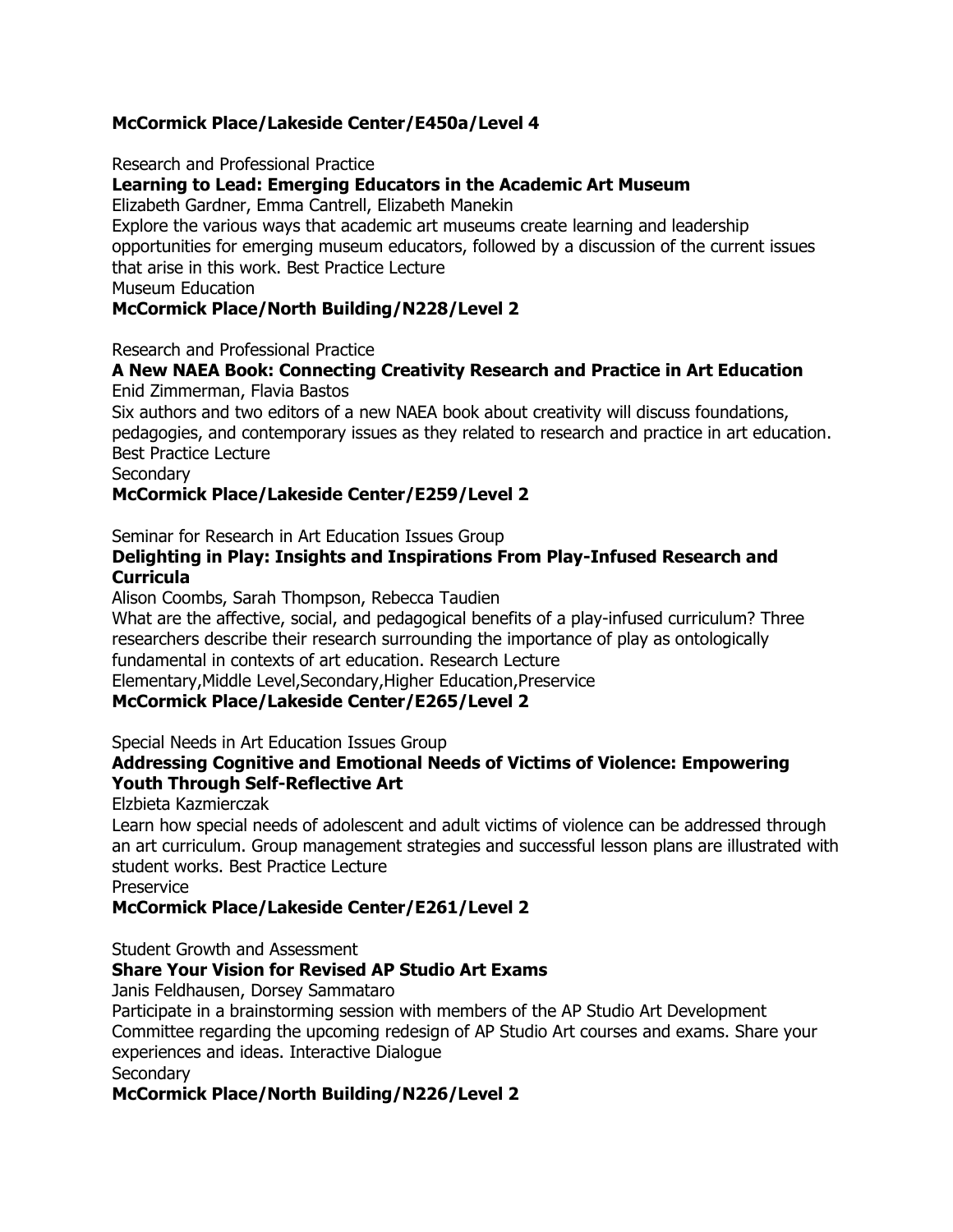#### **Technology**

#### **The Problem With AP Assessments: Utilizing Digital Growth Portfolios**

Gordon James

This session aims to inform art educators about digital technologies capable of capturing longterm growth in the classroom in digital portfolio form. Best Practice Lecture **Secondary** 

#### **McCormick Place/North Building/N426a/Level 4**

UnConference: Relax and Rewind

#### **Zone Breathing: Moving Meditation Combined With Breath**

Stephanie Chewning

Learn a simple moving meditation that is combined with breathwork to oxygenate your body, cleanse your system and calm your mind. A fun way to pause and rebalance at the start or end of your day or anytime you need a break! Zone breathing puts you in the therapeutic zone (achieving a resonant breathing rate) where the electrical rhythms of the heart, lungs and brain becomes synchronized. Start a daily practice for 20 minutes each day, 5 days a week, for lasting results. Seated or standing, no special clothing required. Interactive Dialogue **McCormick Place/North Building/N140/Level 1**

#### **1:00 PM - 2:25 PM**

Business Meeting

#### **Conversations With Colleagues: Museum Education Division**

Emily Holtrop

Join your peers and contribute your ideas to Museum Education Division initiatives and programs during this lively conversation. All Division members, students, and others interested in the field are welcome. Interactive Dialogue

Museum Education

#### **McCormick Place/Lakeside Center/E350/Level 3**

Business Meeting

#### **Conversation With Colleagues**

Thomas Knab, Jennifer Dahl

Meet and connect with other elementary art educators from around the country; hear updates about current trends and news from NAEA; and share concerns, ideas, and successes. Interactive Dialogue **Elementary** 

#### **McCormick Place/Lakeside Center/E353b/Level 3**

Business Meeting

#### **Conversation With Colleagues: Supervision and Administration**

Cheryl Maney, Lisa Stuart

Help set a course of action for what support Supervision/Administration needs from NAEA, what we can do for each other, and what we can do for NAEA. Interactive Dialogue Supervision and Administration

### **McCormick Place/Lakeside Center/E271b/Level 2**

Leadership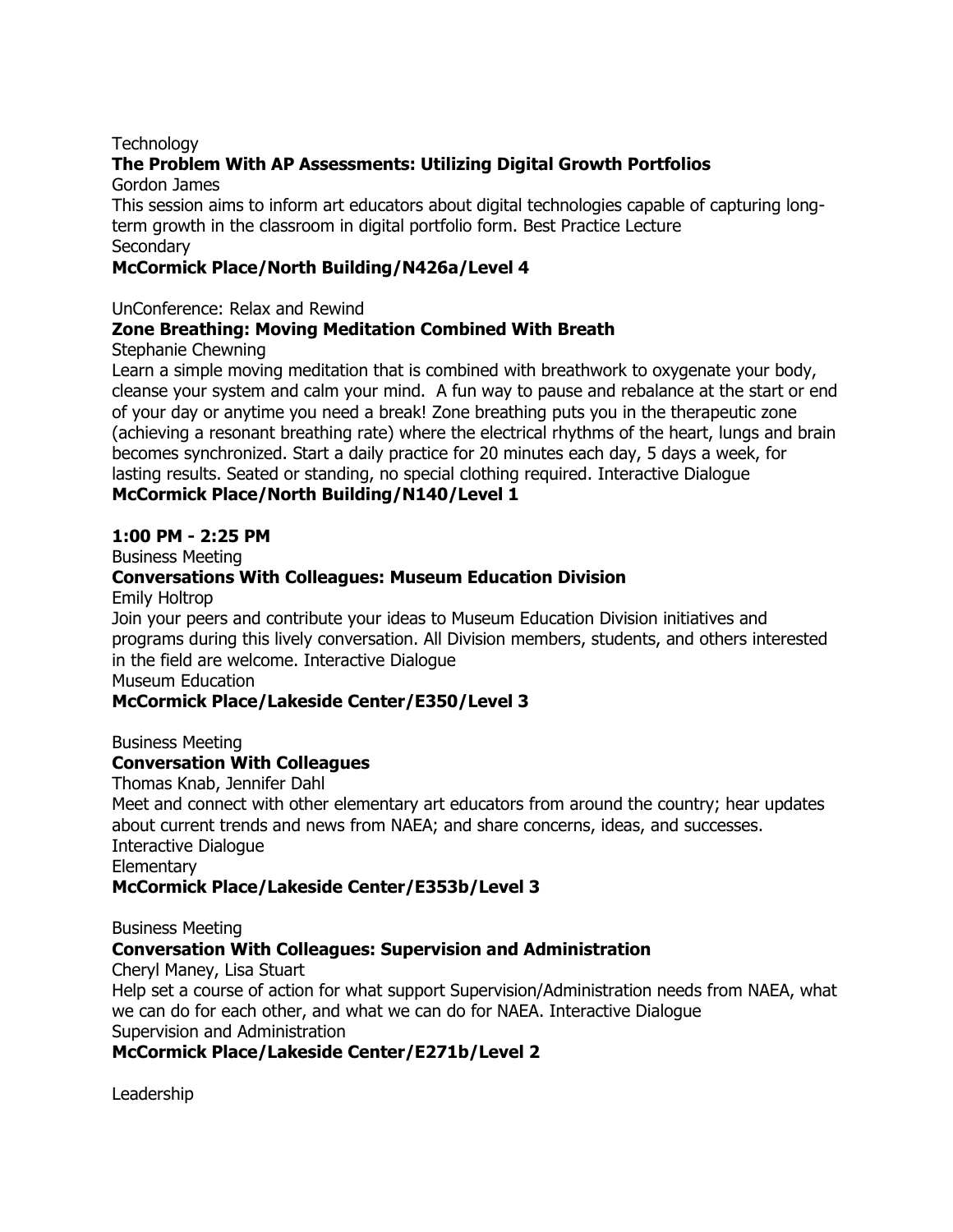#### **Preservice Division Conversations With Colleagues**

Amanda Barbee, Jessica Burton, Carla Majczan

All Preservice members welcome! Connect with student chapter members, cooperating advisors, and the Preservice Leadership team. Contribute to conversations that will help make your Preservice Division strong from the start!. Interactive Dialogue **Preservice** 

#### **McCormick Place/Lakeside Center/E251/Level 2**

Leadership

#### **Middle Level Conversations With Colleagues**

September Buys, Peter Curran

Make the most of your NAEA Membership! Connect with Middle Level Division Colleagues to discuss best practices, awards, leadership opportunities, presentations, NJAHS, National Visual Arts Standards, Assessment, and more! Share your ideas!. Sketch and Tell Middle Level

#### **McCormick Place/Lakeside Center/E352/Level 3**

Leadership

### **Conversations With Colleagues: Secondary Division**

Andrea Haas, Joshua Drews

Connect with your colleagues to plan and discuss Secondary Division issues and ideas. Lend your expertise and input as we plan award, workshops, standards, research NAHS, and AP. Other topics will also focus on leadership, advocacy and Secondary Division vibrancy. Interactive Dialogue

**Secondary** 

#### **McCormick Place/Lakeside Center/E353c/Level 3**

Research and Professional Practice

#### **Conversation With Colleagues: Connecting With Higher Education Art Educators** Sara Wilson McKay, Jeff Broome

Join your colleagues for this lively conversation and contribute your ideas to Higher Education Division initiatives and programs. Connect with other Division members and brainstorm issues for discussion. Interactive Dialogue

Higher Education

**McCormick Place/Lakeside Center/E353a/Level 3**

#### **1:30 PM - 1:55 PM**

Research and Professional Practice

Sense of Self in Everyday Aesthetic Encounters: Discovering "Art" in Daily Traveling, **NYC**

Eunji Lee

Research case study of four non-art college students explores fostering a sense of self in everyday aesthetic encounters through discovering and photographing "art" in daily traveling routines in New York City. Best Practice Lecture Higher Education,Preservice

**McCormick Place/North Building/N136/Level 1**

Special Needs in Art Education Issues Group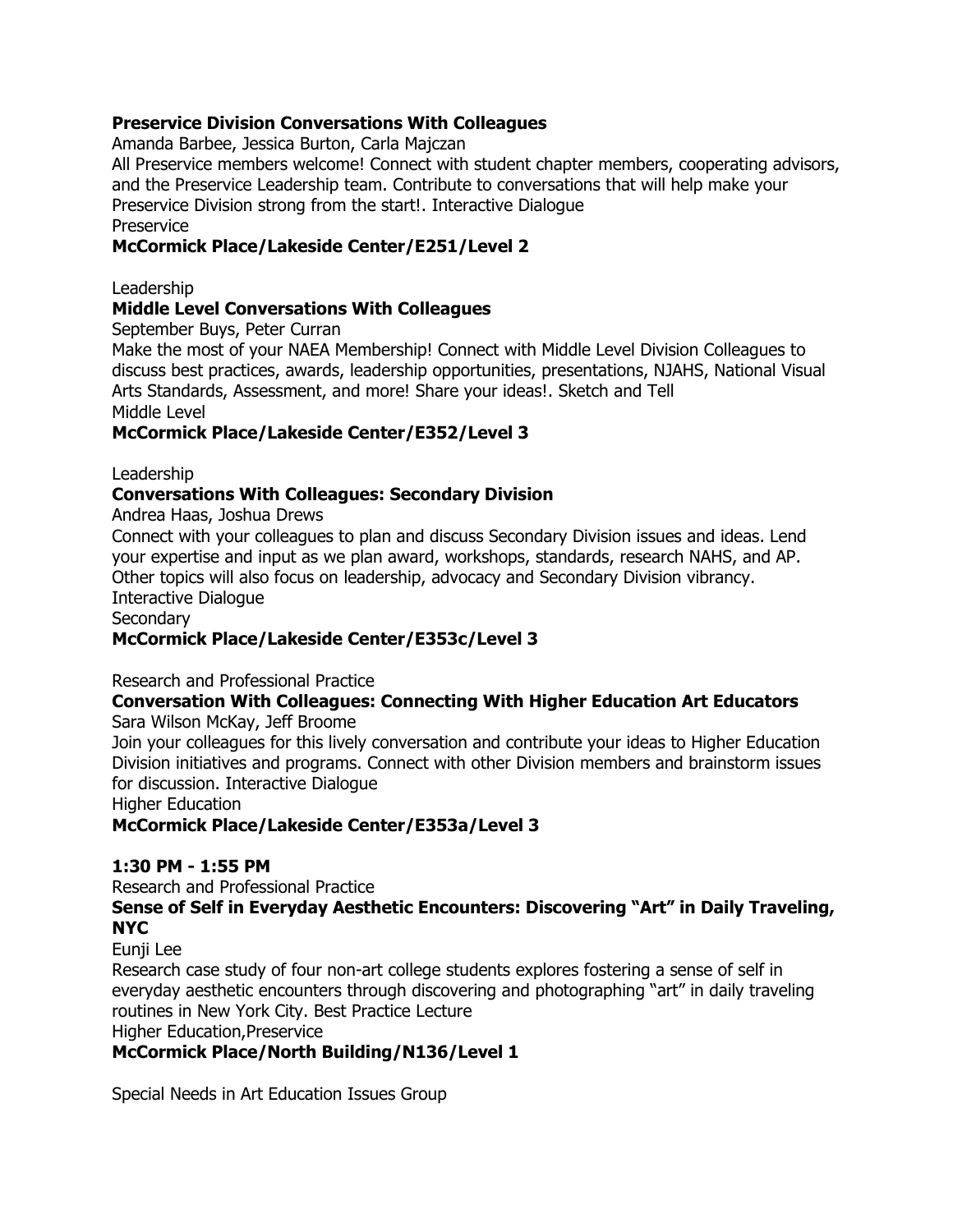#### **Dyslexic Students Journey Through a Visual Thinking Strategies Museum/School Partnership**

#### Hannah Baker, Sarah O'Leary

Learn about the inaugural research into dyslexia and Visual Thinking Strategies (VTS) through a Museum/School partnership program. Explore how similar research can improve museum programming. Best Practice Lecture

Museum Education

#### **McCormick Place/Lakeside Center/E256/Level 2**

#### **1:30 PM - 3:20 PM**

Arts Integration

#### **Inspired by Gaudi, Designed by You: Poured Plaster Relief Sculpture**

Lauren Fowler, Gaile Randall

Explore history, learn techniques, and create plaster relief pourings inspired by an interdisciplinary unit of study based on the architect Antonio Gaudi and findings gained through a Fund for Teacher"s travel and research grant. Includes grant-writing tips and lesson plans. Hands-on Studio Workshop (Ticketed)

Elementary,Middle Level,Secondary,Higher Education,Preservice,Museum Education **McCormick Place/Lakeside Center/E252/Level 2**

Arts Integration

### **Mandala Meets Zentangle in a Harmonious, Colorful Union**

Pamela Signorelli

Combine the ancient art form of Mandalas and the art technique of Zentangle in a relaxing, inspiring drawing session using ink pen and watercolor marker. Draw a free-form symmetrical Mandala without the use of compasses or rulers. Learn a variety of Zentangle patterns to fill the spaces. Leave with a lesson plan and resources. Hands-on Studio Workshop (Ticketed) **Secondary** 

#### **McCormick Place/Lakeside Center/E272d/Level 2**

#### Arts Integration

### **Dress Like a Masterpiece: Needle Felting Wearable Works of Art**

Cassie Stephens

Learn to needle felt your own masterpiece-inspired apron and headpiece, transforming yourself into a walking, talking work of art. Explore how recycled clothing can be turned into artwork through this simple, fun craft and discover ways to share this technique with your students. Hands-on Studio Workshop (Ticketed)

Elementary,Middle Level,Secondary

### **McCormick Place/Lakeside Center/E272b/Level 2**

Curriculum Design

#### **Viva, Vibrant, Mexican Folk Art and Dia de los Muertos!**

Laura Lohmann, Ginger Pacer

Explore Mexican Folk Art, Dia de los Muertos, Diego Rivera, and Frida Kahlo—and the importance of cultural awareness. Create relief portraits using mixed media and elements of Mexican Folk Art such as colorful patterns and the abstraction of natural forms. Includes examples of student work and lesson plans. Hands-on Studio Workshop (Ticketed) **Elementary**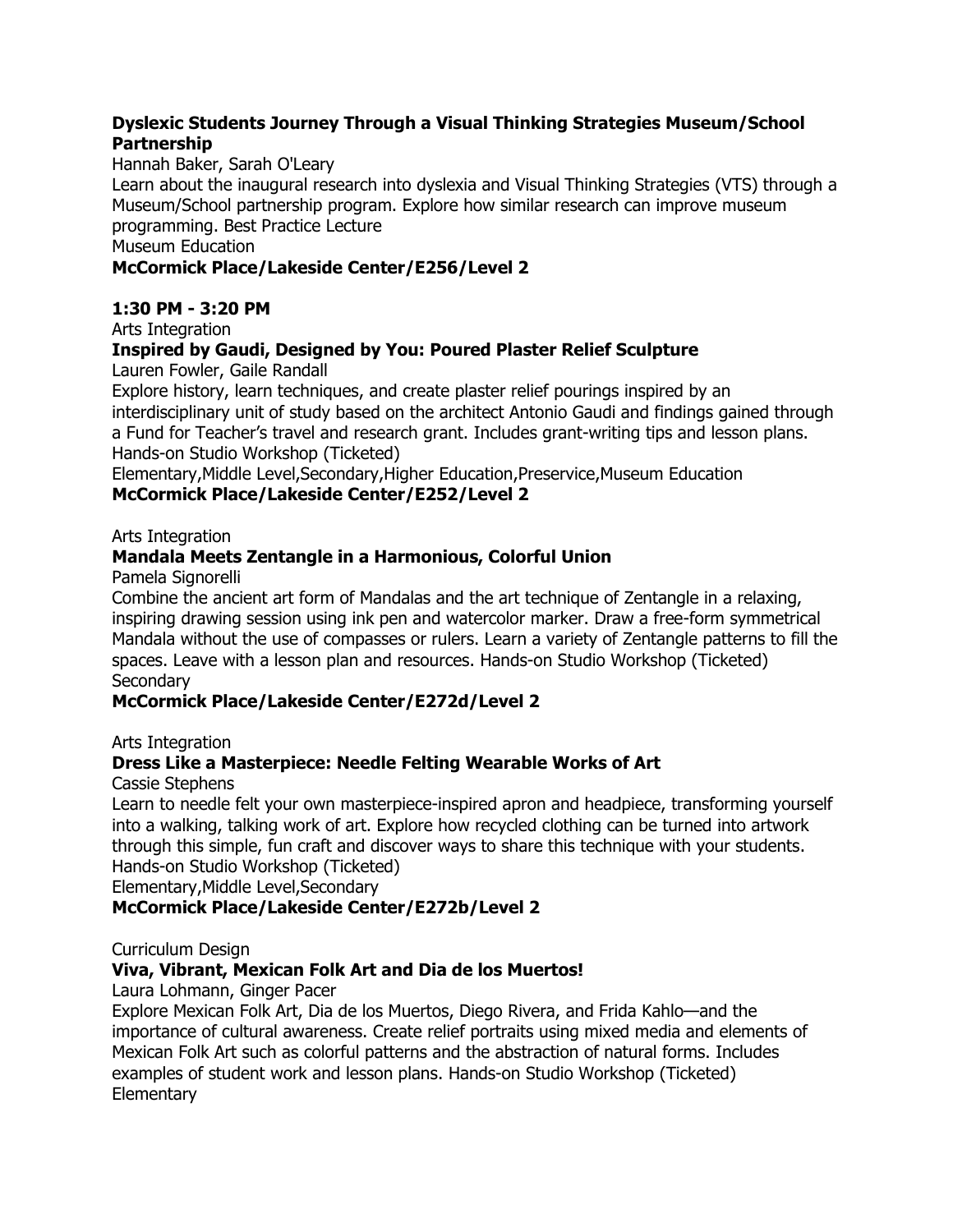#### **McCormick Place/Lakeside Center/E266/Level 2**

Design Issues Group

#### **Creativity and the Classroom**

Robin Vande Zande, Linda Keane, Marie Gyllstrom

Experiment with creativity "pop-ups" and zones in a traditional classroom to address multiple learning styles and to increase creativity, motivation for learning, and on-task productivity. Leave with free access to the eLearning DESIGNopedia, NEXT.cc to nurture creativity in your classroom. Hands-on Studio Workshop (Ticketed)

Elementary,Middle Level,Secondary,Higher Education

#### **McCormick Place/Lakeside Center/E272a/Level 2**

Instructional Practice

#### **Focusing Without Sight**

Emilie Gossiaux, Jennifer Gifford

Gain insight from a blind artist; experiment making art that involves all of our senses and explore the possibility of art being more than just visual. The art/experience created may be performative, 2-D, 3-D, or interactive. Supplies provided, but participants are encouraged to bring their own. Hands-on Studio Workshop (Ticketed)

Middle Level,Secondary,Higher Education

#### **McCormick Place/Lakeside Center/E257/Level 2**

#### **2:00 PM - 2:25 PM**

Early Childhood Art Educators Issues Group

#### **Leading With Choices: Art Education and Young Children's Ownership of Learning** Marta Cabral

From a young age, children can be invited to take ownership of their learning as explorers of materials in artistic ways. Best practices will be discussed in this presentation. Best Practice Lecture

**Elementary** 

#### **McCormick Place/Lakeside Center/E256/Level 2**

Instructional Practice

#### **Let Your Students LEAD With Classroom Mode From ARTSONIA**

Jennifer Sims

Learn how to allow your students to LEAD in the recording and development of their online portfolio. Students can document their work by photographing and writing artist statements using ARTSONIA. Best Practice Lecture

Elementary,Middle Level,Secondary

#### **McCormick Place/Lakeside Center/E263/Level 2**

Leadership

#### **Building Community: Honor Students as Mentors in a Special Needs Art Class** Rebecca Wilkinson

Participants will learn about a special needs art program that utilizes Honor students as mentors/teaching assistants. Best Practice Lecture **Secondary** 

#### **McCormick Place/Lakeside Center/E261/Level 2**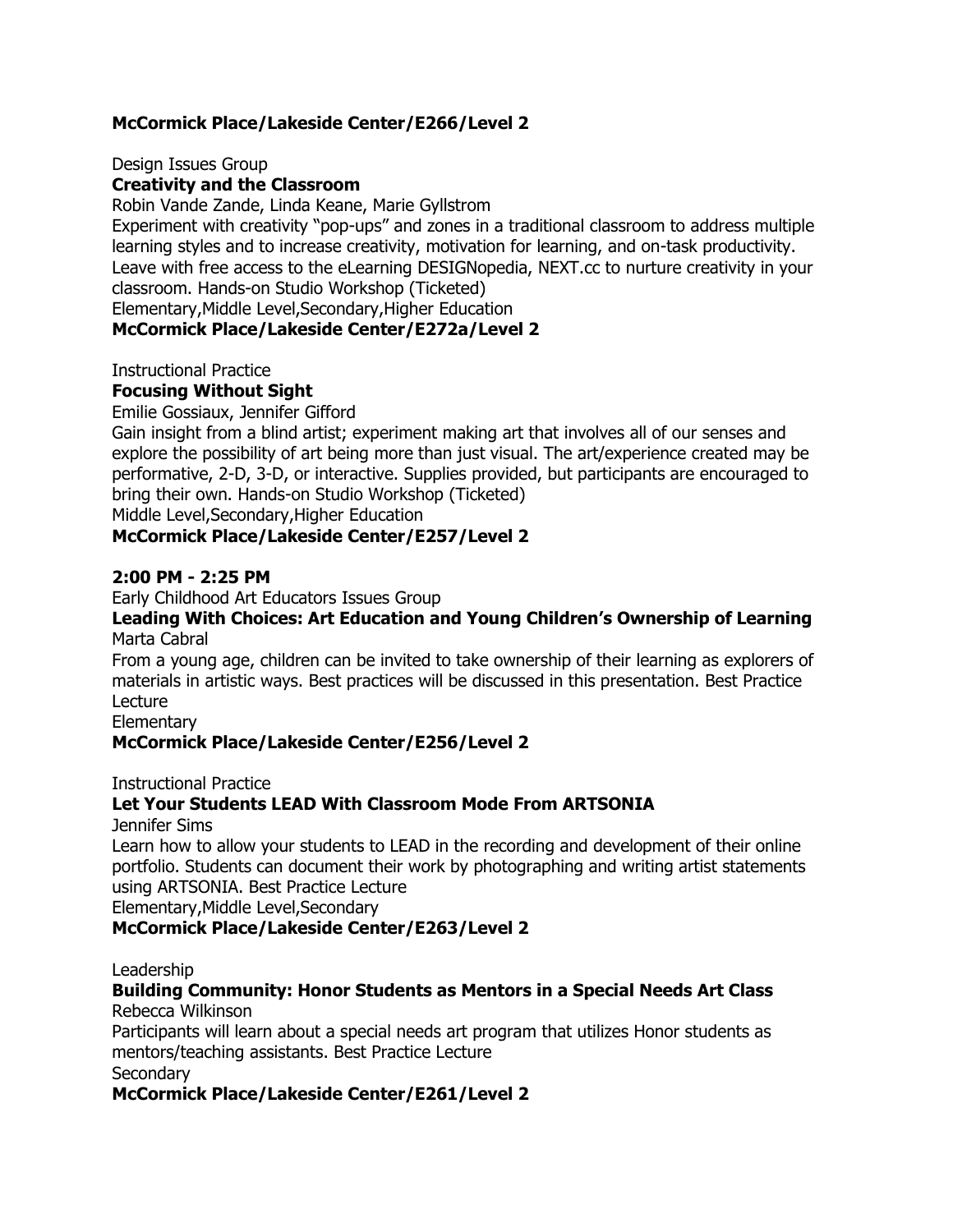#### Media Arts

#### **Visual Art + Social Media: Art-Based Civic Engagement**

Injeong Yoon

In this interactive discussion session, discuss how to understand and develop the convergence of art and social media as an art-based civic engagement. Interactive Dialogue Higher Education

#### **McCormick Place/Lakeside Center/E270/Level 2**

#### **2:00 PM - 2:50 PM**

Arts Integration

### **Art Lab: Creating to Learn**

Meredith Cosier

Investigate inner workings of an active K-6 STEAM program. Learn about the differences and similarities of 21st-century initiatives like PBL, Design Thinking, STEAM, and more. Tinker with project examples and gain resources. Best Practice Lecture

Elementary,Middle Level

#### **McCormick Place/North Building/N129/Level 1**

Arts Integration

#### **What Is Art Therapy? Explanations, Definitions, and Takeaways for Art Educators** Annie McFarland, Ashley Hartman

Explore the foundations of art therapy and what art therapists do, how art therapy connects to art education, and how educators can safely utilize therapeutic concepts with their students. Best Practice Lecture

Elementary,Middle Level,Secondary,Higher Education,Preservice,Museum Education **McCormick Place/North Building/N139/Level 1**

Arts Integration

# **Top 15 Art Projects: A Middle School and Higher Ed Creative Collaboration**

James Thompson, Michelle Sickels

This presentation will share 15 top successful art projects while exploring examples of community mural projects, History Day fairs, service learning projects completed in local communities, and teaching collaboration projects. Best Practice Lecture Middle Level

#### **McCormick Place/Lakeside Center/E262/Level 2**

Business Meeting

### **USSEA Executive Board Meeting**

Alice Wexler, Steve Willis, Allan Richards

In this meeting the Board will discuss policies and procedures for USSEA operations and share information from the Chairs of each category to review past successes and plan future goals. Members and non-members are welcome. Interactive Dialogue

Elementary,Middle Level,Secondary,Higher Education,Preservice,Supervision and Administration,Museum Education

### **McCormick Place/North Building/N134/Level 1**

Curriculum Design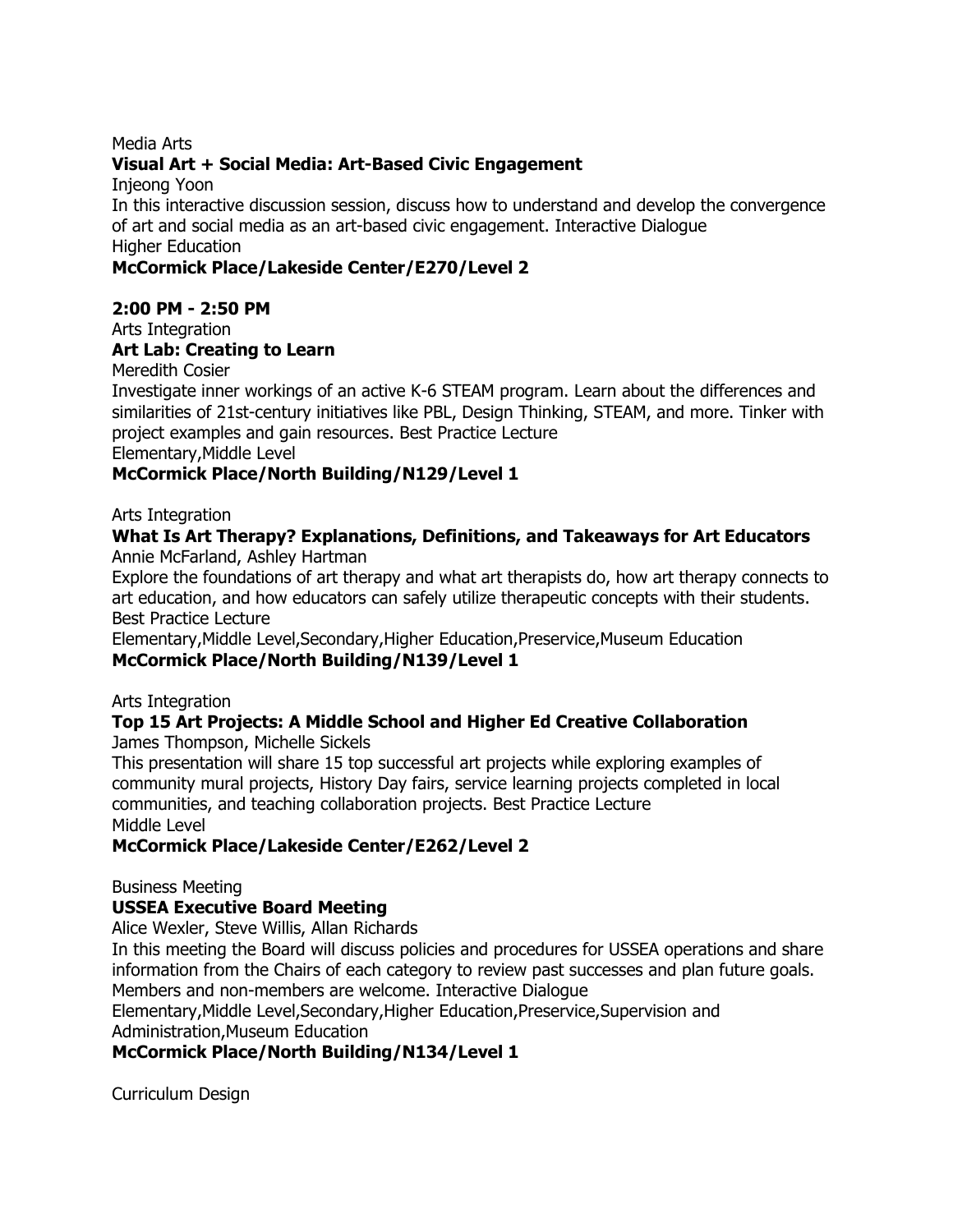#### **Flipping the Art Cart Classroom**

Tamala Cusumano

Are you wondering how to deliver an effective spiraling curriculum from an art cart to over 600 students? Come see what can be done with a smart phone and a lot of planning. Hands-on **Demonstration** 

#### **Elementary**

#### **McCormick Place/North Building/N137/Level 1**

Curriculum Design

#### **Lead Your Students on a Journey to AP Success!**

Donna Reedy

Prepare AP & Pre-AP programs for success! Examine "quality" portfolios and discuss ideas and images of successful breadth projects and concentrations. Take-aways provided. Best Practice Lecture

**Secondary** 

#### **McCormick Place/North Building/N128/Level 1**

Global Connections

#### **Art Stories: Tell Us Yours**

Kirby Meng, Lynn Felts, Linda Kieling, Barbara Laws

Share your Art Story with others! In this session we are collecting stories about how art has impacted and made a difference in the lives of NAEA members. Interactive Dialogue Elementary,Middle Level,Secondary,Higher Education,Preservice,Supervision and Administration,Museum Education

#### **McCormick Place/Lakeside Center/E271a/Level 2**

#### Instructional Practice

#### **Seeking an Art Teaching Job? Learn How to Make Your Professional Portfolio Unforgettable**

Nan Park

Portfolios, resumes, and teaching philosophies can be used to shine in interviews. Consider key job-search protocols and certification issues. Learn how to generate marketing materials for authentic, confident self-promotion. Interactive Dialogue

**Preservice** 

#### **McCormick Place/North Building/N426a/Level 4**

Leadership

### **The 1965 Seminar in Art Education at Penn State: A Collaborative Critical Reflection**

B. Stephen Carpenter, II, Wanda Knight, Yvonne Gaudelius, Christophe Schulte, Dana Carlisle Kletchka

Join us for critical reflection and dialogue inspired by collaborative courses, events, and publications in response to Penn State"s 1965 Seminar in Art Education for Research and Curriculum Development. Hot Topic Panel

Higher Education

#### **McCormick Place/North Building/N230b/Level 2**

Leadership

#### **Need a Unit or Two? Discover NAEA Professional Development Opportunities**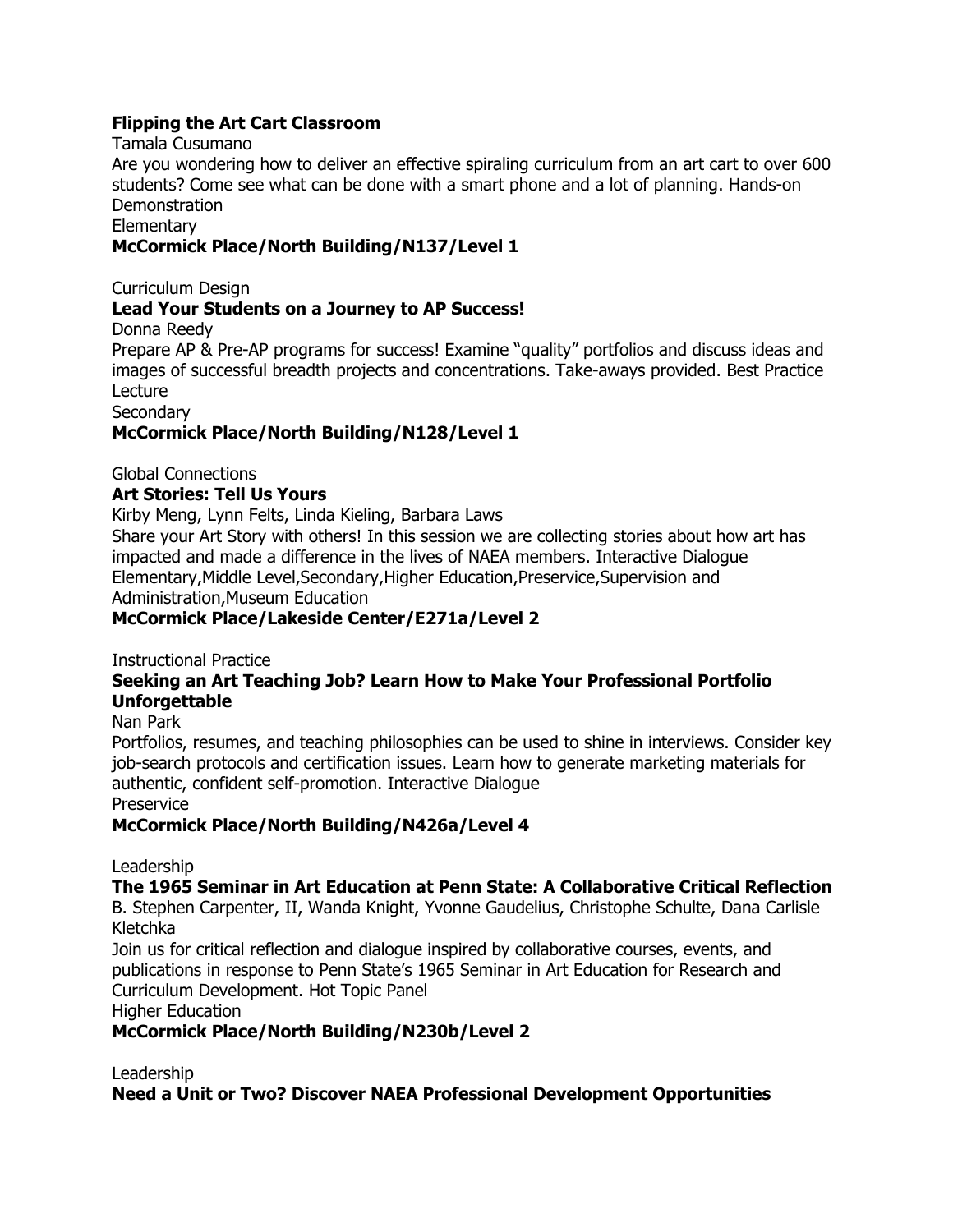Cris Guenter

NAEA and CSU, Chico have made it easy for you to get credit. Find out how you can earn university credit for participating in NAEA conferences, workshops, webinars, and other activities. Learn how to accrue your hours in NAEA"s Virtual Art Educator site year round. Best Practice Lecture

Elementary, Middle, Secondary, Higher Education

#### **McCormick Place/Lakeside Center/E450b/Level 4**

#### Leadership

### **Burn Out or Fade Away? Past President's Leadership Forum Rocks On!**

Michelle Lemons, Susan Gabbard

Rise up! Gather "round! Past Presidents are more than institutional memory, but many fade from burn out. How do they step down gracefully, making room for new leaders, while staying fired up and actively engaged in the association they"ve helped shape? Share and explore diverse ideas on the definitive role of a Past President as a best practice of organizational vibrancy. Interactive Dialogue

Elementary,Middle Level,Secondary,Higher Education,Supervision and Administration,Museum Education

#### **McCormick Place/North Building/N227b/Level 2**

Leadership

# **The Art Educator as a Leader in Literacy While Focusing on Art**

Barbara Place

Learn how you can be a literacy leader in your school by highlighting to your colleagues and principal the many core literacy skills that are embedded in all art education. Best Practice Lecture

Elementary,Middle Level,Secondary

### **McCormick Place/North Building/N229/Level 2**

Lesbian Gay Bisexual Transgendered Issues Caucus Issues Group

#### **From Bigotry/Censorship to Advocacy/Community: Keeping Up LGBTQ Appearances** Ed Check

This session outlines institutional and artistic responses to censored gay art. Artist/Educator Ed Check narrates the impacts of censorship of his art, his institution"s response, and West Texas community support. Performance

Elementary,Middle Level,Secondary,Higher Education,Preservice,Supervision and Administration,Museum Education

#### **McCormick Place/Lakeside Center/E255/Level 2**

Research and Professional Practice

#### **Vision and Leadership: Art as an Essential Subject in the School Curriculum**

Michael Day, W. Dwaine Greer

The DBAE Getty initiative is the most comprehensive and well-developed model for leadership and vision in the history of art education. Leaders benefit from study, analysis, and discussion of the model and outcomes. Research Lecture

Higher Education,Supervision and Administration,Museum Education

**McCormick Place/Lakeside Center/E450a/Level 4**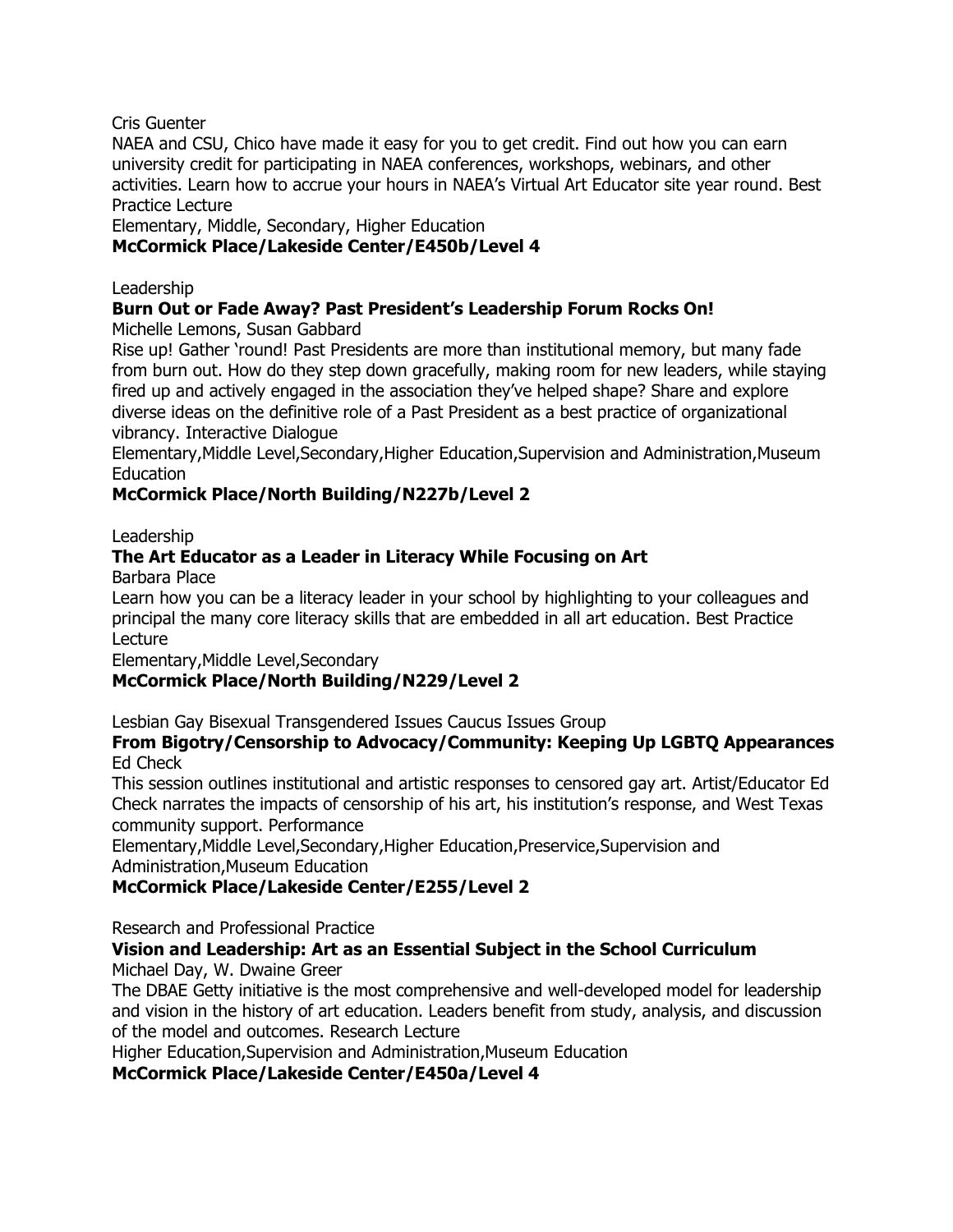#### Research and Professional Practice

#### **A Report About the NAEA Research Delegation's Visit to Cuba**

Patricia Franklin, F. Robert Sabol

NAEA Cuba delegation members discuss their travels—what they learned about Cuba"s schools and how they used their experience to enhance their curriculum, teaching, and research about art education. Best Practice Lecture

Elementary,Middle Level,Secondary,Higher Education,Preservice,Supervision and Administration,Museum Education

#### **McCormick Place/Lakeside Center/E265/Level 2**

Research and Professional Practice

#### **What's Next: Visual Culture in Collaborative Online Environments**

Hsiao-Cheng (Sandrin) Han

Investigate whether culturally and historically authentic imagery is important for users when interpreting the virtual world and applying their experiences to the real world. Research Lecture Higher Education

#### **McCormick Place/North Building/N228/Level 2**

Research and Professional Practice

#### **Writing for Studies in Art Education**

Mary Ann Stankiewicz

Editors and Editorial Advisory Board members of Studies in Art Education explain process of submitting manuscripts, blind review, and publication. Interactive Dialogue Elementary,Middle Level,Secondary,Higher Education,Preservice,Supervision and Administration,Museum Education

#### **McCormick Place/Lakeside Center/E260/Level 2**

Student Growth and Assessment

# **Behind the Art Room Door: What and How Art Teachers Are Assessing**

Donna Goodwin

In this interactive lecture, presenter shares research findings of what art teachers K-12 are doing to assess student learning and how their art philosophies and educational accountability affect their practice. Research Lecture

Elementary,Middle Level,Secondary,Higher Education,Preservice

**McCormick Place/North Building/N226/Level 2**

**Technology** 

#### **Video as Artmaking Tool and Research Tool in the Secondary Classroom**

Stacy Wieringa

As a multi-sensory medium, video is an excellent tool for artmaking. Stop motion animation, paper motion animation, whiteboard animation, and Go Animate are options for student use in the classroom. Best Practice Lecture

**Secondary** 

**McCormick Place/North Building/N426c/Level 4**

**2:00 PM - 3:20 PM** Business Meeting **Lead/Act/Transform I: Being an Agent of Change**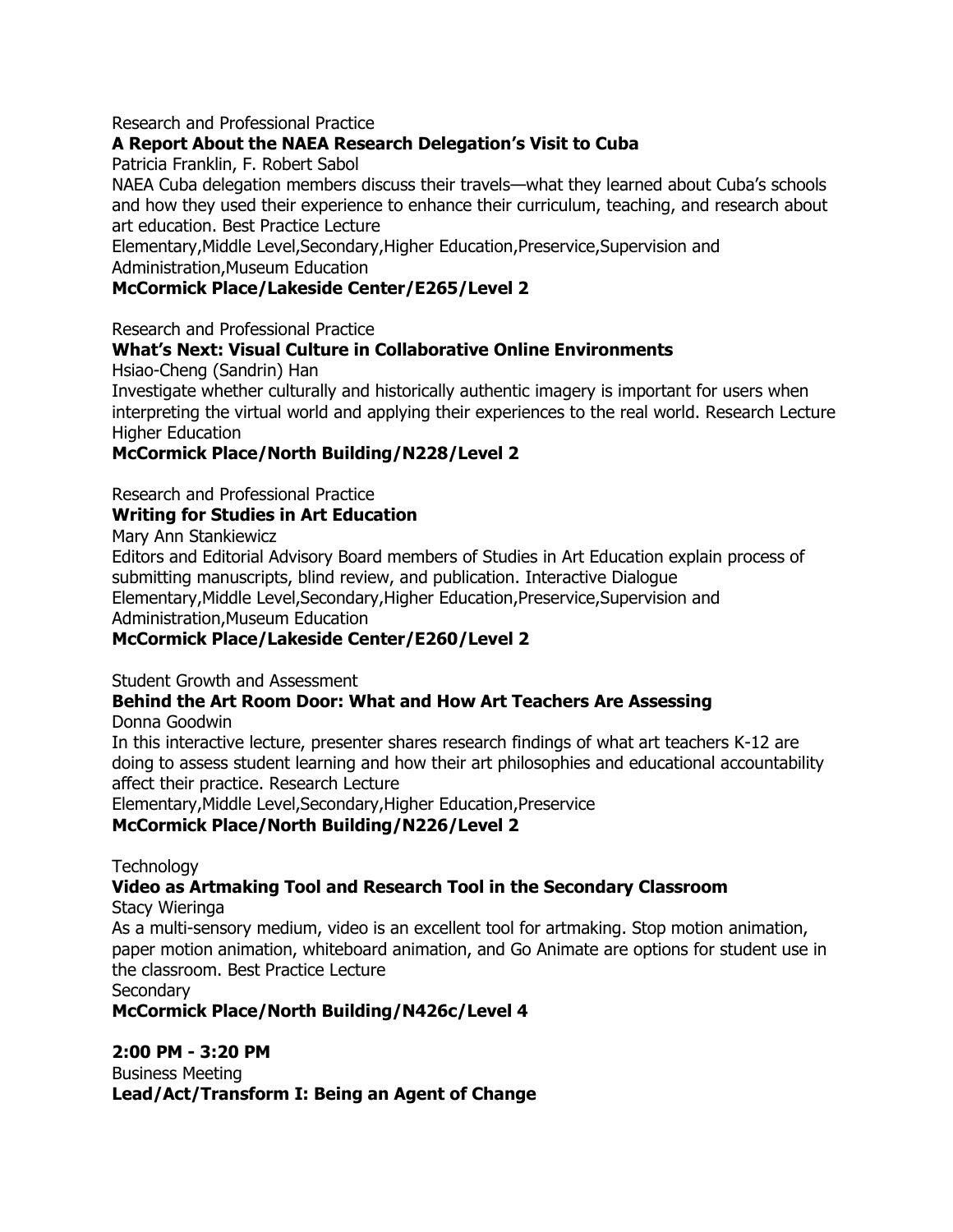Jennifer Motter, Karen Keifer-Boyd, Enid Zimmerman, Read Diket The annual Women"s Caucus Board Meeting will focus on Caucus initiatives, future goals and actions and explore ways to advance feminist leadership practices. Everyone is welcome. Interactive Dialogue Higher Education

#### **McCormick Place/Lakeside Center/E259/Level 2**

#### **2:00 PM - 3:50 PM**

Arts Integration

**STEAM by Design** Linda Keane, Mark Keane

STEAM by Design aligns Eisner"s Ten Lessons the Arts Teach with NEXT Generation Science Standards Crosscutting Concepts and demonstrates the teacher-tested, eLearning crossfertilization of subjects developing Designing Minds. Hands-on Demonstration Elementary,Middle Level,Secondary

#### **McCormick Place/Lakeside Center/E451/Level 4**

Caucus of Social Theory in Art Education Issues Group **Caucus of Social Theory in Art Education Executive Board Meeting** Aaron Knochel, Alice Pennisi, Manisha Sharma

All Executive Committee officers of CSTAE are required to attend to review business reports and budget. This is an open meeting and CSTAE members or other interested parties are welcome. Interactive Dialogue

Elementary,Middle Level,Secondary,Higher Education,Preservice **McCormick Place/North Building/N138/Level 1**

#### **2:30 PM - 2:55 PM**

Early Childhood Art Educators Issues Group

**Creating Interactive Resources for Babies and Their Caregivers in Art Galleries** Effie Phillips-Staley, Marta Cabral

Learn how to design interactive booklets for babies and caregivers in art museums. Explore design principles that connect art collections with children aged 6-18 months and their caregivers. Best Practice Lecture

Museum Education

**McCormick Place/Lakeside Center/E256/Level 2**

Instructional Practice

#### **Using Arts Integration as a Vehicle for Reflection in Undergraduate Art Education Courses**

Jana Silver

This presentation shares the results of when students in undergraduate Art Education courses were asked to think deeply and critically about assigned course readings by transferring thoughts into creative modes of expression. Best Practice Lecture Higher Education

#### **McCormick Place/Lakeside Center/E263/Level 2**

Leadership **Developing an Artistic Mind for Engaged Leadership**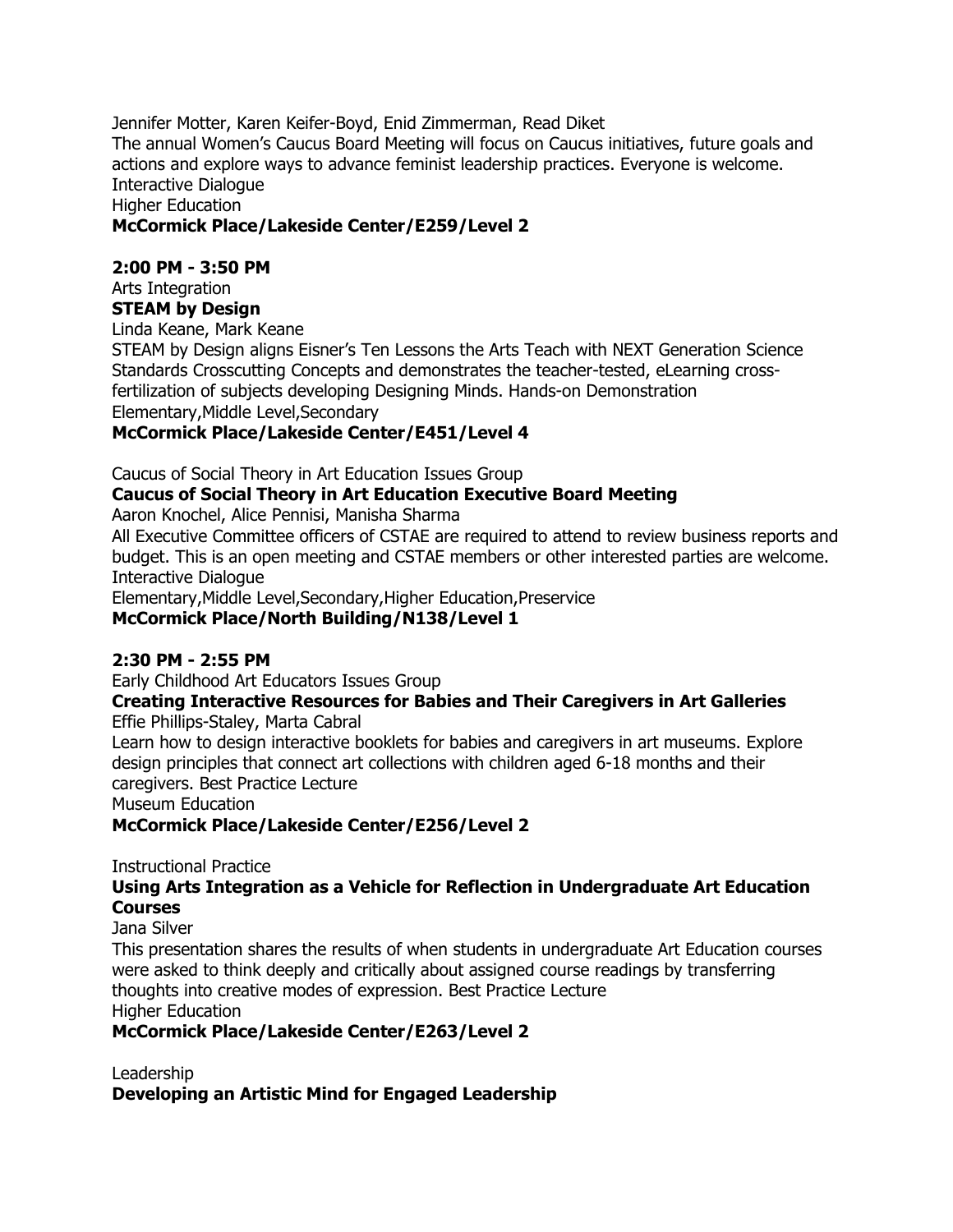Mariah Landers How can educators develop an artistic mind to inspire new thinking and action for systemic change-making in our field?. Best Practice Lecture Elementary,Middle Level,Secondary,Preservice **McCormick Place/Lakeside Center/E261/Level 2**

Media Arts

#### **Art Education in Fab Labs: New Sites for Media Arts**

Hong-An (Ann) Wu

This presentation discusses the potential, affordances and limitations of developing Fab Lab as a site for community-based informal learning of media arts. Best Practice Lecture Elementary,Middle Level,Secondary,Higher Education,Preservice

#### **McCormick Place/Lakeside Center/E270/Level 2**

#### **3:00 PM - 3:25 PM**

Arts Integration

#### **Swap it to Me: Trading Art for Advocacy and Community**

Samantha Messer

Tired of paying for art? Want to challenge everyday consumerism and art world agendas? Two words: Art. Swap. Best Practice Lecture

Elementary,Middle Level,Secondary,Higher Education,Preservice

#### **McCormick Place/North Building/N129/Level 1**

Research and Professional Practice

#### **Simulacra and Celebrity: Visual Love Letters to Rising Star, Mark Ryder**

Mary Beth Johns

Discuss Baudrillard"s simulacra and celebrity as exampled by postings of fan art or other popular imagery to Ryder"s fan page. Students may examine how they contribute to simulation of celebrity. Interactive Dialogue

Higher Education

#### **McCormick Place/North Building/N136/Level 1**

#### **3:00 PM - 3:50 PM**

Arts Integration

#### **Developing Meaningful and Therapeutic Arts-Integrated Lessons to Enhance Student Growth**

Claire Molina

Learn new strategies to develop meaningful arts-integrated lessons using therapeutic methods and techniques. Best Practice Lecture

Elementary,Museum Education

**McCormick Place/North Building/N139/Level 1**

Arts Integration

#### **Why STEAM is the Past, Present, and Future of Art**

Debra West

Art and STEM are deeply connected historically and will become more entwined in the future. Learn to highlight STEM content in current projects and explore new and exciting STEAM projects. Best Practice Lecture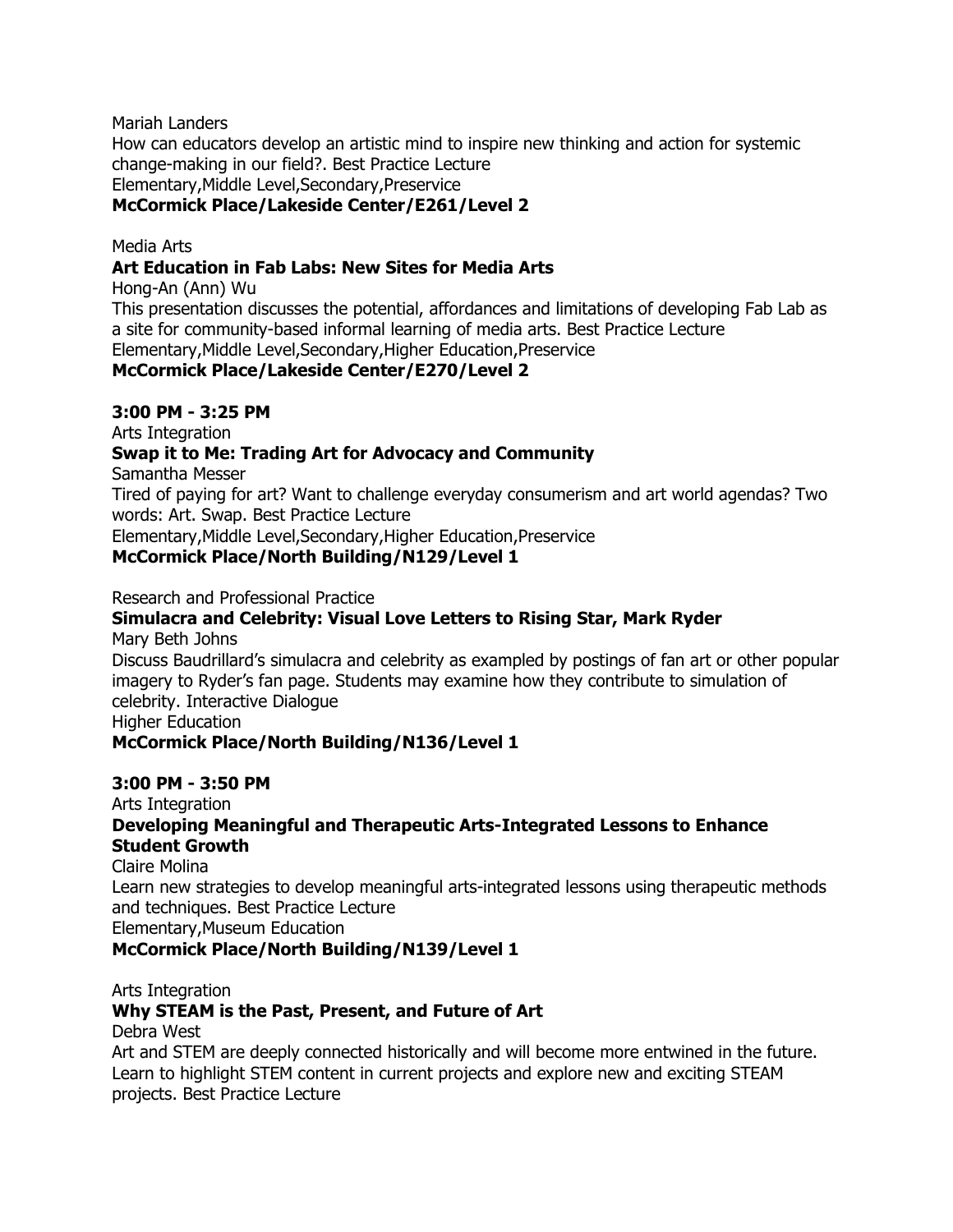#### Middle Level **McCormick Place/Lakeside Center/E261/Level 2**

#### Arts Integration

#### **STEAM Innovation: Teaching Science Through Art With the National Portrait Gallery** Briana White, Andrew Watson

Explore a multi-step, project-based lesson using STEAM and Arts Integration pedagogies based around the collection of the Smithsonian National Portrait Gallery. Hands-on Demonstration **Secondary** 

#### **McCormick Place/Lakeside Center/E271b/Level 2**

Arts Integration

#### **Arts Integration: Resource Treasures From the Internet**

Jeffrey Winter

This session is designed for all who wish to explore and discuss resources for arts integration in teaching. We will look at websites highlighting visual arts, music, drama, museums, and more. Hands-on Demonstration

Elementary,Preservice

#### **McCormick Place/Lakeside Center/E352/Level 3**

Business Meeting

#### **LGBT Issues Caucus Executive Meeting**

Sunny Spillane, Andres Peralta

Meeting of Executive Board and all interested members or potential members of the Lesbian, Gay, Bisexual, Transgendered Issues Caucus, including allies—a good way to get involved!. Interactive Dialogue

Elementary,Middle Level,Secondary,Higher Education,Preservice,Supervision and Administration,Museum Education

#### **McCormick Place/Lakeside Center/E260/Level 2**

Business Meeting

#### **Committee on Lifelong Learning Business Meeting**

Christine Woywod, Jenny Urbanek

Discuss annual activities and share future and ongoing projects related to intergenerational and lifelong learning in schools, community centers, and museums. Come ask questions and make new connections. All are welcome!. Interactive Dialogue

Elementary,Middle Level,Secondary,Higher Education,Preservice,Supervision and Administration,Museum Education

#### **McCormick Place/Lakeside Center/E255/Level 2**

Curriculum Design

#### **Piece by Piece: Exploring Women's Traditional Art in a Community of Girls** Miriam Davidson

This illustrated presentation and demonstration shares the process and exciting results of a program introducing the art of quilt design and hand-sewing into a community of girls in Toronto. Best Practice Lecture

Middle Level,Secondary,Preservice,Museum Education

**McCormick Place/North Building/N137/Level 1**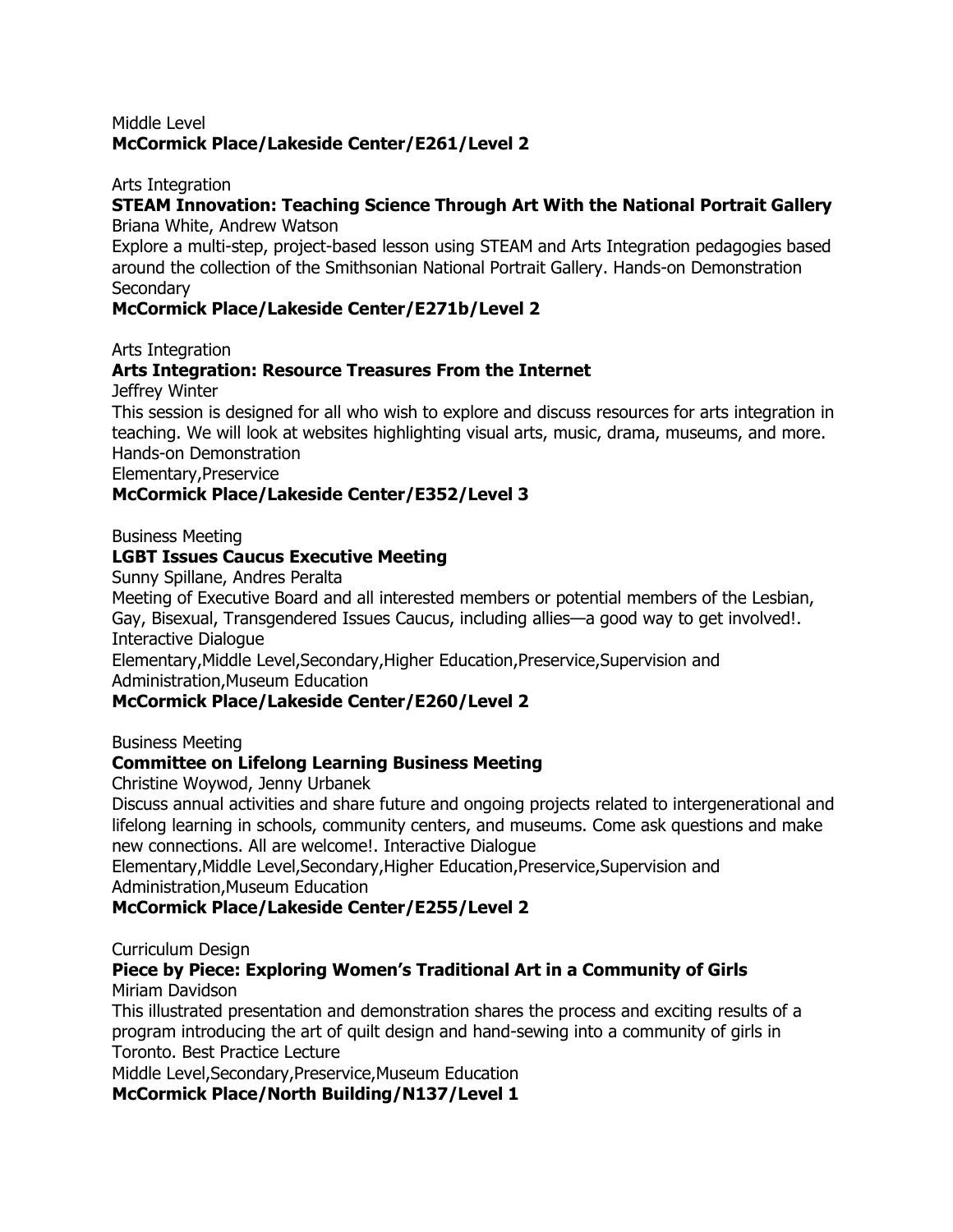# Design Issues Group

#### **Diversity and Dis/Ability in Design**

Kelly Gross

Learn about the importance of promoting students with disabilities to participate in design professions, while gaining knowledge about how to effectively work with students with disabilities for design projects. Research Lecture Middle Level,Secondary,Higher Education

#### **McCormick Place/Lakeside Center/E256/Level 2**

Global Connections

### **Field Studies in New Mexico and India and the Illusion of Best Practices**

Tara Carpenter, Rachel Barney

What do Native American potters, Tibetan Thangka painters, Hindu magicians, and Mormon art students have in common? Traveling the globe, we explore the myth of best practices in Art Education. Best Practice Lecture

Secondary,Higher Education,Preservice,Supervision and Administration

#### **McCormick Place/Lakeside Center/E351/Level 3**

Instructional Practice

# **Preservice Teachers Lead and Share Their Visions on Culturally Diverse Artists**

Minuette Floyd, Bernard Young

Art education students at Arizona State and the University of South Carolina research and teach about four culturally diverse artists and examine student knowledge acquisition, artmaking, and social issues. Best Practice Lecture

Elementary,Middle Level,Secondary

#### **McCormick Place/Lakeside Center/E353b/Level 3**

Instructional Practice

#### **Salami-Egg Ice Cream & Other Daring Misadventures of the Creative Adolescent Brain**

#### Nate Heck

Discuss adolescent brain development and why children"s views of themselves as artists change as they grow. Discover how and why Artrageous challenges adolescents to harness their natural capacity for creativity. Best Practice Lecture

Middle Level

#### **McCormick Place/Lakeside Center/E350/Level 3**

Instructional Practice

### **Finding Our Voices: Dialogic Inquiry in the Elementary Art Classroom**

Samantha Melvin

Learn how your elementary art students are empowered by "talking about art" from the Civil Rights era to the present in this research-based session, focused on standards and social issues. Best Practice Lecture

**Elementary** 

**McCormick Place/Lakeside Center/E270/Level 2**

Instructional Practice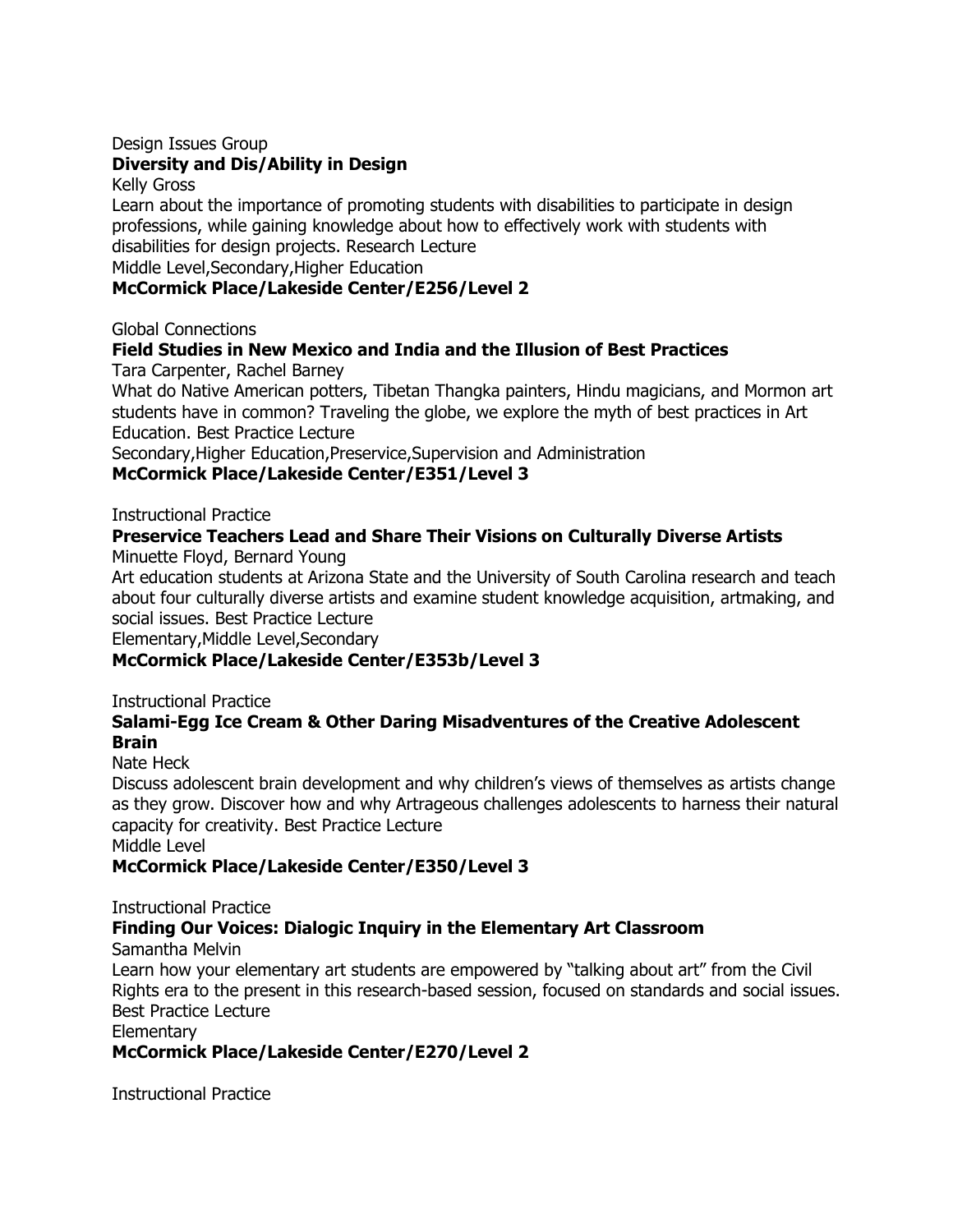### **From the Ground Up: Building a Digital Design Program at Your School**

Alissandra Seelaus

Explore how one teacher launched sequential digital design programs at two schools, focusing on contemporary design practices. Get answers/ideas about the possibilities and pitfalls of teaching design at your school!. Best Practice Lecture **Secondary** 

# **McCormick Place/North Building/N426a/Level 4**

#### Leadership

#### **Creative Leadership: A Conversation With Past NAEA Division Directors About Leadership Development**

Flavia Bastos, James Rees, Kim Cairy, Angela Fisher

In a conversation about leveraging the possibilities of creative leadership in art education, participants will reflect upon leadership opportunities they encounter and inquiry about how to engage with them. Interactive Dialogue

Elementary,Middle Level,Secondary,Higher Education,Preservice,Supervision and Administration,Museum Education

# **McCormick Place/North Building/N230b/Level 2**

#### Leadership

#### **21st-Century Art Teacher: Why Should Visual Art Be in My School?** Jeff Pridie

Develop a draft advocacy statement to support your art program using 21st-century teaching strategies and classroom evidence. Links and resources will be provided to better articulate your programs goals. Best Practice Lecture

Elementary,Middle Level,Secondary

### **McCormick Place/North Building/N229/Level 2**

Media Arts

### **Expressions in Green**

Brooke Brei

Explore using green screen effects in your choice-based classroom to facilitate engaging student-directed films. View student examples, learn how they were made, then create your own green screen film. Bring Your Own Device (BYOD)

Elementary

### **McCormick Place/Lakeside Center/E253cd/Level 2**

National Standards or State Standards

**Promoting Investigative Action at the Intersection of Presenting and Responding** Marilyn Stewart

Learn how teams of teachers, led by a member of the National Standards Writing Team, engage students in investigations of presentation and display from the perspectives of curator and responder. Best Practice Lecture

Elementary,Middle Level,Secondary,Higher Education,Preservice,Supervision and Administration,Museum Education

### **McCormick Place/Lakeside Center/E450b/Level 4**

Pk-16 Collaborations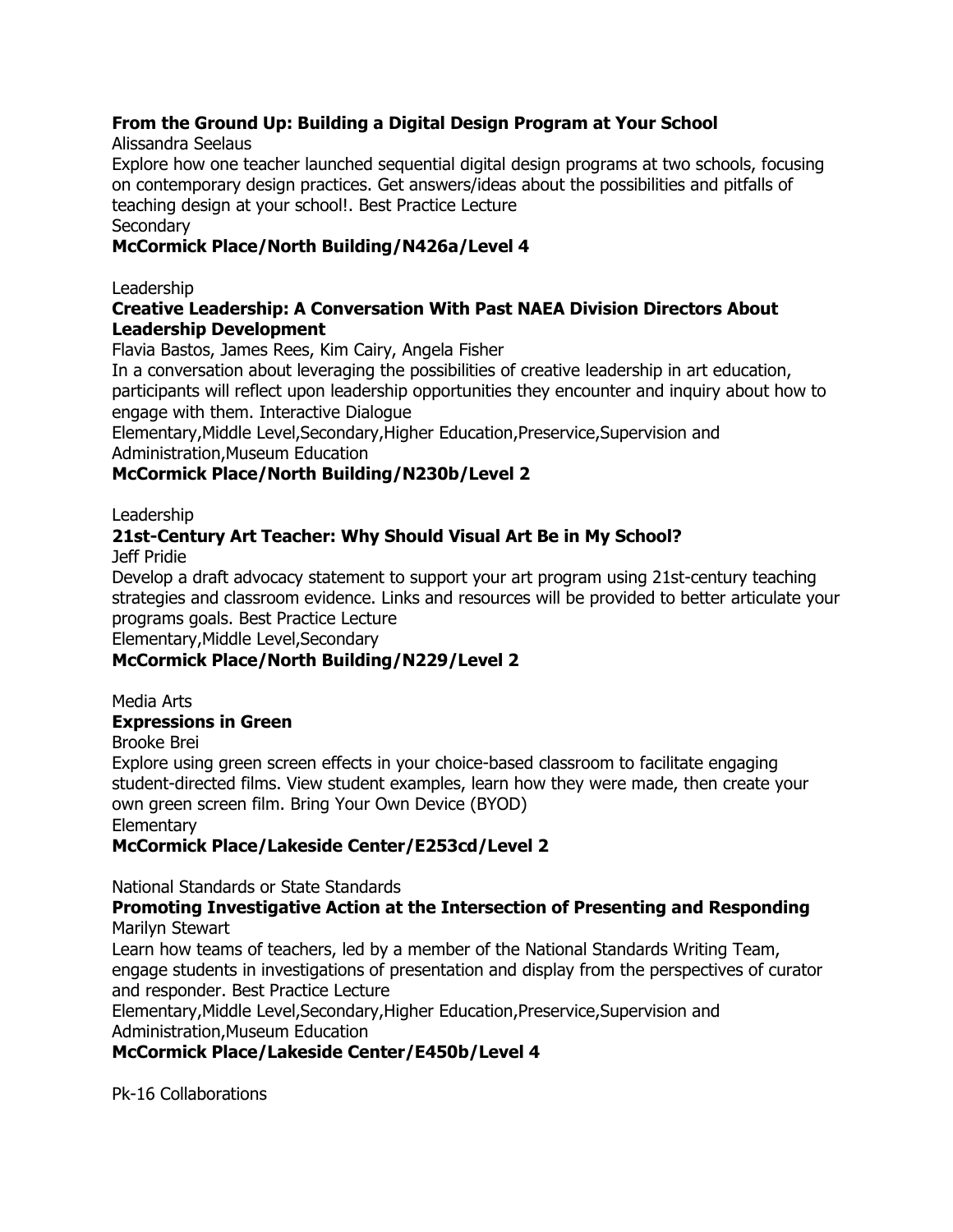#### **Collaborate, Engage, and Return: Designing Programs With Early Learning ESOL Communities**

#### Maria Teresa Garcia Pedroche

Museum educators collaborate with early learning community partners, designing programs to help diverse multilingual audiences make meaningful repeat connections to art collections and programs. Best Practice Lecture

Elementary,Museum Education

#### **McCormick Place/Lakeside Center/E353a/Level 3**

Research and Professional Practice

#### **The Lifespan and Fluidity of Methodological and Curricular Conceptualizations: Scholarly Leadership**

Liora Bresler, Donna Murray-Tiedge

This presentation focuses on advising as intellectual leadership, addressing the fluid, everevolving "lifespan of conceptualizations" from Eisner through Bresler to Murray-Tiedge, focusing on arts curriculum and aesthetic, design-based qualitative methodologies. Research Lecture Higher Education

#### **McCormick Place/Lakeside Center/E450a/Level 4**

Research and Professional Practice

#### **Visual Inquiry in Art Teacher Education: A Canadian and American Perspective** Natalie LeBlanc, Adrienne Boulton-Funke

Presenters examine how inquiry was conceptualized and enacted in two visual art teacher education programs, exploring the pedagogical potential of art practice as visual inquiry in each setting. Research Lecture

Higher Education

#### **McCormick Place/North Building/N228/Level 2**

Retired Art Educators

#### **Blending Our Voices**

Linda Willis Fisher, Jessica Burton

Join RAEA and Student Chapters as members of the 2016 Outstanding Student Chapter present their accomplishments. Interact with chapter representatives, advisors, and mentors to influence positive actions. Best Practice Lecture Higher Education,Preservice

#### **McCormick Place/Lakeside Center/E271a/Level 2**

Seminar for Research in Art Education Issues Group

#### **Student, Community, and School Factors That Predict Student Outcomes in Visual Art**

Christine Mitton Learn how diverse school and community contexts collectively impact student visual art outcomes. Discuss a framework to explore visual art efficacy and competence through future research. Research Lecture

Higher Education

#### **McCormick Place/Lakeside Center/E265/Level 2**

Special Needs in Art Education Issues Group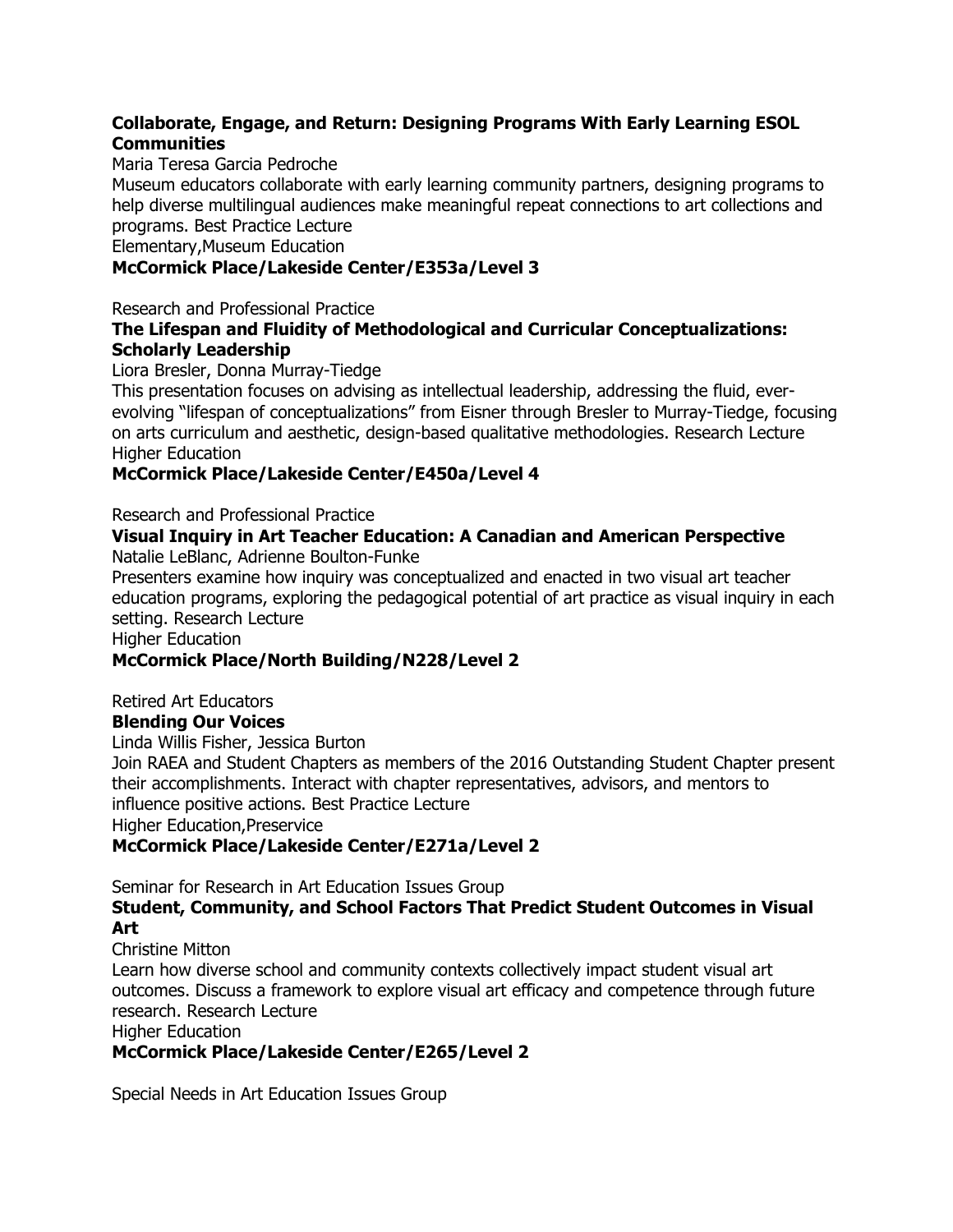#### **Special Needs in Art Education Business Meeting I**

Juliann Dorff, Doris Guay

Network and get involved with art educators interested in teaching art to students with disabilities. Committee reports and updates on activities conducted throughout the year are presented. New members welcomed. Interactive Dialogue

Elementary,Middle Level,Secondary,Higher Education,Preservice,Supervision and Administration,Museum Education

#### **McCormick Place/North Building/N427a/Level 4**

Student Growth and Assessment

#### **Create Digital Assessment Portfolios for Your Students**

Rebecca Stone-Danahy

Join this session to share revised visual art rubrics using the new core standards for the visual arts and Google forms and spreadsheets to develop student assessment portfolios. Best Practice Lecture

Middle Level,Secondary

#### **McCormick Place/North Building/N226/Level 2**

**Technology** 

#### **Create a Paperless Classroom**

Stacey Churchill

Use learning management systems to create a paperless classroom and provide curriculum for visual arts students that can be accessed through their devices in and outside of the classroom. Best Practice Lecture

**Secondary** 

#### **McCormick Place/North Building/N426c/Level 4**

UnConference: Relax and Rewind

#### **Principles of Energy**

Stephanie Chewning

Understanding what energy is and how it works is the first step to understanding your health and the life that you have created. Learn how your thoughts and emotions affect your health and how to practice a few Reiki self-healing techniques. Understand why meditation goes handin-hand with energy work and see how to connect with the energy through your breath. Seated or standing, no special clothing required. Interactive Dialogue

#### **McCormick Place/North Building/N140/Level 1**

#### **3:00 PM - 4:50 PM**

Research and Professional Practice

#### **Fellows Forum: Distinguished Fellows Mentoring Sessions**

David Burton, Pamela Taylor, Christine Thompson, Karen Keifer-Boyd, Melody Milbrandt, W. Dwaine Greer, Laurie Hicks

NAEA Distinguished Fellows with decades of experience and expertise discuss research and teaching ideas and problems with art educators in a conversational setting. Interactive Dialogue Elementary,Middle Level,Secondary,Higher Education,Museum Education

**McCormick Place/Lakeside Center/E253ab/Level 2**

**3:30 PM - 3:55 PM**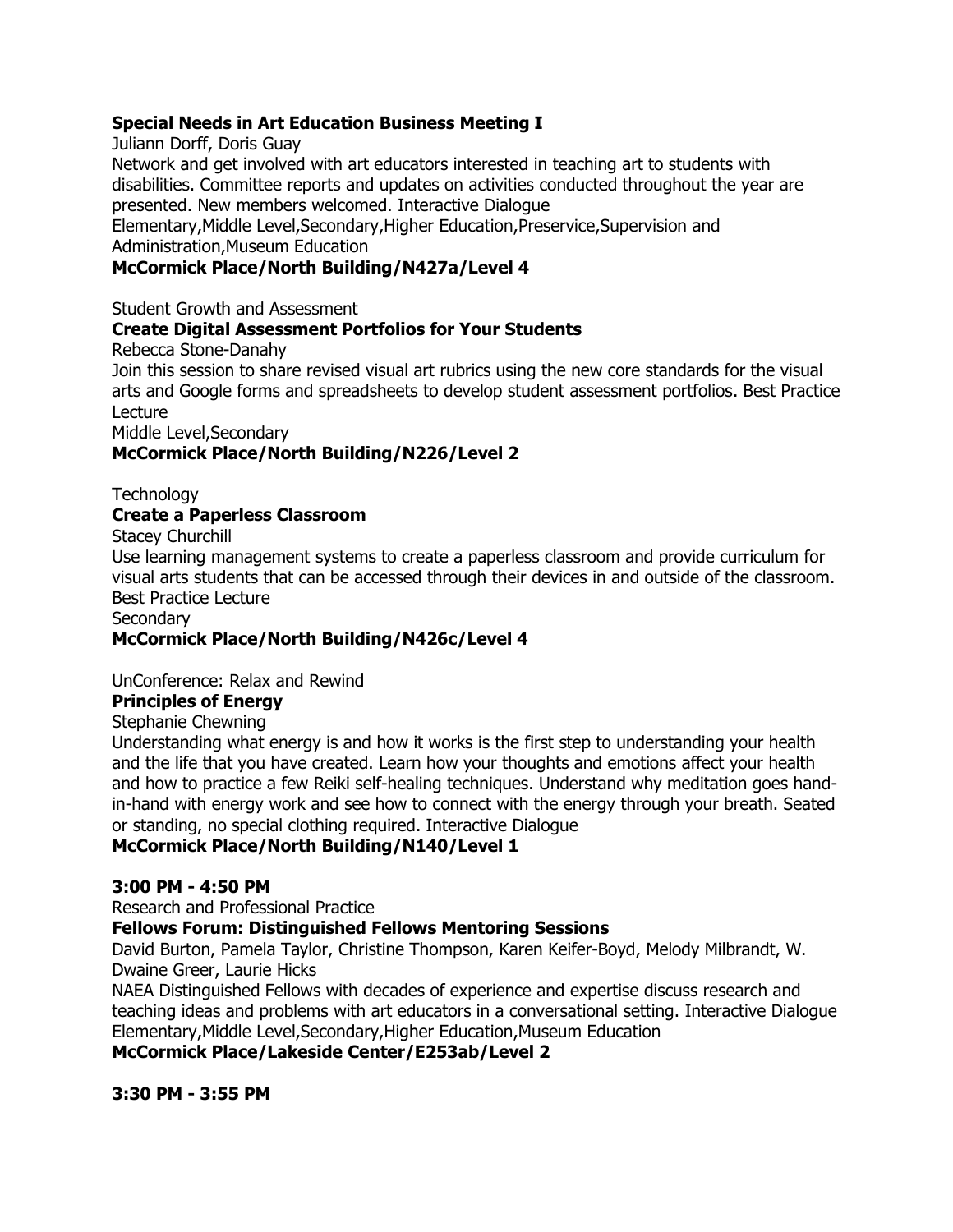#### Arts Integration

#### **How the Circus Colors My Classroom**

Bethany Kelly

This presentation will share how one art educator uses her background in the circus to engage learning about color and movement through the use of juggling. Performance Middle Level,Secondary

#### **McCormick Place/North Building/N129/Level 1**

Community Arts Caucus Issues Group

#### **Sustaining Ojibwe Communities With Art and Leadership: Ojibwe Artists and Their Artworks**

Kevin Slivka

Learn how First Peoples Fund Community Spirit Award artists Goodwin and Losh sustain traditional cultural knowledges and lead with their visionary art practices to inform and reflect their local communities. Research Lecture

Higher Education

#### **McCormick Place/Lakeside Center/E259/Level 2**

Research and Professional Practice

#### **A Canadian Bauhaus: The Art Centre**

Dustin Garnet

A multi-media presentation will illuminate preliminary historical research on the specialized architecture of Canada"s oldest public institution designed solely for high school and adult instruction of applied and fine art. Research Lecture Secondary,Higher Education,Preservice

#### **McCormick Place/North Building/N136/Level 1**

#### **4:00 PM - 4:25 PM**

Caucus of Social Theory in Art Education Issues Group

#### **How Does Digital Media Shape Adolescents' Self-Image?**

Aelim Kim

Explore how to deconstruct and interpret visual texts of popular culture. This presentation will provide specific knowledge of popular music videos while discussing their influence on adolescents" self-image and worldview. Research Lecture Middle Level,Secondary

#### **McCormick Place/Lakeside Center/E256/Level 2**

Instructional Practice

#### **The Traveling Art Class: Chicago Edition**

Phyllis Burstein Students plan their own artmaking field trip to Chicago, or any city! Provocative prompts inspire student art: El Train Flash Art, Proof, Pre-Filled Travel Journals, Chicago Inside-Out, The Amazing Race, and more. Best Practice Lecture **Secondary** 

**McCormick Place/Lakeside Center/E265/Level 2**

**4:00 PM - 4:50 PM**

Arts Integration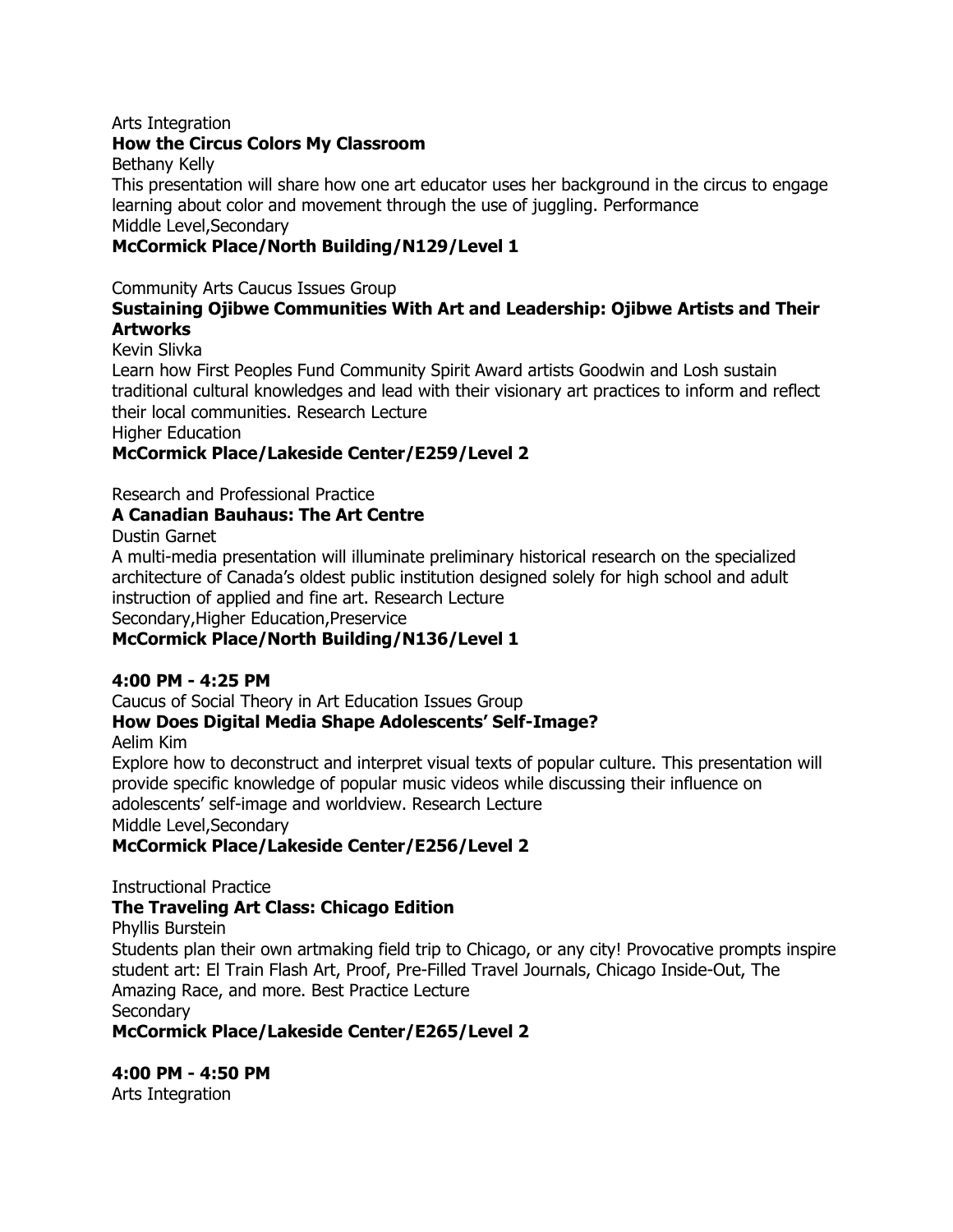#### **This is Your Brain on Photoshop**

#### Mike Ariel, Foad Afshar

Come explore what is going on inside the brains of your students when they make choices in the creation of a Photoshop document, and when they see the art they"ve made. Hands-on **Demonstration** 

#### **Secondary**

#### **McCormick Place/North Building/N129/Level 1**

Arts Integration

#### **Super Session: On the Fierce Urgency of Art Education: Everyone is an Artist** Lisa Lee

Learn about a subterranean history of Art Education at the Hull-House Settlement, where collective joy and the ideas of artistic permissiveness infused every aspect of social struggle and the efforts for democracy. And hear from Lisa Yun Lee, the current UIC Director of the School of Art & Art History and the past Director of the Jane Addams Hull-Hosue Museumhow these ideals inspire the efforts to re-launch Art Education at a school of art committed to social justice at an urban research university in one of the most segregated cities in the USA. Best Practice Lecture

Elementary,Secondary,Higher Education,Preservice,Supervision and Administration,Museum **Education** 

#### **McCormick Place/Lakeside Center/E451/Level 4**

Arts Integration

#### **Boulder Arts Focus Pathway: Boulder High School's Arts Graduation Endorsement Program**

Virginia Schick

The BHS Arts Focus Pathway program in Boulder, Colorado, is showcased. Participants learn successful strategies on implementing their own arts focus pathway program tooled to their school program. Best Practice Lecture

**Secondary** 

#### **McCormick Place/North Building/N139/Level 1**

Business Meeting

### **Committee on Multiethnic Concerns (COMC) Business Meeting**

Joni Acuff

Join COMC officers in expanding the plan of action for the upcoming year. Committee reports include the member newsletter, the scholarship project, membership drive, and new research initiatives. Interactive Dialogue

Elementary,Middle Level,Secondary,Preservice,Supervision and Administration,Museum Education

#### **McCormick Place/Lakeside Center/E259/Level 2**

Business Meeting

#### **Annual Meeting of the Review Board for the Journal of Cultural Research in Art Education**

Ryan Shin, Karen Hutzel

Review Board members will discuss jCRAE theme for the next year, discuss ways to diversify scholarly voices, and enhance the visibility and identity of the journal. Interactive Dialogue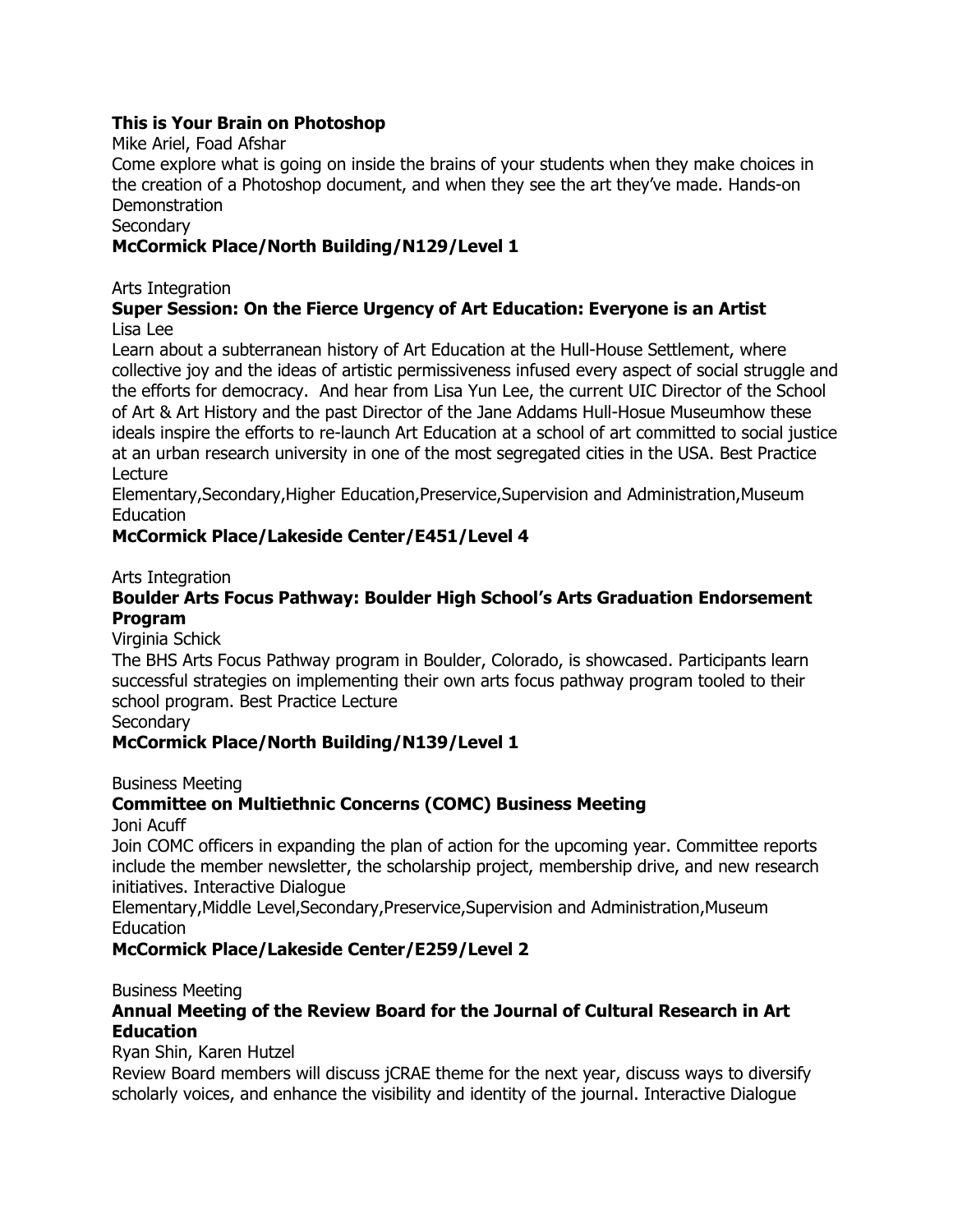#### Higher Education **McCormick Place/North Building/N131/Level 1**

Caucus of Social Theory in Art Education Issues Group

# **Visual Storying: Sustaining Dialogic Relationships Through Projects in Humanization**

Timothy San Pedro, Madith Barton, Ahran Koo

Stories shared in the construction and interpretation of art create and sustain meaningful relationships crucial to transformative learning spaces. Explore the process of visual storying and its potential impacts. Research Lecture

Elementary,Middle Level,Secondary,Higher Education,Preservice

#### **McCormick Place/Lakeside Center/E261/Level 2**

Caucus on the Spiritual in Art Education Issues Group

# **Authentic Presence in Art's Presence: Gallery Teaching as Mindfulness Practice**

Caitlin Clark, Kabir Singh, Kai Flores-Emnace

This interactive discussion explores issues, methods, and reflections on the similarities between museum gallery teaching and mindful awareness practices. Performance Museum Education

#### **McCormick Place/Lakeside Center/E264/Level 2**

#### Community Arts Caucus Issues Group

#### **Chicago Style: The Artist/Teacher City**

Jorge Lucero

Chicago is a vibrant epicenter for artist/teacher hybrid practice. This session lays out a large variety of examples of this type of work and how it suggests possibilities for teachers everywhere. Hot Topic Panel

# **Secondary**

#### **McCormick Place/Lakeside Center/E262/Level 2**

#### Curriculum Design

#### **Biomimicry: An Integrated Programming Approach for Art Students in Australia** Nicole DeLosa

Learn about how art educators take the lead in implementing a whole-school, integrated, project-based, learning program that showcases research into biomimicry, neuroscience, and creativity. Interactive Dialogue

Middle Level,Secondary

#### **McCormick Place/North Building/N137/Level 1**

Curriculum Design

#### **Lead Curriculum Re-Design: Personal Meaning and External Context in Successful K-12 Units**

#### Diana Hampe

Become a leader in curriculum design. See examples of student-centered K-12 units and learn how to apply the NCCAS to plan artmaking that connects and is meaningful. Best Practice Lecture

Elementary,Middle Level,Secondary,Preservice

**McCormick Place/North Building/N138/Level 1**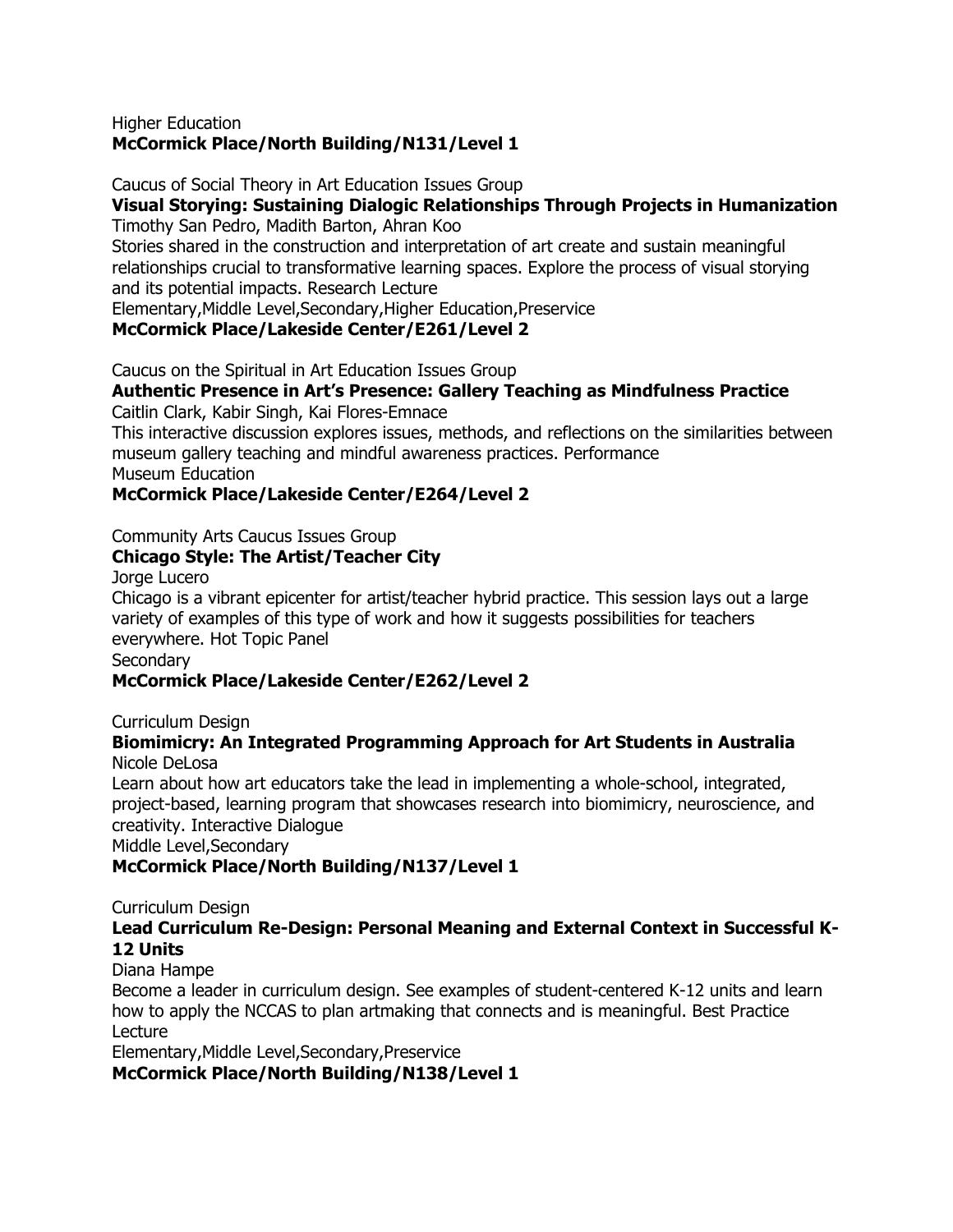#### Global Connections

#### **Globalizing Perspectives: Cross-Cultural Teaching and Arts Education**

Hee Sung Hur, Christopher Jeansonne

An American instructor with teaching experience in Japan and a Korean instructor teaching in the US share their personal narratives and insights on cross-cultural teaching/learning and arts pedagogy. Interactive Dialogue

Higher Education

#### **McCormick Place/Lakeside Center/E353a/Level 3**

Instructional Practice

# **Not Just for Kids: Experimenting With Hands-On Programming for Adults**

Amy (Briere) Gray, Brittany Salyers

The San Diego Museum of Art"s educators discuss experiments in adult programming. Learn how they carved a new path and challenged the assumption that artmaking is just for kids. Best Practice Lecture

Museum Education

#### **McCormick Place/North Building/N426a/Level 4**

Instructional Practice

#### **Staying Sharp: Daily Integration of Art History Using Technology**

Joshua Hoering

Reinforce any visual art curriculum using art history using a classical technique forged with digital technology. Best Practice Lecture

Middle Level,Secondary,Higher Education,Preservice,Museum Education

#### **McCormick Place/Lakeside Center/E350/Level 3**

Instructional Practice

#### **Scaffolding the Visual Journal: Building Artistic Inquiry**

Eric Scott, David Modler

Discover potent strategies that enable students to build a rich visual journaling practice. Leave with proven scaffolding strategies that will build your student's creative courage and artistic voice. Best Practice Lecture

Elementary,Middle Level,Secondary,Higher Education,Preservice,Supervision and Administration,Museum Education

#### **McCormick Place/Lakeside Center/E353b/Level 3**

Leadership

#### **How to Get Your District to Make Art & Creativity a Priority**

Jason Blair

Learn how to become a creativity leader in your district. Starting at the building level, learn valuable ways to articulate the power and necessity of a meaningful art education program. Best Practice Lecture

Elementary,Middle Level,Secondary,Higher Education,Preservice

#### **McCormick Place/North Building/N229/Level 2**

Leadership

When Do I Sit Down, Stand Up, or Lean In? "Lead" as an Ally

Wendy Ng, Alyssa Greenberg, Keonna Hendrick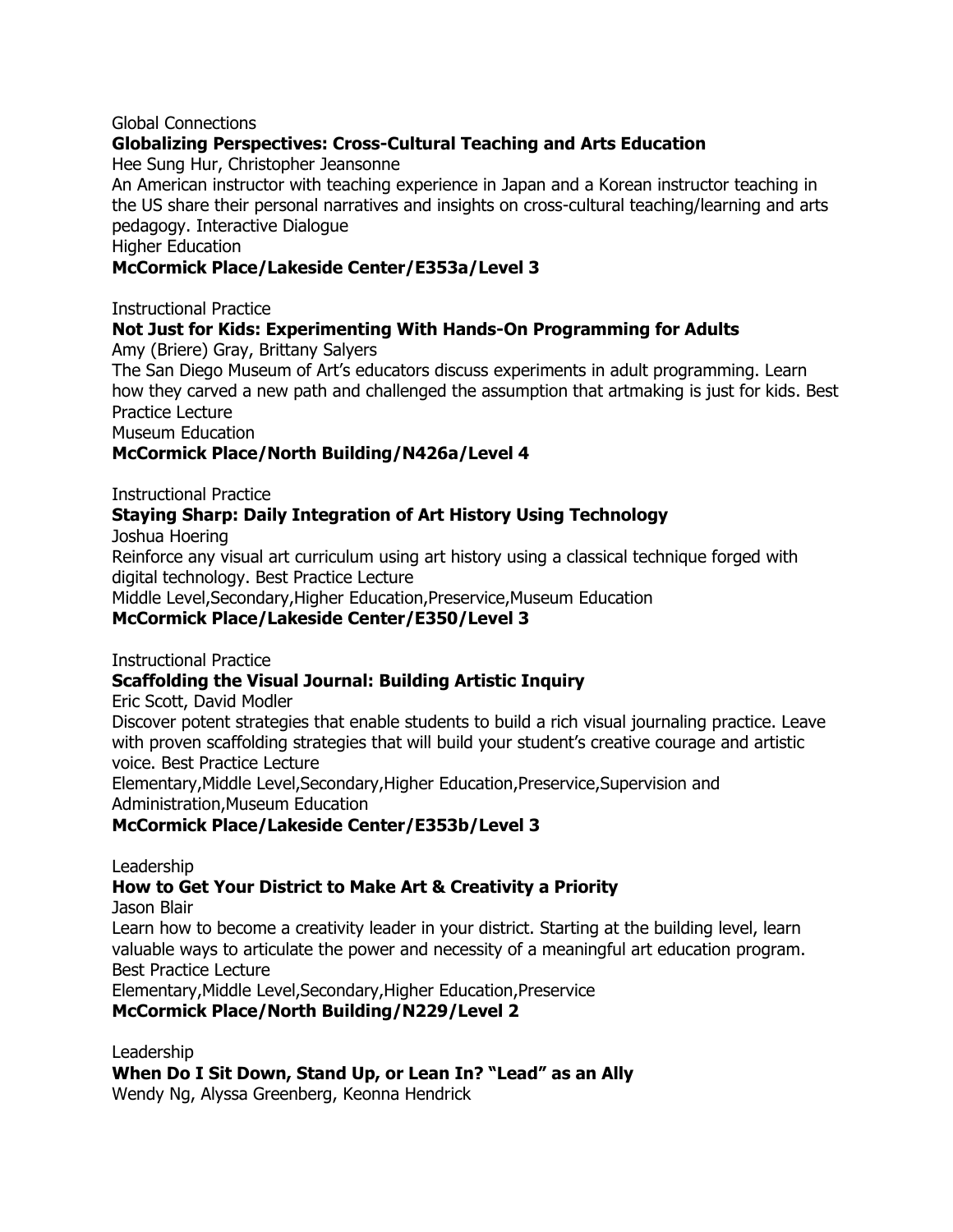Let"s move the conversation about diversity and inclusion from talk to action! Learn real tools and practices to "lead" as an ally and effect institutional change through intentional actions. Interactive Dialogue

#### Museum Education

#### **McCormick Place/Lakeside Center/N227b/Level 2**

Lesbian Gay Bisexual Transgendered Issues Caucus Issues Group

# **Queer Survival & Thrival: On the Promises of ―Queer‖ in Art Education**

Adam Greteman

An art educator presents historical and philosophical arguments for the role of queer—as a practice and an identity—for 21st-century art education. Research Lecture Higher Education,Preservice

#### **McCormick Place/Lakeside Center/E255/Level 2**

Media Arts

### **Teaching Digital Photography and Editing With Free Software**

Mary Hall

Build your own digital photography curriculum with the use of free software like Gimp. This presentation is full of video tutorials and resources that you can take home with you. Best Practice Lecture

**Secondary** 

#### **McCormick Place/Lakeside Center/E270/Level 2**

Research and Professional Practice

#### **Visual Inquiry & Photography in Art Teacher Education**

Adrienne Boulton-Funke, Ashley McMillen, Sydney Woolridge, Hannah Meadows Examine recent arts-based educational research, to explore photography as a form of visual inquiry in a visual art teacher program. Presenters will discuss the pedagogical potential of visual inquiry in art education. Research Lecture

Higher Education

#### **McCormick Place/Lakeside Center/E450a/Level 4**

Research and Professional Practice

#### **Creative Thinking in the Student-Centered Classroom**

Lynn B. Molenda, Mel Pontious, Jodi Brzezinski, Michelle Klopp, Jessica Jones Wisconsin art teachers moved from direct instruction to student involvement in instructional planning, creative problem solving, and formative self-assessment. Creative thinking becomes visible through ongoing reflection and documentation. Best Practice Lecture Elementary,Middle Level,Secondary

#### **McCormick Place/North Building/N228/Level 2**

Student Growth and Assessment

#### **In Their Own Words: Capturing the Voices of Museum Participants Using Videography**

Elisa Patterson, Marjorie Johnson, Lorena Baines

Learn how the use of videography can be used to assess student learning and to document a multiple-visit museum high school program. Best Practice Lecture **Secondary**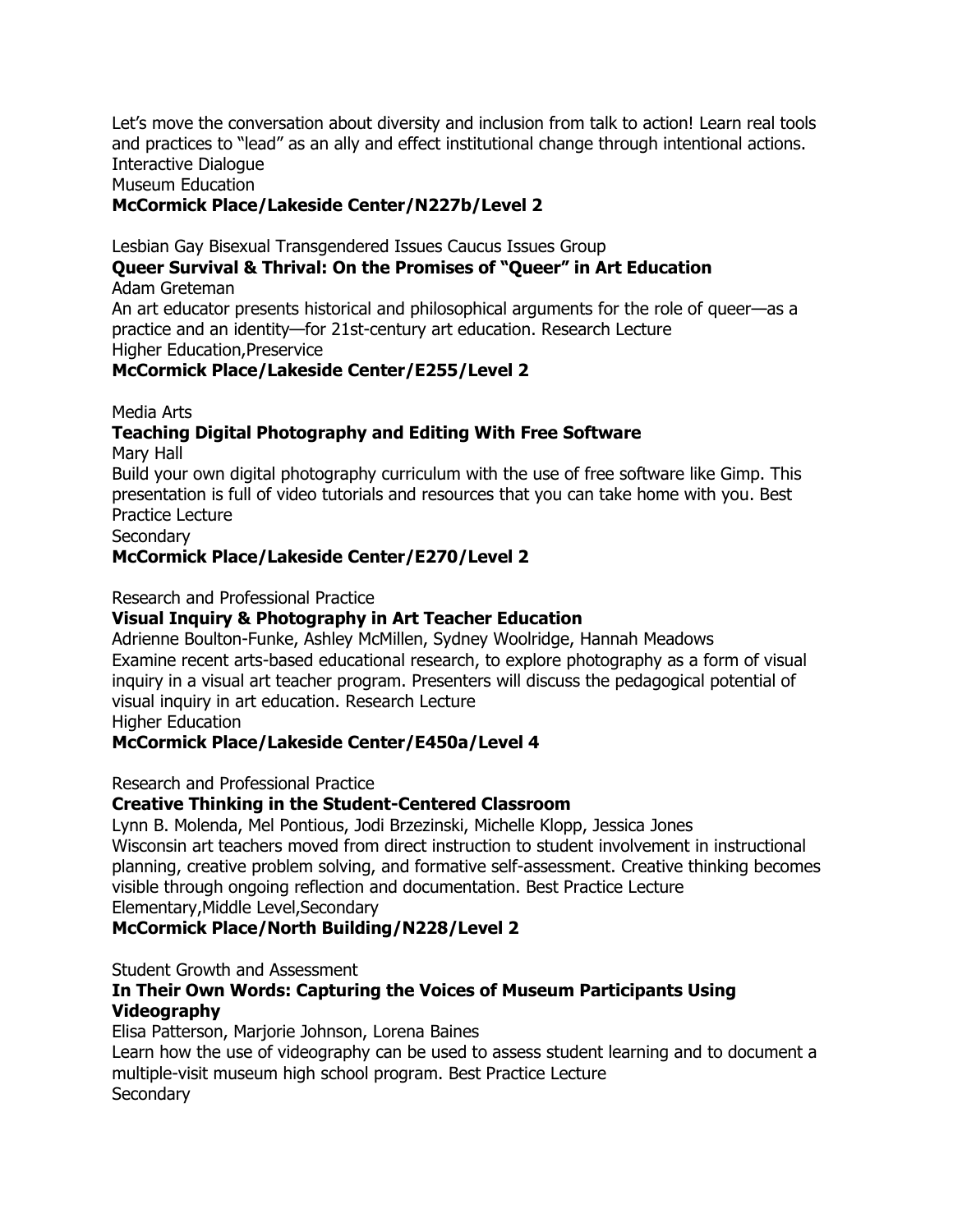#### **McCormick Place/North Building/N226/Level 2**

Student Growth and Assessment

#### **Piloting the Model Cornerstone Assessments: Sharing Outcomes, Experiences, and Lessons Learned**

#### F. Robert Sabol

The Model Cornerstone Assessments (MCAs) are sample assessments art educators may choose to use with the new national visual arts standards. A pilot group of 17 2nd-, 5th-, and 8th-grade art teachers will report what they learned and include examples of how their students responded on the MCAs. Best Practice Lecture

Elementary,Middle Level,Secondary

#### **McCormick Place/Lakeside Center/E353c/Level 3**

#### **Technology**

#### **Disrupt/Enhance: Leveraging Technology to Make Space for Teens in Museum Initiatives**

Hillary Cook, Chelsea Kelly, Joe Douillette

Explore ways that bringing teens and digital media into the development of products and initiatives across the museum can enhance museum practices and deepen impact on teens, staff, and visitors. Best Practice Lecture

Museum Education

#### **McCormick Place/North Building/N426c/Level 4**

United States Society for Education through Art Issues Group

#### **Art for All: Intergenerational and Intercommunal Collaborative Art for an Inclusive Society**

#### Mousumi De, Beth Burkhauser

An arts initiative that aims to strengthen community spirit through the process of collaborative intergenerational and intercommunal mural making in diverse public settings such as libraries, prisons, hospitals, and schools. Best Practice Lecture

Higher Education

#### **McCormick Place/Lakeside Center/E260/Level 2**

Women's Caucus Issues Group

#### **Glitch Perfect: Adolescent Girls Per/Forming the Flaw Through Video Making**

Courtnie Wolfgang, Olga Ivashkevich

Presenters share video projects created by adolescent girls in a juvenile arbitration program who engaged in glitching and reconfiguring digital images to explore new potentialities of girlhood. Best Practice Lecture

Higher Education

#### **McCormick Place/Lakeside Center/E271b/Level 2**

#### **4:00 PM - 5:20 PM**

Business Meeting **Art Education Editorial Board Meeting** James H. Rolling, Jr.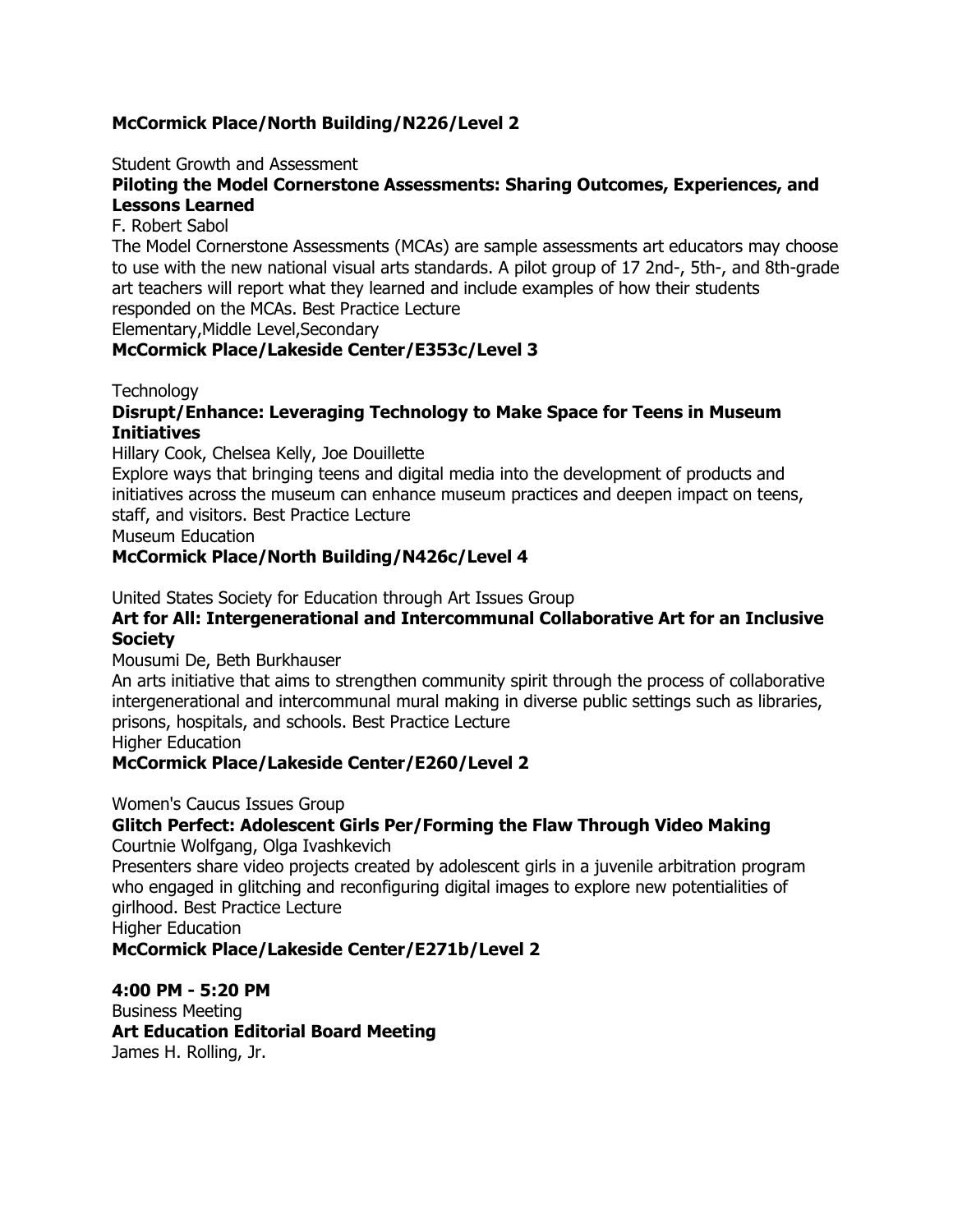This is the annual business meeting of the Editorial Board for Art Education. Board members will meet for discussion with the Editor, Associate Editor, and Instructional Resource Editor. Interactive Dialogue

Elementary,Middle Level,Secondary,Higher Education,Preservice,Supervision and Administration,Museum Education

#### **McCormick Place/Lakeside Center/E258/Level 2**

#### **4:00 PM - 5:50 PM**

#### Award Function

#### **Celebrating Leadership**

Thomas Knab

Join colleagues to honor and celebrate Art Education leaders from across the country. Learn of their achievements and what motivated them to take on a leadership role. Honorees from all NAEA Divisions will be recognized. Best Practice Lecture

Elementary,Middle Level,Secondary,Higher Education,Preservice,Supervision and Administration,Museum Education

#### **McCormick Place/Lakeside Center/Arie Crown Theater/Level 2**

Business Meeting

#### **Art Education Technology (AET) Open Membership Meeting**

Christine Liao

We invite you to join AET Issues Group, where you will meet people with an interest in technology. At our meeting you can make suggestions for AET"s programming next year. Interactive Dialogue

Elementary,Middle Level,Secondary,Higher Education,Preservice,Supervision and Administration,Museum Education

#### **McCormick Place/Lakeside Center/E352/Level 3**

Leadership

#### **Renaissance: A Critical Pathway for Renewal**

Jean Houston

It"s one thing to talk about a modern Renaissance in art education, and another to provide the Seven Critical Steps for accomplishing it. In an inspiring learning environment, use all your senses to "rebirth" a new relationship of art education and its emerging world. You'll "birth" a new way of looking at yourself, your teaching, and its powerful impact.

### **McCormick Place/Lakeside Center/E450b/Level 4**

Arts Integration **Art is at the Core**

Amanda Koonlaba

Jumpstart your thinking about integrating the arts into core subjects by participating in an artsintegrated lesson that features measurement and Kandinsky"s Concentric Circles. Review student work examples and explore other arts-integrated lessons as well. Hands-on Studio Workshop (Ticketed)

**Elementary** 

### **McCormick Place/Lakeside Center/E266/Level 2**

Curriculum Design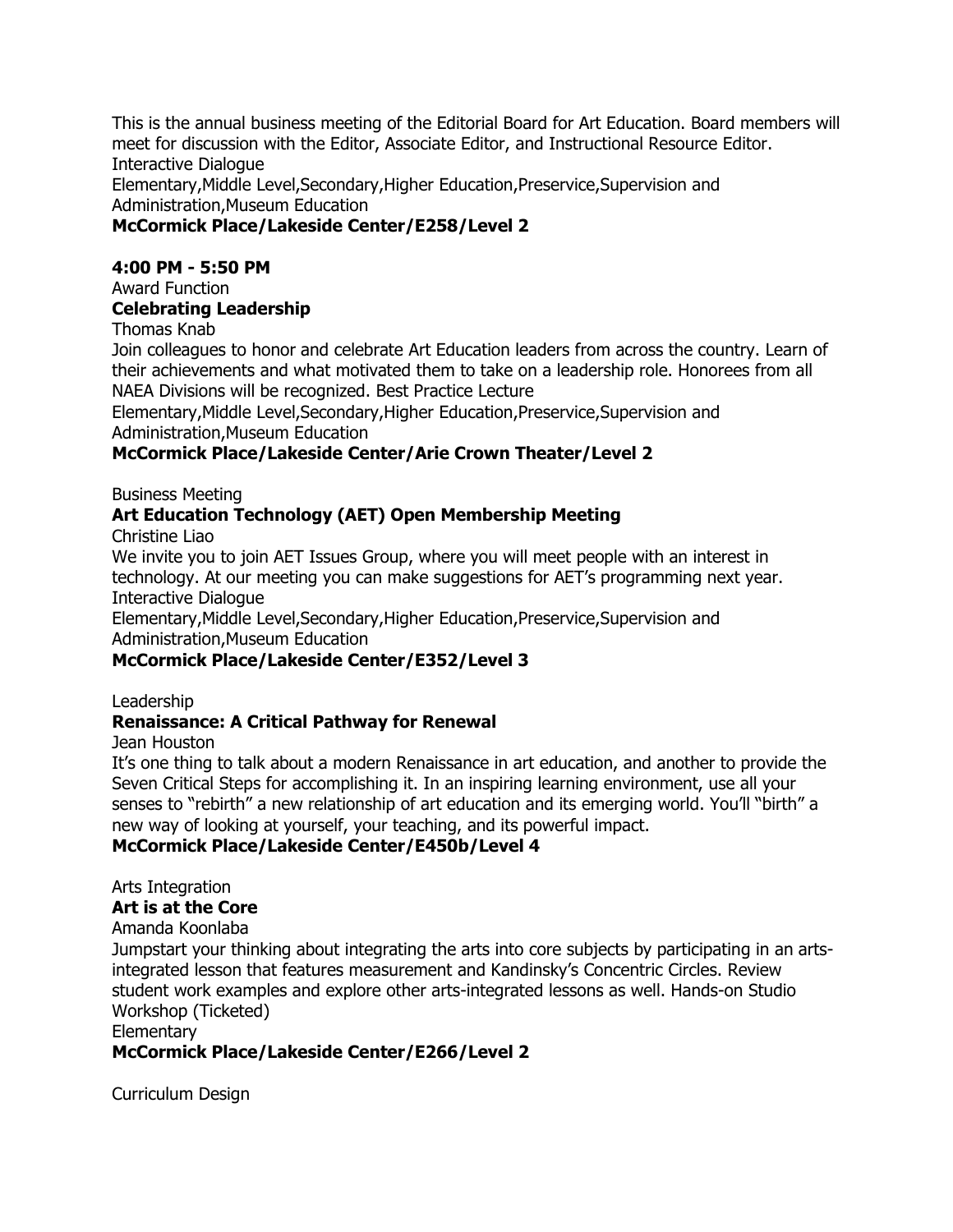#### **Leading a Painting Class on a Shoestring Budget Through Recycling**

#### Cathy Heller

As budget cuts lead to large class sizes, shift your focus to repurposing everyday school "trash" into paintings! View examples and a demonstration, then create two paintings: a "reverse" painting focused on implied texture and a second painting emphasizing actual texture. Handson Studio Workshop (Ticketed)

#### **Secondary**

#### **McCormick Place/Lakeside Center/E257/Level 2**

Curriculum Design

#### **Yes, and…: Enlivening the Classroom With Quick Contemporary Art Activities** Wendy Osterweil

Participate in quick, arts-based activities that engage with contemporary art and open creative pathways to learning. Write, move, act, and create mixed-media visual artwork. Collaborate, plan, and share your own activity. Enliven your artmaking/teaching toolbox to share with your students. Reawaken improvisation—say "yes, and," rather than "no, but.". Hands-on Studio Workshop (Ticketed)

Elementary,Middle Level,Secondary,Higher Education,Preservice,Museum Education **McCormick Place/Lakeside Center/E272b/Level 2**

Instructional Practice

#### **Making Thinking: Helping Students Illustrate and Describe Creative Thinking** Kimberley D'Adamo Green

Explore ways to teach metacognition while teaching watercolor pencil techniques. A fully scaffolded, three-lesson unit with vocabulary models how to teach students to make art illustrating their thinking process. Teachers will learn how to help students understand that, in the arts, learning to be thinkers is as important as learning how to use materials. Hands-on Studio Workshop (Ticketed)

**Secondary** 

### **McCormick Place/Lakeside Center/E252/Level 2**

Instructional Practice

#### **Journaling From Museum to Classroom**

Sean Murphy

Explore different methods of engaging students in artwork through the use of journals/sketchbooks. Discuss the cognitive benefits of journaling and explore activities using journals on museum visits. Learn different methods of image transfer and adding color and texture to your journal pages. Hands-on Studio Workshop (Ticketed) Elementary,Middle Level,Secondary,Museum Education

#### **McCormick Place/Lakeside Center/E272d/Level 2**

#### Leadership

### **Learn It. Make It. Teach It. The Cray-Pen Method**

Sondra Palmer

Learn to use the Cray-Pen, an exciting new tool for painting with colored wax or crayons. Discuss how this inexpensive approach will save money in the classroom, experiment hands-on with transforming dull hues into vibrant colors and textures, and upload a picture of your completed piece to an online collection. Hands-on Studio Workshop (Ticketed)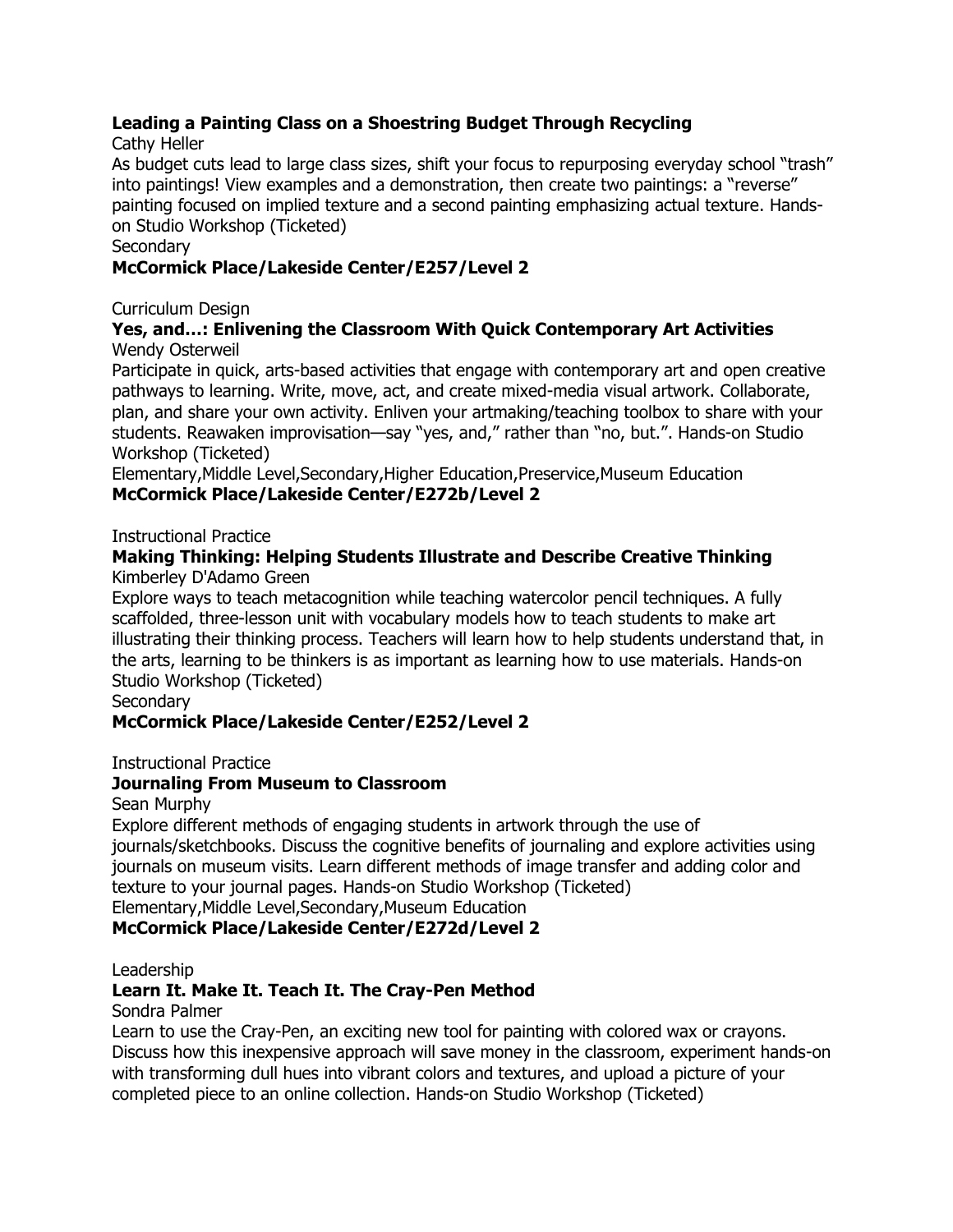Elementary,Middle Level,Secondary,Higher Education,Preservice,Supervision and Administration,Museum Education

#### **McCormick Place/Lakeside Center/E272c/Level 2**

**Technology** 

#### **Make Your Own 3-D Printed Jewelry and Swag**

Philip Robbins

Integrate 3-D printing and design into a fun-filled art lesson. Learn how to use TinkerCAD and 123D Design to design your own jewelry and swag. Leave with a fully 3-D printable design file and possibly a 3-D printed design. Bring your own laptop. Hands-on Studio Workshop (Ticketed)

Elementary,Middle Level,Secondary,Higher Education,Preservice,Museum Education **McCormick Place/Lakeside Center/E272a/Level 2**

#### **4:30 PM - 4:55 PM**

Caucus of Social Theory in Art Education Issues Group

#### **Supporting New Art Teachers Toward Agency, Awareness, and Curricular Possibilities**

Christina Hanawalt

Hear findings from doctoral research in which critical visual narrative was used as both theory and method for supporting new art teachers toward personal and curricular agency within school spaces. Research Lecture

Elementary,Middle Level,Secondary,Higher Education,Preservice,Supervision and Administration **McCormick Place/Lakeside Center/E256/Level 2**

#### **4:30 PM - 5:50 PM**

Business Meeting

#### **Design Issues Group (DIG) Business Meeting and Awards Ceremony**

Janis Norman, Robin Vande Zandle, Donna Murray-Tiedge

Design Issues Group (DIG) invites all DIG and interested NAEA members to its annual business meeting and Outstanding Design Educator Award. Share exciting updates, opportunities, and join the design community. Interactive Dialogue

Elementary,Middle Level,Secondary,Higher Education,Preservice,Supervision and Administration,Museum Education

**McCormick Place/North Building/N128/Level 1**

#### **5:00 PM - 5:25 PM**

Instructional Practice

#### **Prioritizing the A in STEAM: Making Art to Matter Most**

Sherry Snowden

Learn how art curriculum can be designed to put emphasis on creative art processes and products without compromising the learning objectives of the other content areas. Best Practice Lecture

Elementary,Preservice

**McCormick Place/Lakeside Center/E263/Level 2**

Media Arts

**Taking the Lead: Uniting the Handmade and Digital Through Collaborative Inquiry**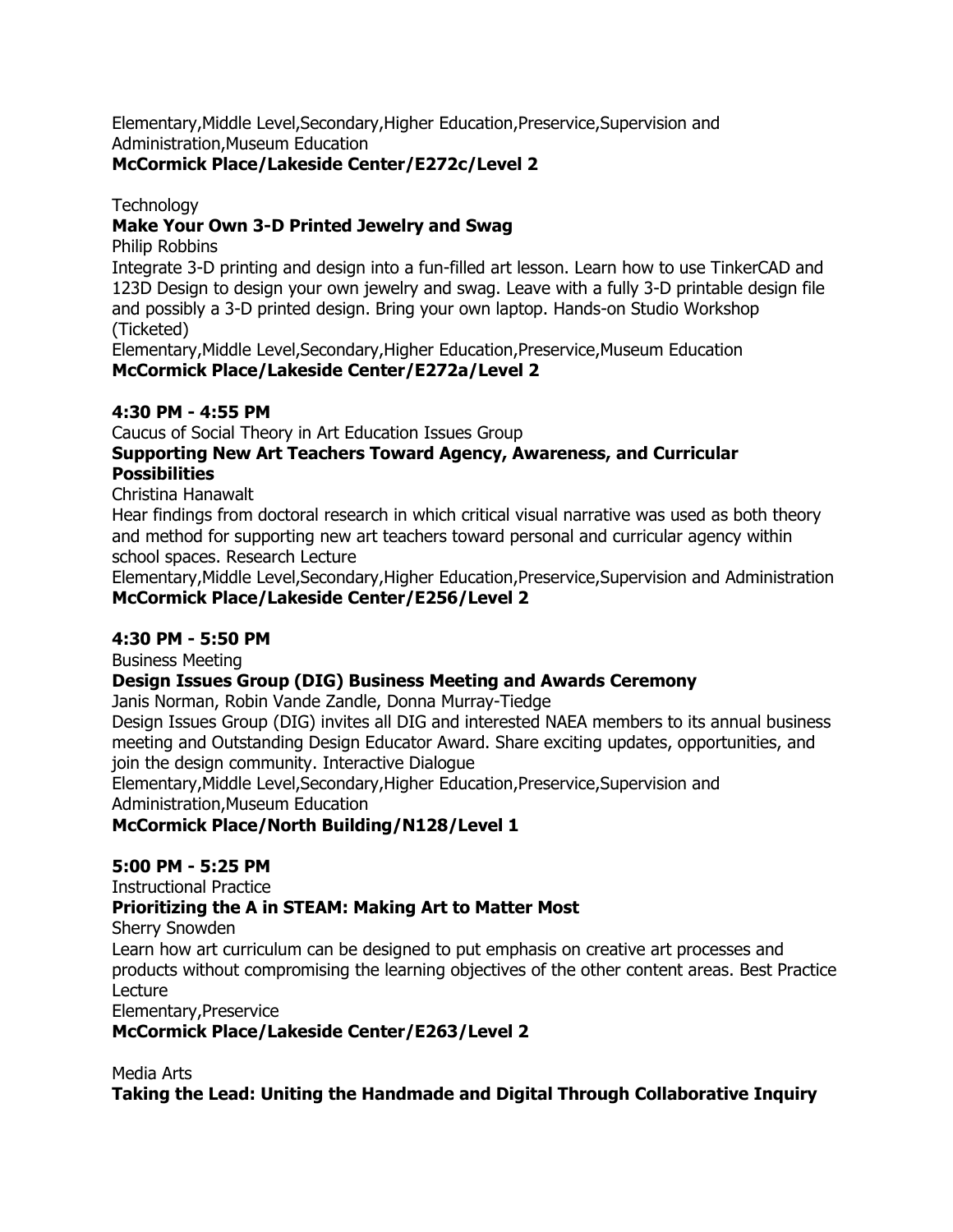#### Carole Woodlock, Peter Byrne

Learn about alternative paths for collaborative studio inquiry in which the digital and traditional mingle. Examples of work and strategies for implementation will be shared. Research Lecture Higher Education,Supervision and Administration

#### **McCormick Place/Lakeside Center/E270/Level 2**

Research and Professional Practice

#### **Culturally Relevant Pedagogy in the Art Studio**

Wendy Friedmeyer

Learn about how research on a collaborative studio model in an afterschool program provides surprising results for engaging students of many cultures. Research Lecture **Secondary** 

#### **McCormick Place/North Building/N136/Level 1**

#### **5:00 PM - 5:50 PM**

AICAD Live Learning Lab

# **Drawing as Thinking**

Lynda Monick-Isenberg

This is a hands-on experience teaching design drawing strategies as an active way of seeing, thinking, and designing—and as a common visual language for developing ideas. Presented by Minneapolis College of Art & Design. Hands-on Demonstration Elementary, Middle Level, Secondary

#### **McCormick Place/Lakeside Center/E253ab/Level 2**

Arts Integration

### **Building Leadership Foundations Through Empathy: The Homelessness Project**

Jennifer Eiserman, Heather Lai

The proposed paper discusses how a gifted grade 5 class used arts-based research to explore the causes and effects of homelessness in our community and to propose solutions for both physical and affective needs. Best Practice Lecture

Middle Level

#### **McCormick Place/North Building/N129/Level 1**

Arts Integration

### **Art and Anatomy Merge Disciplines to Create an All-School Art Installation**

Samantha Setterlin, Cindy Werner

Learn about an interdisciplinary project where Art and Anatomy worked together to create an all-school art installation and involved students in constructing a memorial to the Rwandan Holocaust. Best Practice Lecture

Middle Level,Secondary

#### **McCormick Place/North Building/N139/Level 1**

Arts Integration **Flexible, Vertical Team Teaching Through an Arts-Integration Magnet in the Regular School Day Setting** Kristen Walter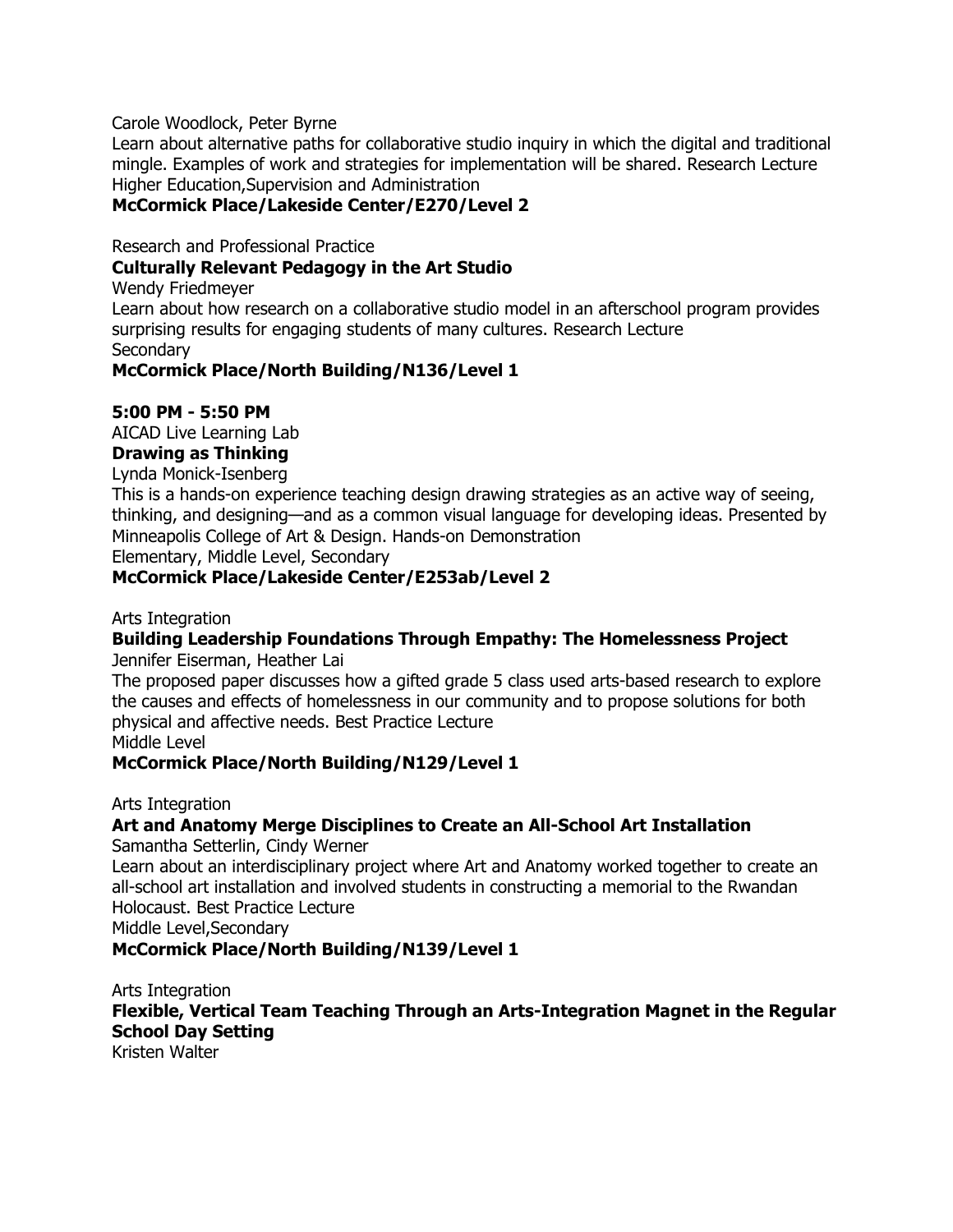Art at the heart of vertical art-integrated student teams, collaboratively create units, with essential questions, hands-on art experiences, and reflection using the National Art Standards. Best Practice Lecture

Elementary

**McCormick Place/Lakeside Center/E262/Level 2**

Caucus of Social Theory in Art Education Issues Group

#### **Six Lenses for Arts Equity: Theory and Practice for Social Justice in Art Education** Amelia "Amy" Kraehe

Leading and teaching for social justice requires a conceptualization of equity. So what is meant by equity in art education? Join this interactive dialogue on arts equity and its complexities. Interactive Dialogue

Higher Education

**McCormick Place/Lakeside Center/E256/Level 2**

Caucus of Social Theory in Art Education Issues Group

#### **You Just Got Schooled: Tricks and Trading Within Best Teacher Practices** Ashley Szczesiak, Lynn Yarne, Alice Costas

Three first-year public school teachers invite the audience to witness and be implicated in interwoven stories that perform their reflections on their practices as well as larger frameworks of schooling. Performance

Elementary,Middle Level,Secondary,Higher Education,Preservice,Supervision and Administration **McCormick Place/Lakeside Center/E264/Level 2**

Committee on Multiethnic Concerns Issues Group

#### **Anti-Racist Museum Education**

Marit Dewhurst, Keonna Hendrick

Explore strategies for anti-racist museum education by examining common scenarios in which white dominant thinking limits the inclusive possibilities of learning in museums. Best Practice Lecture

Museum Education

#### **McCormick Place/Lakeside Center/E255/Level 2**

Curriculum Design

#### **District-Wide Arts Curriculum in the Age of Common Core**

Nathan Diamond

Explore a developing curriculum that sets Core Standards within the broader scope of the current educational landscape. Discuss a frame in which arts education will thrive while meeting systemic demands. Best Practice Lecture

Elementary,Secondary,Supervision and Administration **McCormick Place/North Building/N137/Level 1**

Curriculum Design

#### **#anything: A Relevant and Integrated Photography and Design Studio Experience** Julia Hovanec

Learn about an inspirational encounter that integrates social media, photography, and the studio thinking framework. Participants will leave with an adaptable lesson plan and view innovative examples. Best Practice Lecture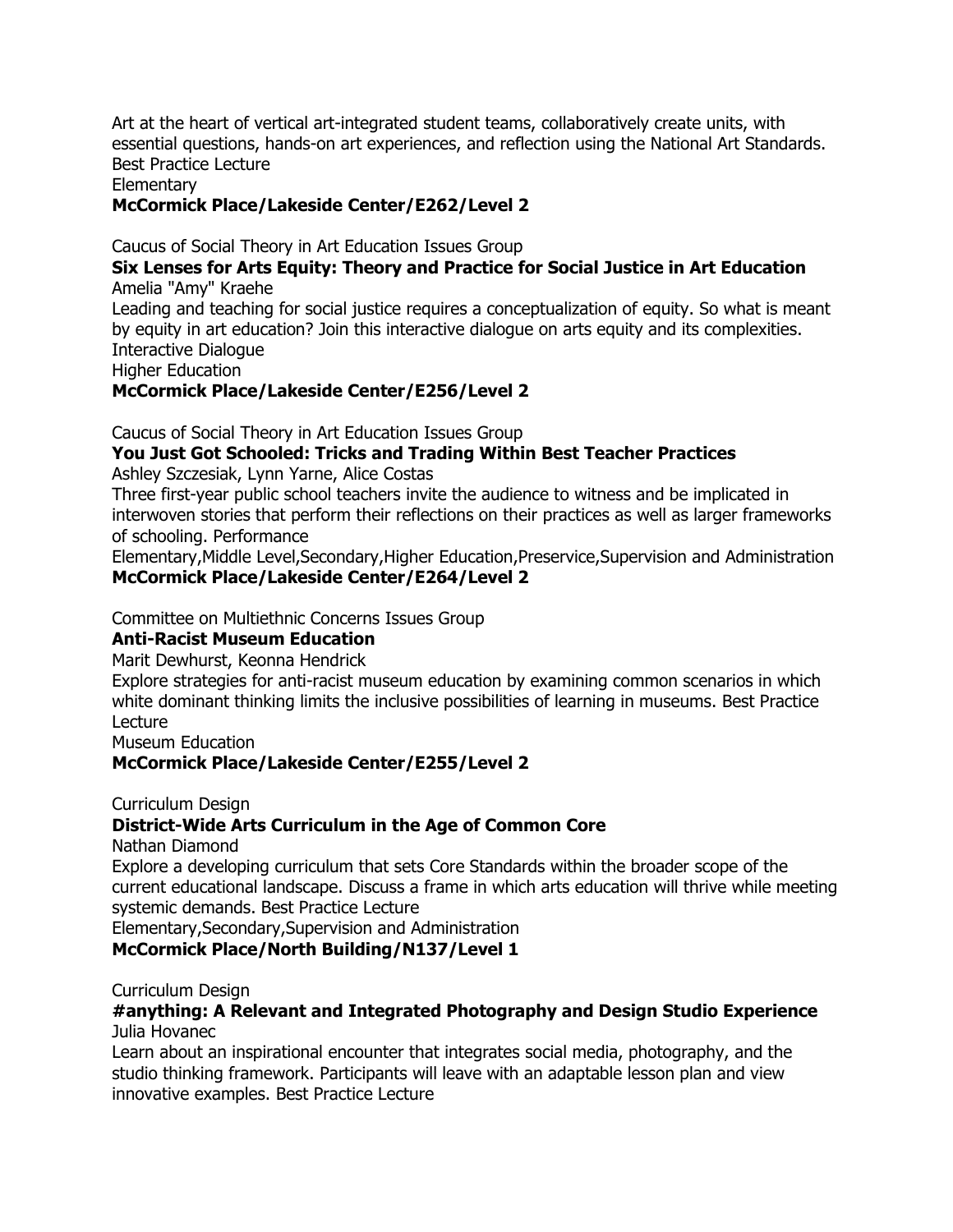#### Middle Level,Secondary,Higher Education,Preservice **McCormick Place/North Building/N138/Level 1**

#### Curriculum Design **Curriculum Inquiry and Design for School and Community-Based Art Education: Current Reflections**

Marissa McClure Sweeny, Pedro Sorto, Kari Benge

Participants in the NAEF-funded project "Envisioning and Translating Curriculum" join coauthors of NAEA text Curriculum Inquiry and Design for Schools and Community to share reflections from their current research together. Interactive Dialogue Higher Education,Preservice

# **McCormick Place/Lakeside Center/E259/Level 2**

Global Connections

#### **Localizing Global Fantasy: An Exploratory Study of Youth's Anime/Manga Fan Arts in Taiwan**

Jin-Shiow Chen

This study of young people"s anime/manga fan arts in Taiwan explores how they incorporate their local-cultural experiences into the global fantasy to produce new visual meanings and art styles. Research Lecture

Higher Education

#### **McCormick Place/Lakeside Center/E351/Level 3**

Instructional Practice

#### **Teaching and Assessing 21st-Century Skills**

Katherine Baker

Learn how to teach and assess 21st-century skills (creativity, critical thinking, collaboration, communication, and perseverance) in units of study aligned with the new National Standards for Visual Arts. Best Practice Lecture

**Elementary** 

#### **McCormick Place/North Building/N426a/Level 4**

Instructional Practice

#### **Writing That Works: Intentional Pedagogy for Your Diverse and Internationalized University Classroom**

Veronica Betancourt, Ruth Smith

Strengthen writing in your university classroom. Bring your writing pedagogy questions and learn best practices that support critical thinking in arts education among diverse learners, whether in person or online. Best Practice Lecture

Higher Education

#### **McCormick Place/Lakeside Center/E353b/Level 3**

Instructional Practice

#### **Activating Students as Socially Engaged Artists and Researchers**

Nicholas Hostert

Explore how students and teachers co-construct meaningful artistic investigations designed to engage a wide audience through interactive, public artwork installations that provoke dialogue among their peers. Best Practice Lecture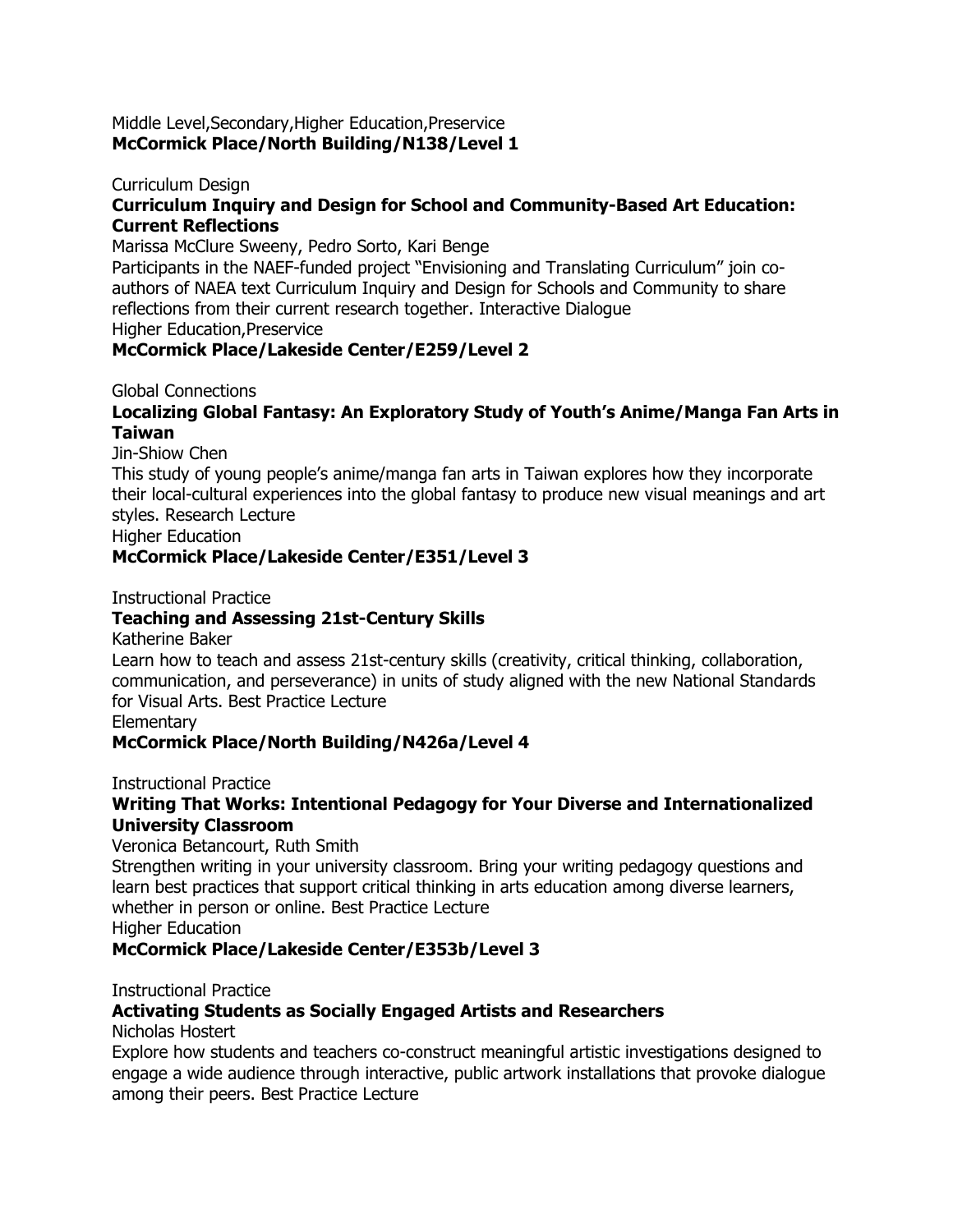#### **Secondary McCormick Place/Lakeside Center/E350/Level 3**

#### Leadership

#### **Engaging, Connecting, and Empowering Youth in Rural Communities**

Stan Dodson, Trent Benesh

Two high school teachers, one in rural Georgia the other in Iowa, share their parallel experiences using community-based art education to combat student complacency and to guide students to roles as civic leaders. Best Practice Lecture

**Secondary** 

#### **McCormick Place/North Building/N229/Level 2**

Leadership

#### **Artist Series**

Michael Noland

For me the act of painting is a "call of the wild." When I start a painting, there is a faith that it will be a good painting. There is a hope for a spiritual connection between the viewer and the painting. As a child, I heard many animal sounds at night: fish jumping and splashing, coyotes howling, bullfrogs croaking, and insects whining. My paintings are a spiritual journey into those night sounds. Best Practice Lecture

Elementary,Middle Level,Secondary,Higher Education,Preservice,Supervision and Administration,Museum Education

#### **McCormick Place/Lakeside Center/E451/Level 4**

#### Leadership

#### **Leaders: Serving, Narrating, Transforming**

Carrie Nordlund, Nicole Romanski

The presenters will compare three models of leadership (servant leadership, narrative leadership, and transformational leadership) while offering opportunities for attendees to consider the role leadership could play in their education settings. Interactive Dialogue Elementary,Middle Level,Secondary,Higher Education,Preservice,Supervision and Administration,Museum Education

#### **McCormick Place/North Building/N230b/Level 2**

#### Pk-16 Collaborations

# **Activating Art and Community for Social Change in Museums and Classrooms**

Michael Christiano, Kristin Enright, Nevada Montgomery

Harness the power of art as an agent of change in your community! Explore how educators across four museums collaborated with artists, scholars, and activists to craft socially engaged teacher programming. Best Practice Lecture

Elementary,Middle Level,Secondary,Museum Education

**McCormick Place/Lakeside Center/E353a/Level 3**

Research and Professional Practice

**Remix This! Sharing the Impact of Collaborative Inquiry**

Barbara Bergstrom, Darden Bradshaw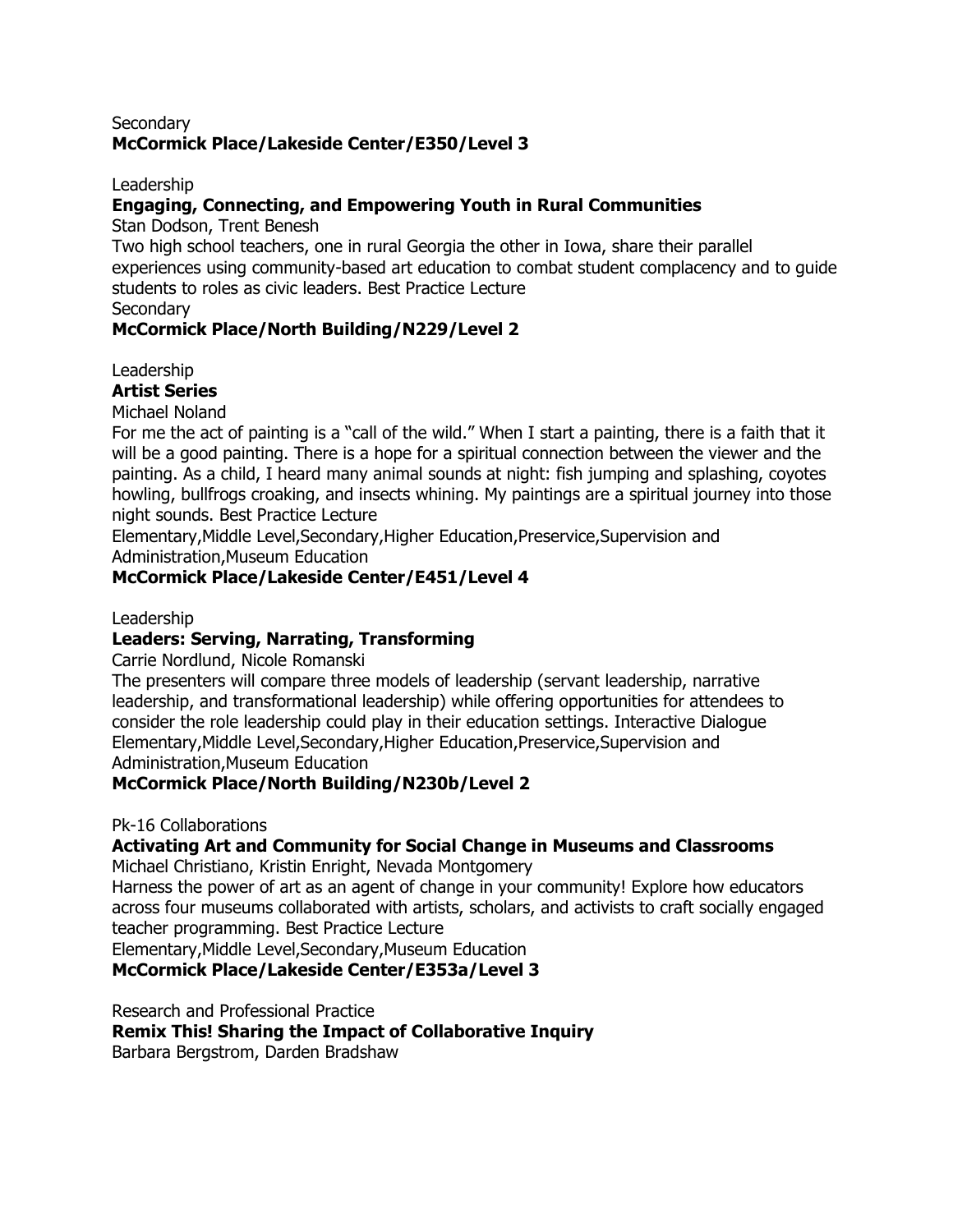Discover how conflict and vulnerability between digital immigrants are overcome by transparency, patience, visual engagement, and de/reconstruction of collaborative understandings for the media-rich lives of digital natives in art education. Best Practice Lecture Preservice

#### **McCormick Place/Lakeside Center/E450a/Level 4**

#### Research and Professional Practice

# **Philosophy of Education, Imagination, and Art Teaching: Implications for Practice**

JoAnna Moore, Seymour Simmons

What can philosophers of education teach K-12 art teachers? Philosophers Israel Scheffler and Maxine Greene celebrated imagination, emotion, and aesthetics in schooling. This interactive lecture/discussion explores implications for practice. Research Lecture

Elementary,Middle Level,Secondary,Higher Education

#### **McCormick Place/North Building/N228/Level 2**

Seminar for Research in Art Education Issues Group

# **Engaging the Senses in Art Education Research: Then and Now**

Samantha Nolte-Yupari

In this standing session of SRAE, two sensory ethnographers present an overview of the field, and the ways they each employ sensory ethnography for research into place and embodiment. Research Lecture

Higher Education

### **McCormick Place/Lakeside Center/E265/Level 2**

Special Needs in Art Education Issues Group

#### **Art for All and All for Art!**

Amanda Blake

Learn to create programming for visitors with disabilities, hear ideas to adapt existing programs for inclusivity, and rethink teaching practice to design opportunities for everyone to learn, regardless of ability. Best Practice Lecture Museum Education

#### **McCormick Place/Lakeside Center/E261/Level 2**

Student Growth and Assessment

#### **Challenges and Opportunities in Elementary Art Assessment**

Janet Conlin

Assessment should be an opportunity for teachers to connect and communicate more with their students. Learn about different assessment techniques in the elementary art classroom that can enhance your lessons. Best Practice Lecture

**Elementary** 

#### **McCormick Place/North Building/N226/Level 2**

**Technology** 

### **Artsonia, An Introduction: What's All the Hype About the Online Art Gallery?**

Susan Bivona, James Meyers, Tricia Fuglestad, Theresa McGee

Best session for those who don't have an Artsonia account, but are curious to learn why thousands of teachers use Artsonia as a daily art room resource and advocacy tool. Best Practice Lecture